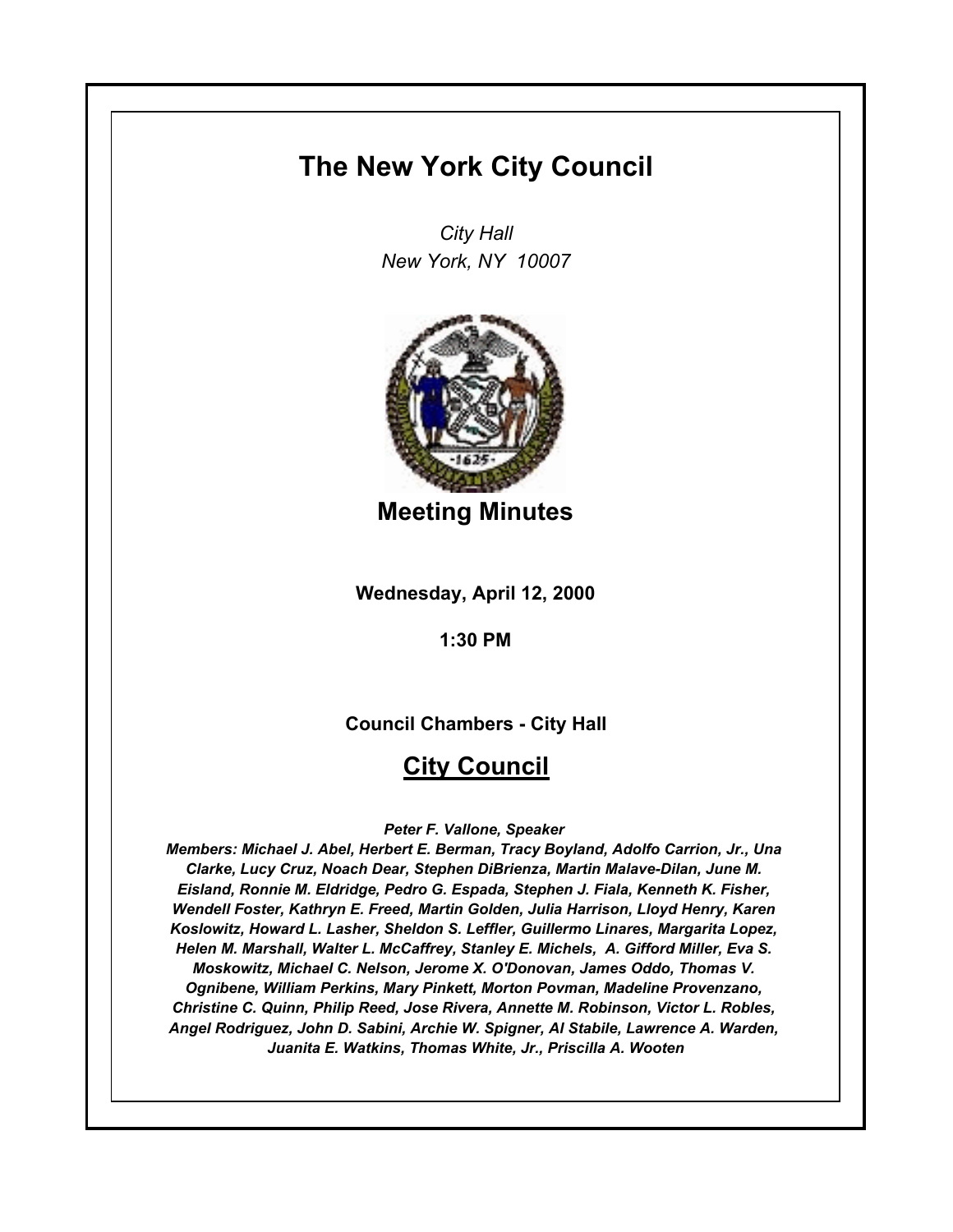#### *Public Advocate (Mr. Green)*

*The presence of a quorum was announced by the Public Advocate (Mr. Green)*

## 1. Roll Call

#### **Present,**

Speaker Vallone, Berman, Boyland, Carrion, Clarke, Dear, DiBrienza, Eisland, Eldridge, Espada, Fisher, Foster, Freed, Golden, Harrison, Henry, Koslowitz, Lasher, Leffler, Linares, Lopez, Marshall, Malave-Dilan, McCaffrey, Michels, Miller, Moskowitz, Nelson, Oddo, O'Donovan, Perkins, Pinkett, Povman, Provenzano, Quinn, Reed, Robinson, Robles, Rodriguez, Sabini, Spigner, Stabile, Warden, Watkins, White, Wooten and Ognibene

#### **Excused,**

Abel and Cruz

#### 2. Invocation

*The Invocation was delivered by: Rabbi Jonathan Glass, Civic Center Synagogue, 49 White Street, New York, N.Y. 10013*

*Council Member FREED moved that the invocation be spread in full upon the Minutes and adopted.*

#### 3. Adoption of Minutes

*Council Member GOLDEN moved that the Minutes of the Stated Meeting of Monday, March 20, 2000 be adopted and printed.*

- 4. Messages and Papers from the Mayor
- 5. Communications from City, County, and Borough Offices
	- **M 0822-2000 Communication from the Office of Management and Budget Transfer City funds between various agencies in Fiscal Year 2000 to implement changes to the City's expense budget, pursuant to Section 107(b) of the New York City Charter. (MN-6)** *Preconsidered*

**M 0823-2000 Communication from the Office of Management & Budget - Appropriate new revenues of \$858 million in Fiscal Year 2000 to provide for prepayment of \$475.5 million of Municipal Assistance Corporation Debt Service and to add \$382.9 million to the budget Stablization Account in the City's Debt Service budget, pursuant to Section 107(e) of the New York City Charter. (MN-7)**

*Preconsidered*

**M 0824-2000 Communication from the Department of Homeless Services - Submitting Second Quarter Report For Fiscal Year 2000.**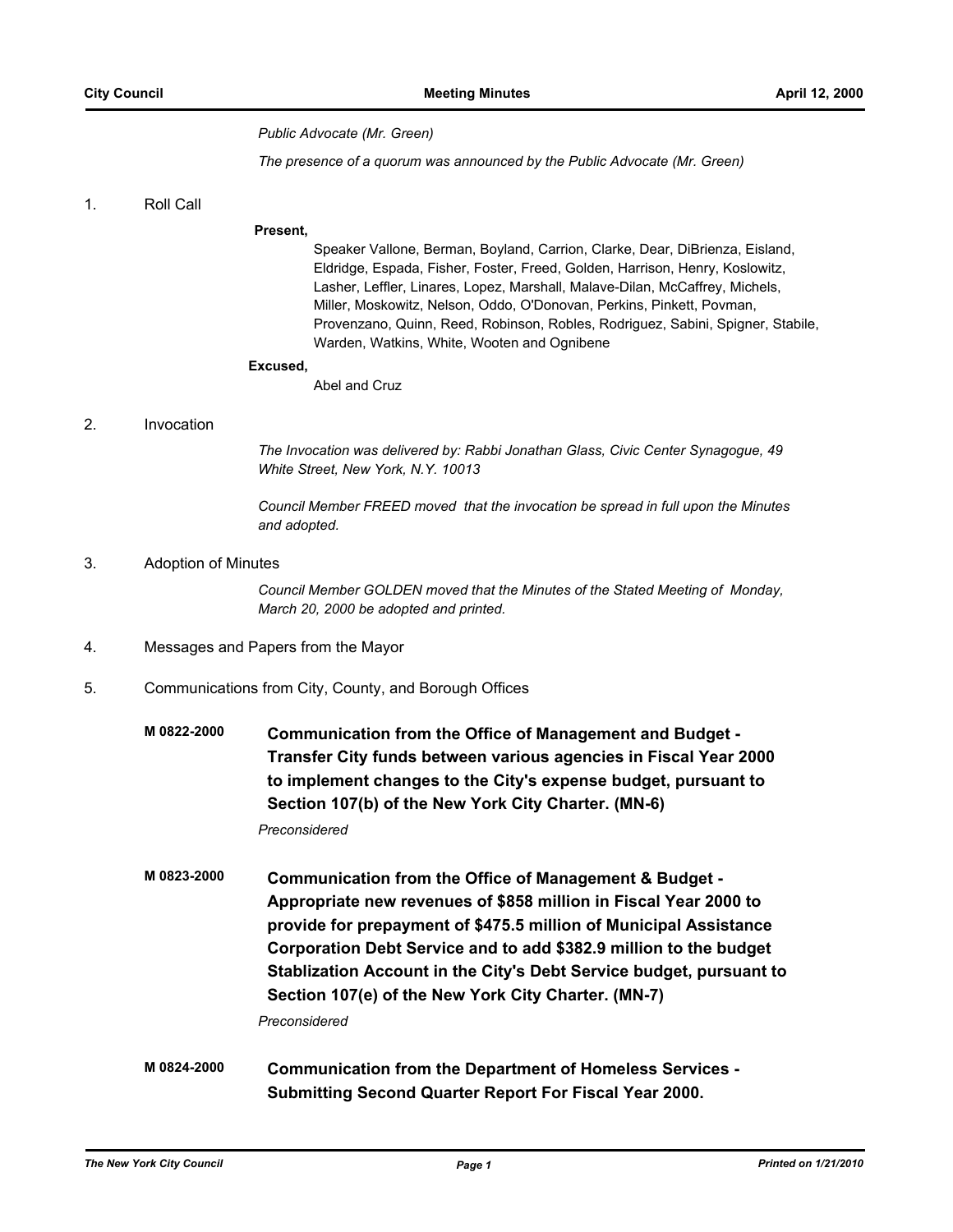- 6. Petitions and Communications
- 7. Land Use Call-Ups
- 8. Communications from the Speaker
- 9. Discussion of General Orders
- 10. Report of Special Committees
- 11. Reports of Standing Committees

Report of the Committee on Finance

**Res 1286-2000 Resolution calling upon the State to act immediately to prohibit Con Edison from recovering from its ratepayers costs related to the February 15, 2000 radiation leak at its Indian Point 2 Nuclear Facility.**

*Attachments:* Committee Report

*Preconsidered*

**M 0822-2000 Communication from the Office of Management and Budget - Transfer City funds between various agencies in Fiscal Year 2000 to implement changes to the City's expense budget, pursuant to Section 107(b) of the New York City Charter. (MN-6)**

## *Preconsidered*

#### **Affirmative,** 46 -

Speaker Vallone, Berman, Boyland, Carrion, Clarke, Dear, DiBrienza, Eisland, Espada, Speaker Fiala, Fisher, Foster, Freed, Golden, Harrison, Henry, Koslowitz, Lasher, Leffler, Linares, Marshall, Malave-Dilan, McCaffrey, Michels, Miller, Moskowitz, Nelson, Oddo, O'Donovan, Perkins, Pinkett, Povman, Provenzano, Quinn, Speaker Rivera, Robinson, Robles, Rodriguez, Sabini, Spigner, Stabile, Warden, Watkins, White, Wooten and Ognibene

#### **Excused,** 2 -

Abel and Cruz

#### **Abstain,** 3 -

Eldridge, Lopez and Reed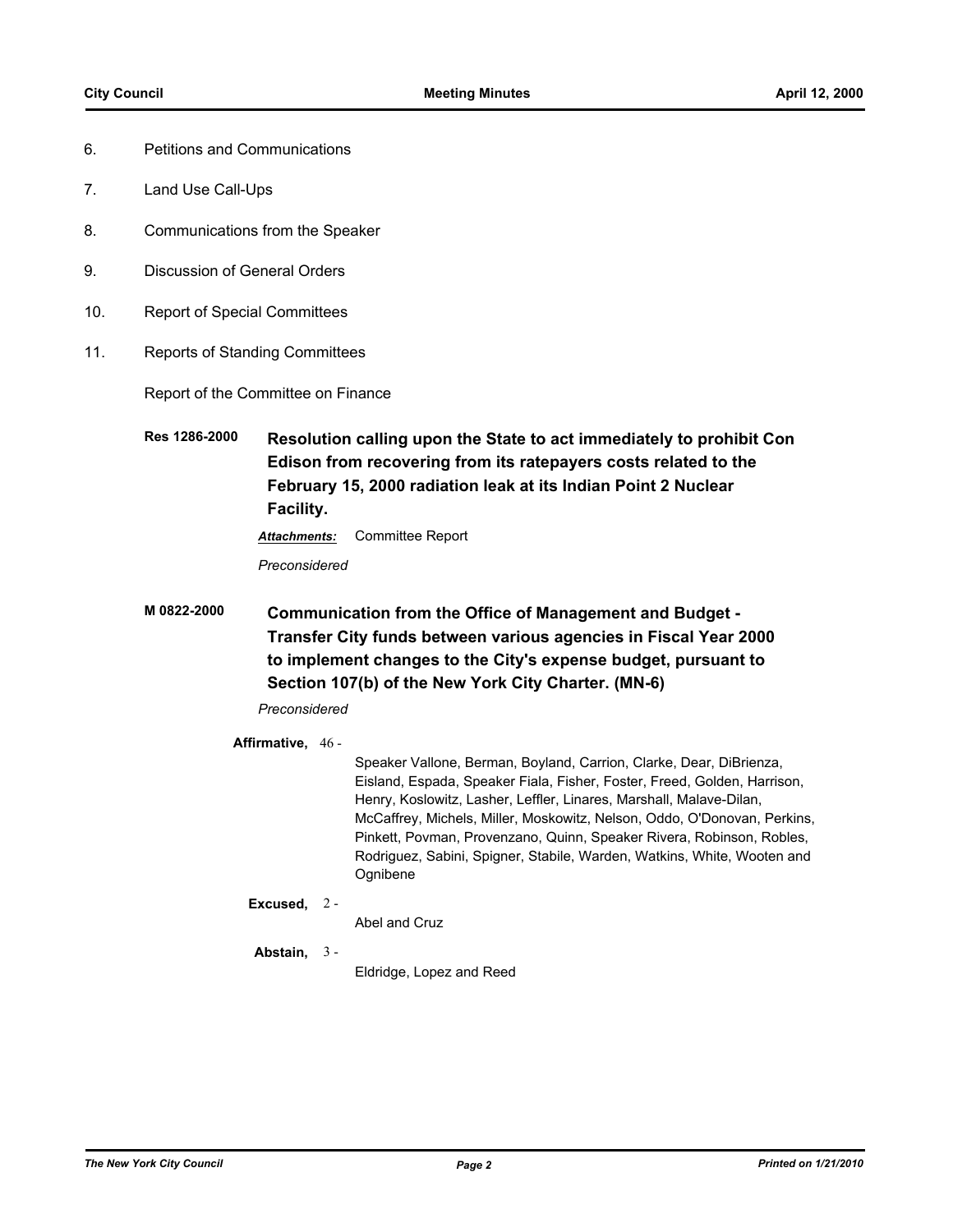# **Res 1289-2000 Communication from the Office of Management and Budget - Transfer City funds between various agencies in Fiscal Year 2000 to implement changes to the City's expense budget, pursuant to Section 107(b) of the New York City Charter. (MN-6)**

*Preconsidered*

**Affirmative,** 46 -

Speaker Vallone, Berman, Boyland, Carrion, Clarke, Dear, DiBrienza, Eisland, Espada, Speaker Fiala, Fisher, Foster, Freed, Golden, Harrison, Henry, Koslowitz, Lasher, Leffler, Linares, Marshall, Malave-Dilan, McCaffrey, Michels, Miller, Moskowitz, Nelson, Oddo, O'Donovan, Perkins, Pinkett, Povman, Provenzano, Quinn, Speaker Rivera, Robinson, Robles, Rodriguez, Sabini, Spigner, Stabile, Warden, Watkins, White, Wooten and Ognibene

**Excused,** 2 -

Abel and Cruz

**Abstain,** 3 -

Eldridge, Lopez and Reed

**M 0823-2000 Communication from the Office of Management & Budget - Appropriate new revenues of \$858 million in Fiscal Year 2000 to provide for prepayment of \$475.5 million of Municipal Assistance Corporation Debt Service and to add \$382.9 million to the budget Stablization Account in the City's Debt Service budget, pursuant to Section 107(e) of the New York City Charter. (MN-7)**

*Preconsidered*

#### **Affirmative,** 48 -

Speaker Vallone, Berman, Boyland, Carrion, Clarke, Dear, DiBrienza, Eisland, Espada, Speaker Fiala, Fisher, Foster, Freed, Golden, Harrison, Henry, Koslowitz, Lasher, Leffler, Linares, Lopez, Marshall, Malave-Dilan, McCaffrey, Michels, Miller, Moskowitz, Nelson, Oddo, O'Donovan, Perkins, Pinkett, Povman, Provenzano, Quinn, Reed, Speaker Rivera, Robinson, Robles, Rodriguez, Sabini, Spigner, Stabile, Warden, Watkins, White, Wooten and Ognibene

#### **Excused,** 2 -

Abel and Cruz

#### **Abstain,** 1 -

**Eldridge**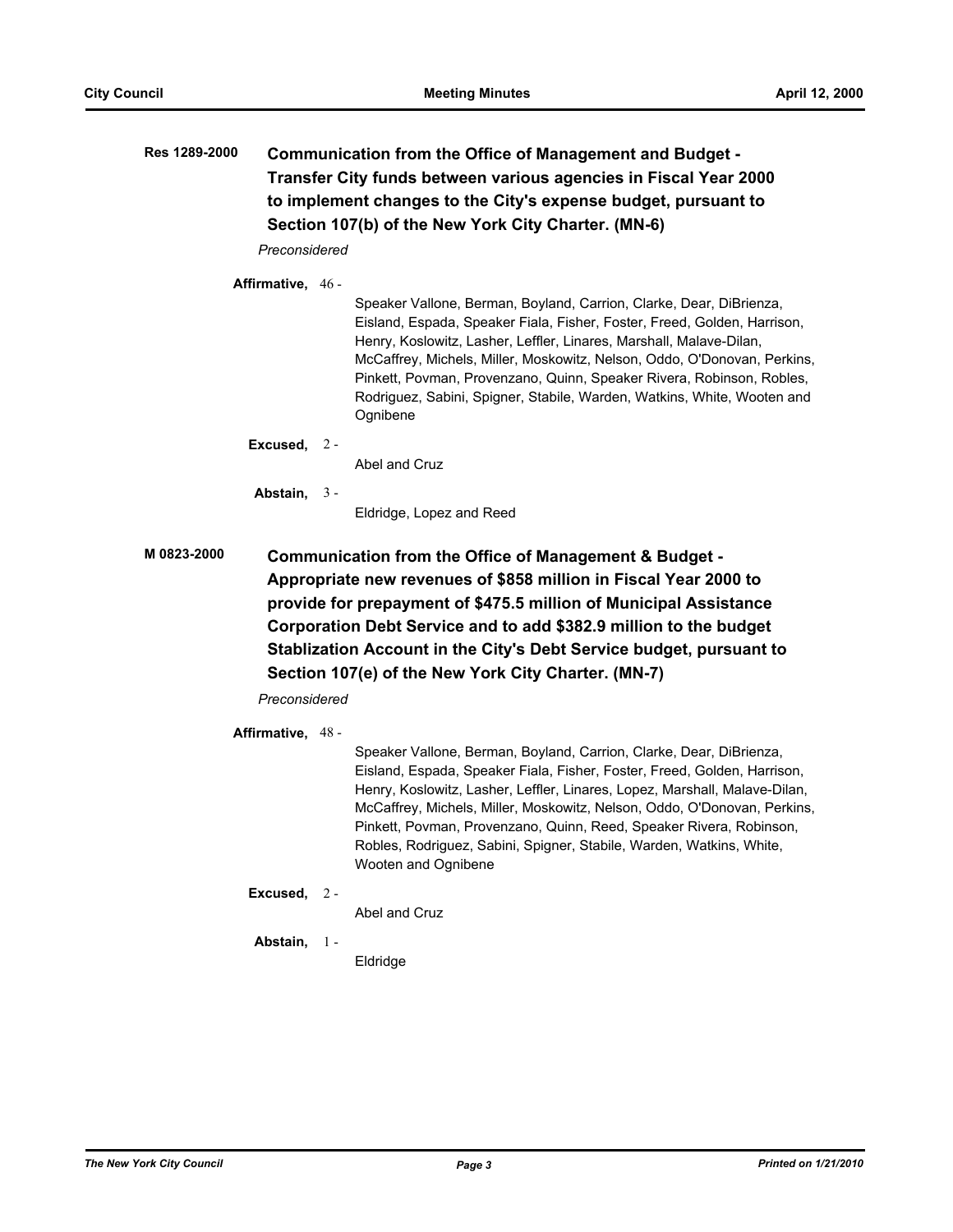**Res 1290-2000 Communication from the Office of Management & Budget - Appropriate new revenues of \$858 million in Fiscal Year 2000 to provide for prepayment of \$475.5 million of Municipal Assistance Corporation Debt Service and to add \$382.9 million to the budget Stablization Account in the City's Debt Service budget, pursuant to Section 107(e) of the New York City Charter. (MN-7)**

*Preconsidered*

### **Affirmative,** 48 -

Speaker Vallone, Berman, Boyland, Carrion, Clarke, Dear, DiBrienza, Eisland, Espada, Speaker Fiala, Fisher, Foster, Freed, Golden, Harrison, Henry, Koslowitz, Lasher, Leffler, Linares, Lopez, Marshall, Malave-Dilan, McCaffrey, Michels, Miller, Moskowitz, Nelson, Oddo, O'Donovan, Perkins, Pinkett, Povman, Provenzano, Quinn, Reed, Speaker Rivera, Robinson, Robles, Rodriguez, Sabini, Spigner, Stabile, Warden, Watkins, White, Wooten and Ognibene

**Excused,** 2 -

Abel and Cruz

**Abstain,** 1 -

Eldridge

# **LU 0737-2000 Partnership New Homes Program Project: 619 East 11th Street, Location: 619 East 11th Street, Manhattan, Community District No. 2, Councilmanic District No. 2 (ULURP No. C000063HAM).**

*Preconsidered*

**Affirmative,** 48 -

Speaker Vallone, Berman, Boyland, Carrion, Clarke, Dear, DiBrienza, Eisland, Eldridge, Espada, Speaker Fiala, Fisher, Foster, Freed, Golden, Harrison, Henry, Koslowitz, Lasher, Leffler, Linares, Marshall, Malave-Dilan, McCaffrey, Michels, Miller, Moskowitz, Nelson, Oddo, O'Donovan, Perkins, Pinkett, Povman, Provenzano, Quinn, Reed, Speaker Rivera, Robinson, Robles, Rodriguez, Sabini, Spigner, Stabile, Warden, Watkins, White, Wooten and Ognibene

**Negative,** 1 -

Lopez

**Excused,** 2 -

Abel and Cruz

**Res 1291-2000 Resolution approving an exemption from real property taxes for property located at 619 East 11th Street (Block 394, Lot 59), pursuant to Section 696 of the General Municipal Law (Preconsidered L.U. No. 737).**

*Preconsidered*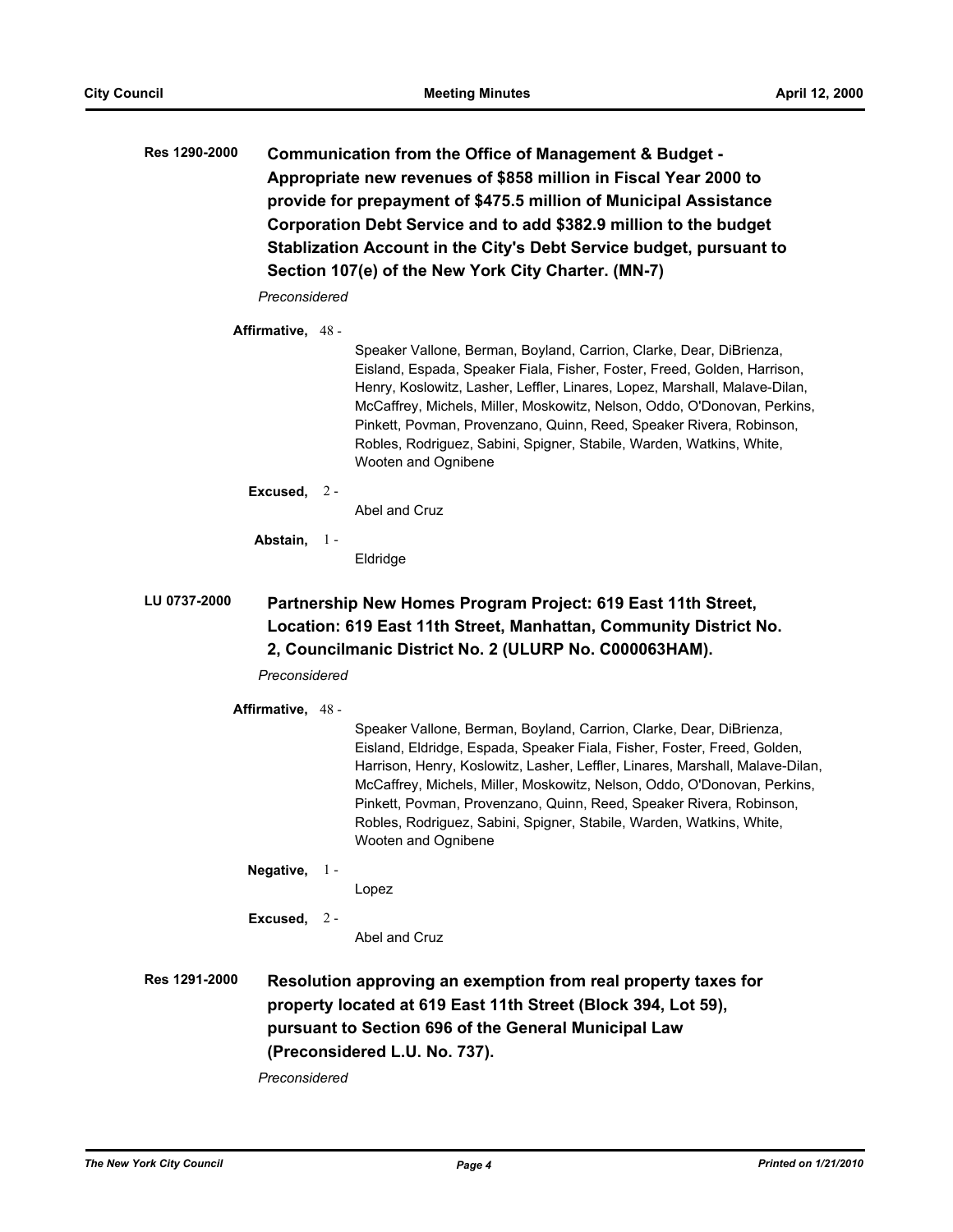**Affirmative,** 48 - Speaker Vallone, Berman, Boyland, Carrion, Clarke, Dear, DiBrienza, Eisland, Eldridge, Espada, Speaker Fiala, Fisher, Foster, Freed, Golden, Harrison, Henry, Koslowitz, Lasher, Leffler, Linares, Marshall, Malave-Dilan, McCaffrey, Michels, Miller, Moskowitz, Nelson, Oddo, O'Donovan, Perkins, Pinkett, Povman, Provenzano, Quinn, Reed, Speaker Rivera, Robinson, Robles, Rodriguez, Sabini, Spigner, Stabile, Warden, Watkins, White, Wooten and Ognibene **Negative,** 1 - Lopez **Excused,** 2 - Abel and Cruz **LU 0639-2000 Application no. 20005174 HAK, an Urban Development Action Area Project, located in Community Board 8, Council Districts no. 36 and 41, Borough of Brooklyn. This matter is subject to Council review and action pursuant to Article 16 of the New York General Municipal Law, at the request of the New York City Department of Housing Preservation and Development and pursuant to §696 of the General Municipal Law for a real property tax exemption. Res 1292-2000 Resolution approving an Urban Development Action Area Project located at Pacific and Bergen Streets between Buffalo and Ralph Avenues and Pacific Street between Albany and Kingston Avenues (Block 1339/Lots 69, 70, 71, 72 and 76; Block 1344/Lots 100, 101, 108, 112 and 117; Block 1357/Lots 42, 43, 44, 45, 46, 47, 48 and 49; and Block 1210/Lots 34, 35, 36 and 37), Brooklyn, and waiving the urban development action area designation requirement and the Uniform Land Use Review Procedure, pursuant to Sections 693 and 694 of the General Municipal Law (L.U. No. 639; 20005174 HAK).** *Attachments:* Committee Report **LU 0660-2000 Application no. 20005199 HAK, an Urban Development Action Area Project, located in Community Board 3, Council District no. 36, Borough of Brooklyn. This matter is subject to Council review and action pursuant to Article 16 of the New York General Municipal Law, at the request of the New York City Department of Housing Preservation and Development and pursuant to §696 of the General Municipal Law for a real property tax exemption.**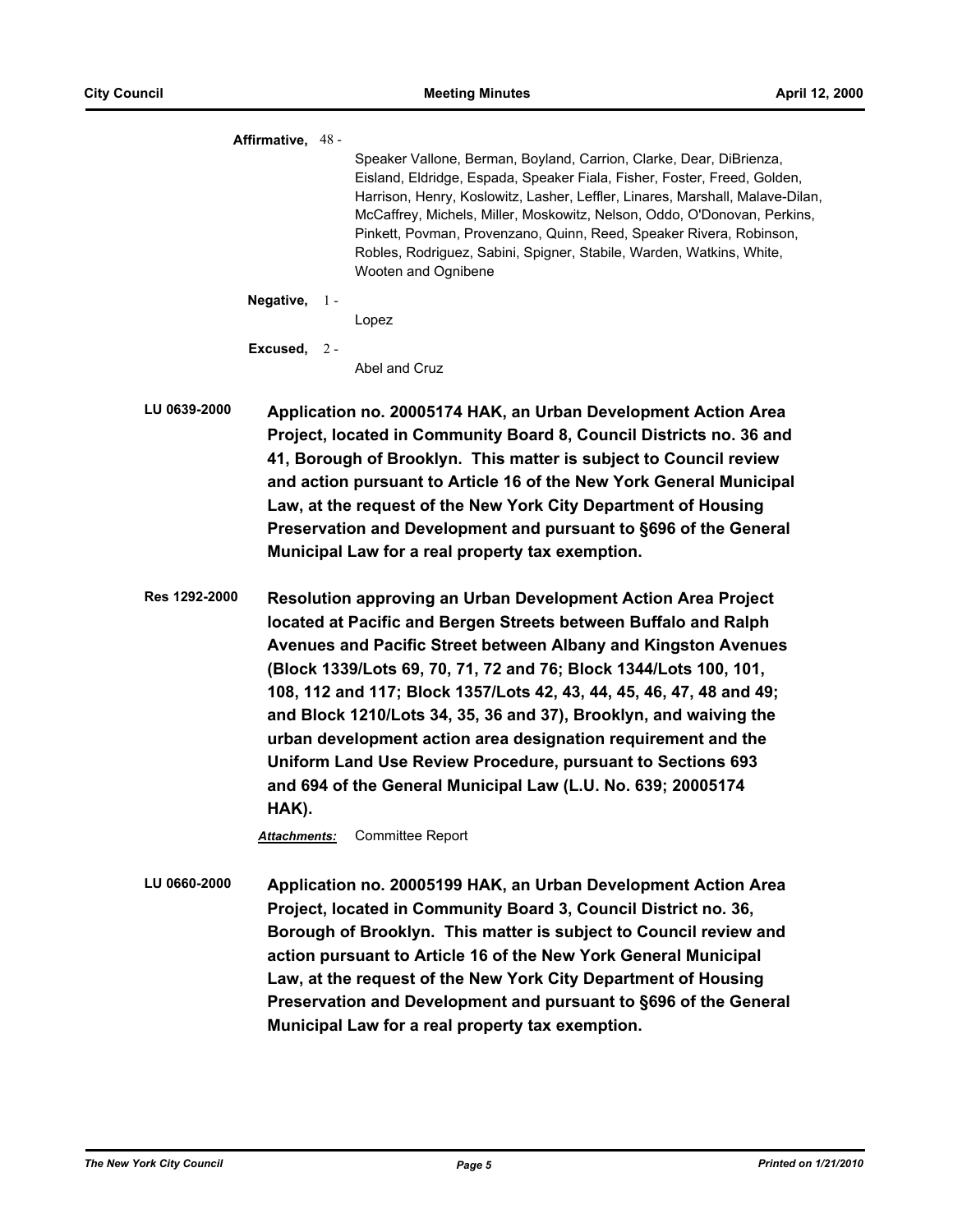**Res 1293-2000 Resolution approving an Urban Development Action Area Project located at Madison Street, Putnam and Jefferson Avenues between Bedford and Nostrand Avenues (Block 1822/Lots 35-38, 44, 45, 83, 84 and 87-92; Block 1827/Lots 17-20, 27, 28, 63-66, 69, 70, 73, 75-77 and 80; and Block 1832/Lots 23, 27, 28, 41-42); Brooklyn, and waiving the urban development action area designation requirement and the Uniform Land Use Review Procedure, pursuant to Sections 693 and 694 of the General Municipal Law (L.U. No. 660; 20005199 HAK).**

*Attachments:* Committee Report

- **LU 0676-2000 Application no. 20005240 HAX, an Urban Development Action Area Project known as Fairmount/Marmion, located in Community Board 6, Council District no. 15, Borough of the Bronx. This matter is subject to Council review and action pursuant to Article 16 of the New York General Municipal Law, at the request of the New York City Department of Housing Preservation and Development and pursuant to §696 of the General Municipal Law for a real property tax exemption.**
- **Res 1294-2000 Resolution approving an Urban Development Action Area Project located at Fairmount Place and Marmion Avenue off of Southern Boulevard (Block 2959/Lots 33, 34, 35, 39, 47, 51, 54, and 58; Block 2960/Lots 6, 10-14, and 22-26), the Bronx, and waiving the urban development action area designation requirement and the Uniform Land Use Review Procedure, pursuant to Sections 693 and 694 of the General Municipal Law (L.U. No. 676; 20005240 HAX).**

*Attachments:* Committee Report

**LU 0694-2000 Application no. 20005271 HAK, an Urban Development Action Area Project, located at 201A Halsey Street, Council District no. 36, Borough of Brooklyn. This matter is subject to Council review and action pursuant to Article 16 of the New York General Municipal Law, at the request of the New York City Department of Housing Preservation and Development, and pursuant to §696 of the General Municipal Law for a real property tax exemption.**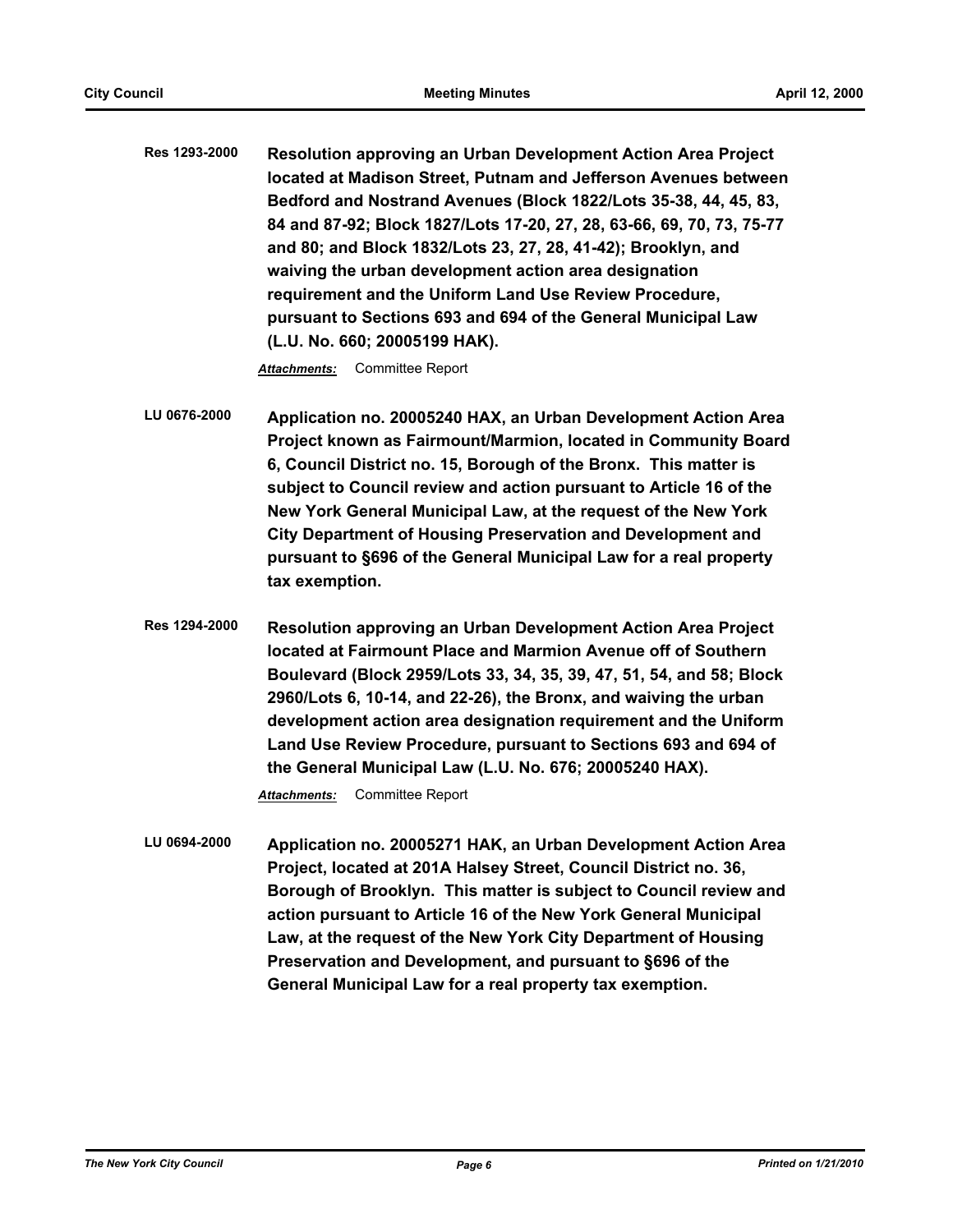**Res 1295-2000 Resolution approving an Urban Development Action Area Project located at 201A Halsey Street (Block 1839/Lot 59), Brooklyn, and waiving the urban development action area designation requirement and the Uniform Land Use Review Procedure, pursuant to Sections 693 and 694 of the General Municipal Law (L.U. No. 694; 20005271 HAK).**

*Attachments:* Committee Report

- **LU 0698-2000 Application no. 20005275 HAM, an Urban Development Action Area Project, located at 610 West 140th Street, Council District no. 7, Borough of Manhattan. This matter is subject to Council review and action pursuant to Article 16 of the New York General Municipal Law, at the request of the New York City Department of Housing Preservation and Development, and pursuant to §696 of the General Municipal Law for a real property tax exemption.**
- **Res 1296-2000 Resolution approving an Urban Development Action Area Project located at 610 West 140th Street (Block 2087/Lot 104), Manhattan, and waiving the urban development action area designation requirement and the Uniform Land Use Review Procedure, pursuant to Sections 693 and 694 of the General Municipal Law (L.U. No. 698; 20005275 HAM).**

*Attachments:* Committee Report

**LU 0700-2000 Application no. 20005277 HAK, an Urban Development Action Area Project known as Bushwick West Phase 1, located in Community Board 4, Council District no. 34, Borough of Brooklyn. This matter is subject to Council review and action pursuant to Article 16 of the New York General Municipal Law, at the request of the New York City Department of Housing Preservation and Development, and pursuant to §696 of the General Municipal Law for a real property tax exemption.**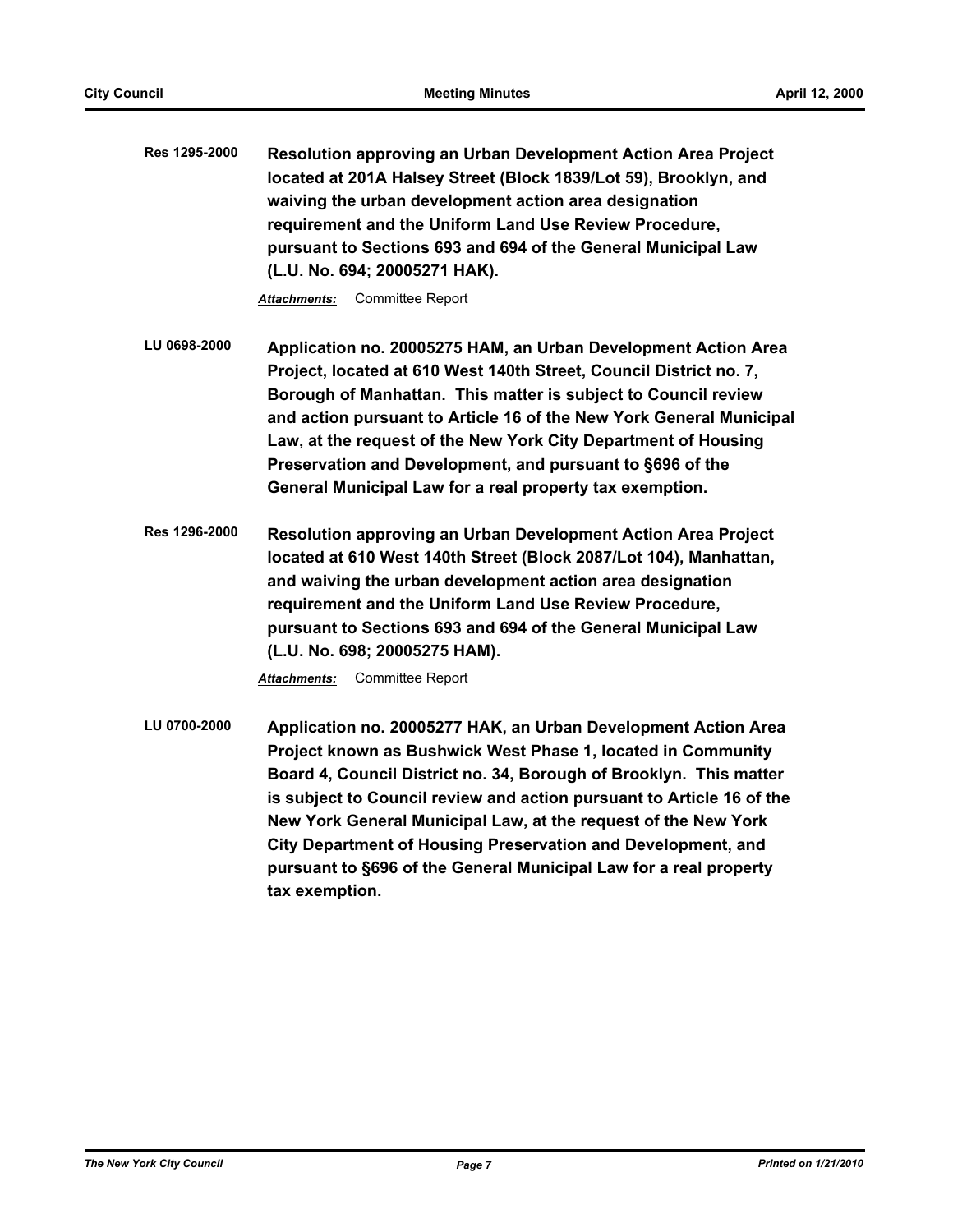**Res 1297-2000 Resolution approving an Urban Development Action Area Project ("Bushwick West - Phase I") located at Block 3157/Lots 49-51; Block 3165/Lots 11-12; Block 3174/Lots 11-14; Block 3184/Lots 40-42; Block 3196/Lots 2-7, 45-47 and 53; Block 3207/Lots 25-26, 28, 30 and 32; Block 3207/Lots 34-35 and 43-49; Block 3207/Lots 149, 50, 52-56; Block 3208/Lots 4-6; Block 3217/Lots 15-17, 19-20 and 120; Block 3217/Lots 21, 22, 24, 25, 29-30 and 32; and Block 3217/Lots 41, 42, 44 and 45); Brooklyn, and waiving the urban development action area designation requirement and the Uniform Land Use Review Procedure, pursuant to Sections 693 and 694 of the General Municipal Law (L.U. No. 700; 20005277 HAK).**

*Attachments:* Committee Report

**LU 0722-2000 Application no. 20005334 HAM, an Urban Development Action Area Project, located 2728 Broadway, Council District no. 8, Borough of Manhattan. This matter is subject to Council review and action pursuant to Article 16 of the New York General Municipal Law, at the request of the New York City Department of Housing Preservation and Development and pursuant to Section 577 of the Private Housing Finance Law for a partial tax exemption.**

**Res 1298-2000 Resolution approving an Urban Development Action Area Project located at 2728 Broadway (Block 1876/Lot 49), Manhattan, and waiving the urban development action area designation requirement and the Uniform Land Use Review Procedure, pursuant to Sections 693 and 694 of the General Municipal Law (L.U. No. 722; 20005334 HAM).**

*Attachments:* Committee Report

**LU 0723-2000 Application no. 20005335 HAM, an Urban Development Action Area Project, located at 412-14 East 10th Street, Council District no. 3, Borough of Manhattan. This matter is subject to Council review and action pursuant to Article 16 of the New York General Municipal Law, at the request of the New York City Department of Housing Preservation and Development and pursuant to Section 577 of the Private Housing Finance Law for a partial tax exemption.**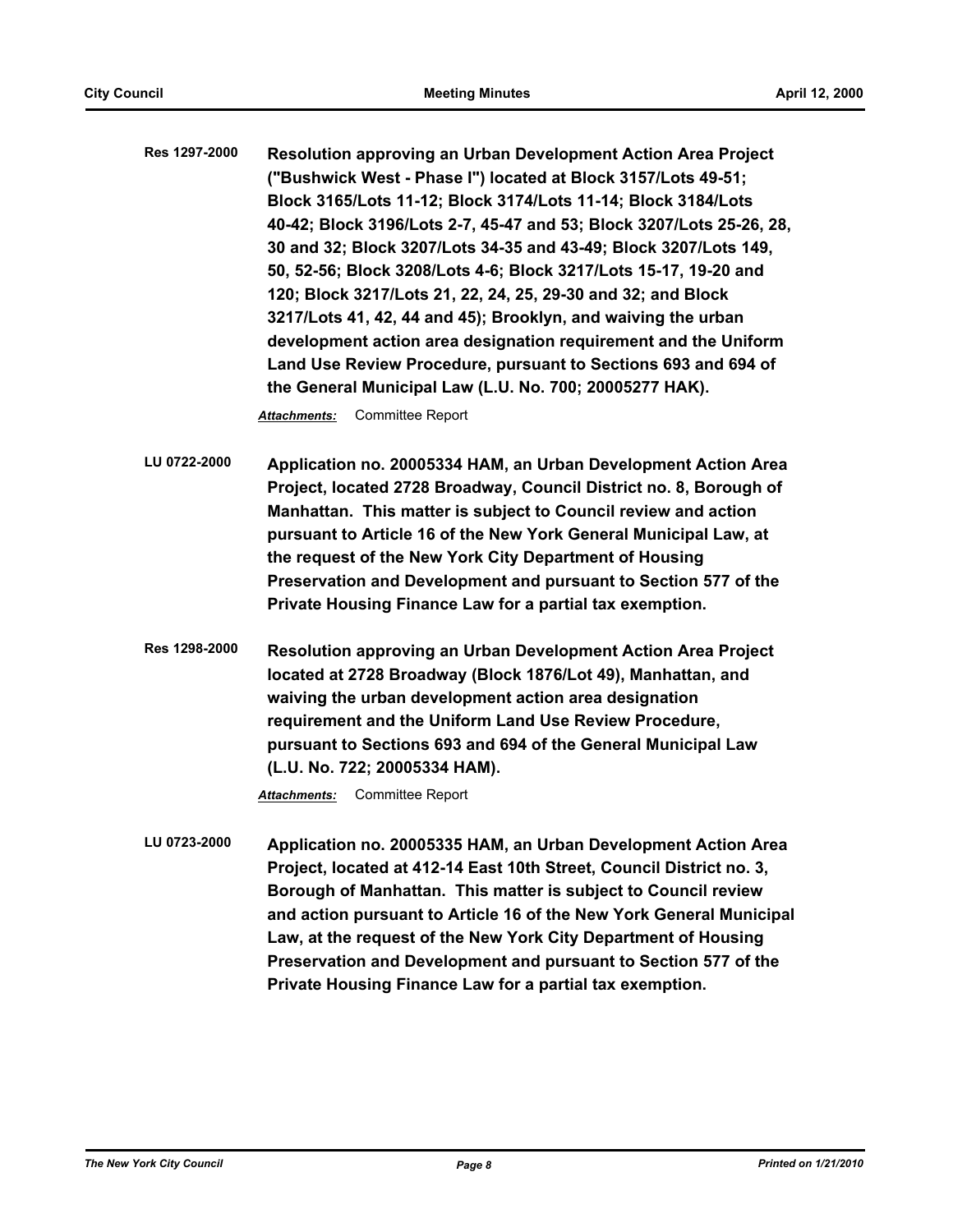**Res 1299-2000 Resolution approving an Urban Development Action Area Project located at 412-14 East 10th Street (Block 379/Lot 15), Manhattan, and waiving the urban development action area designation requirement and the Uniform Land Use Review Procedure, pursuant to Sections 693 and 694 of the General Municipal Law (L.U. No. 723; 20005335 HAM).**

*Attachments:* Committee Report

**LU 0726-2000 Application no. 20005338 HAX, an Urban Development Action Area Project, located in Community Boards 6 and 7, Council Districts no. 11 and 15, Borough of the Bronx. This matter is subject to Council review and action pursuant to Article 16 of the New York General Municipal Law, at the request of the New York City Department of Housing Preservation and Development and pursuant to §696 of the General Municipal Law for a real property tax exemption.**

**Res 1300-2000 Resolution approving an Urban Development Action Area Project located at 501 East 183rd Street (Block 3053/Lot 01), 503 East 183rd Street (Block 3053/Lot 01), 710 East 180th Street (Block 3095/Lot 34), 815 Crotona Park North (Block 2950/Lot 62), 2045 Belmont Avenue (Block 3080/Lot 35), 2084 Crotona Avenue (Block 3095/Lot 25), 2104 Crotona Avenue (Block 3096/Lot 45), 2124 Washington Avenue (Block 3047/Lot 10), 2954 Decatur Avenue (Block 3280/Lot 06), 4555 3rd Avenue (Block 3052/Lot 37), and 4557 3rd Avenue (Block 3052/Lot 37), the Bronx, and waiving the urban development action area designation requirement and the Uniform Land Use Review Procedure, pursuant to Sections 693 and 694 of the General Municipal Law (L.U. No. 726; 20005338 HAX).**

*Attachments:* Committee Report

**LU 0728-2000 Application no. 20005340 HAQ, an Urban Development Action Area Project, located in Community Board 12, Council District no. 27, Borough of Queens. This matter is subject to Council review and action pursuant to Article 16 of the New York General Municipal Law, at the request of the New York City Department of Housing Preservation and Development and pursuant to Section 696 of the General Municipal Law for a real property tax exemption.**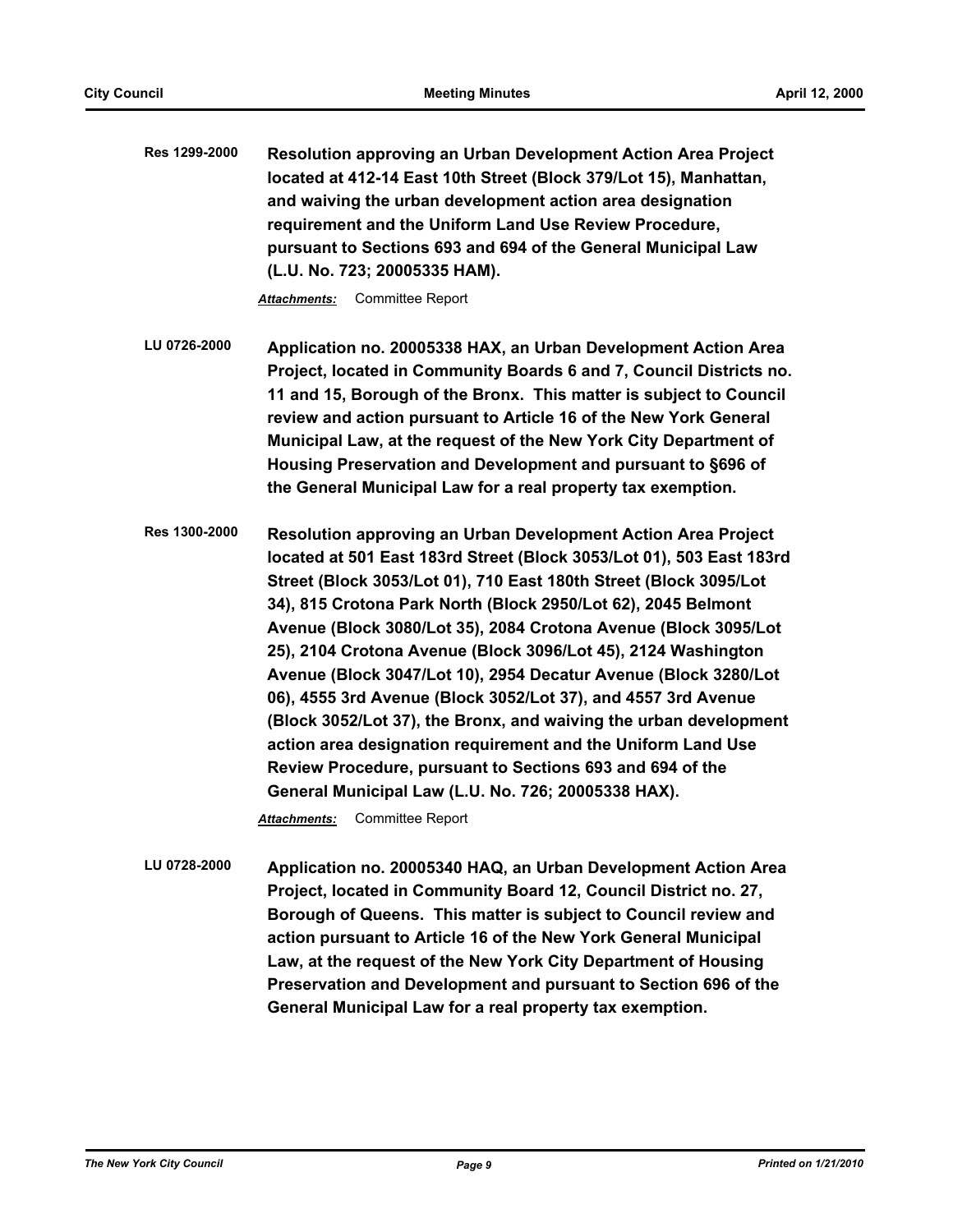**Res 1301-2000 Resolution approving an Urban Development Action Area Project located at 104-20 164 Street (Block 10161/Lot 14), 104-26 164 Street (Block 10161/Lot 17), and 104-27 164 Street (Block 10162/Lot 68), Queens, and waiving the urban development action area designation requirement and the Uniform Land Use Review Procedure, pursuant to Sections 693 and 694 of the General Municipal Law (L.U. No. 728; 20005340 HAQ).**

*Attachments:* Committee Report

- **LU 0729-2000 Application no. 20005341 HAQ, an Urban Development Action Area Project, located at 172 Beach 97th Street, Council District no. 32, Borough of Queens. This matter is subject to Council review and action pursuant to Article 16 of the New York General Municipal Law, at the request of the New York City Department of Housing Preservation and Development and pursuant to §696 of the General Municipal Law for a real property tax exemption.**
- **Res 1302-2000 Resolution approving an Urban Development Action Area Project located at 172 Beach 97th Street (Block 16169/Lot 26), Queens, and waiving the urban development action area designation requirement and the Uniform Land Use Review Procedure, pursuant to Sections 693 and 694 of the General Municipal Law (L.U. No. 729; 20005341 HAQ).**

*Attachments:* Committee Report

**LU 0731-2000 Application no. 20005343 HAQ, an Urban Development Action Area Project, located in Community Board 3, Council District no. 21, Borough of Queens. This matter is subject to Council review and action pursuant to Article 16 of the New York General Municipal Law, at the request of the New York City Department of Housing Preservation and Development and pursuant to §696 of the General Municipal Law for a real property tax exemption.**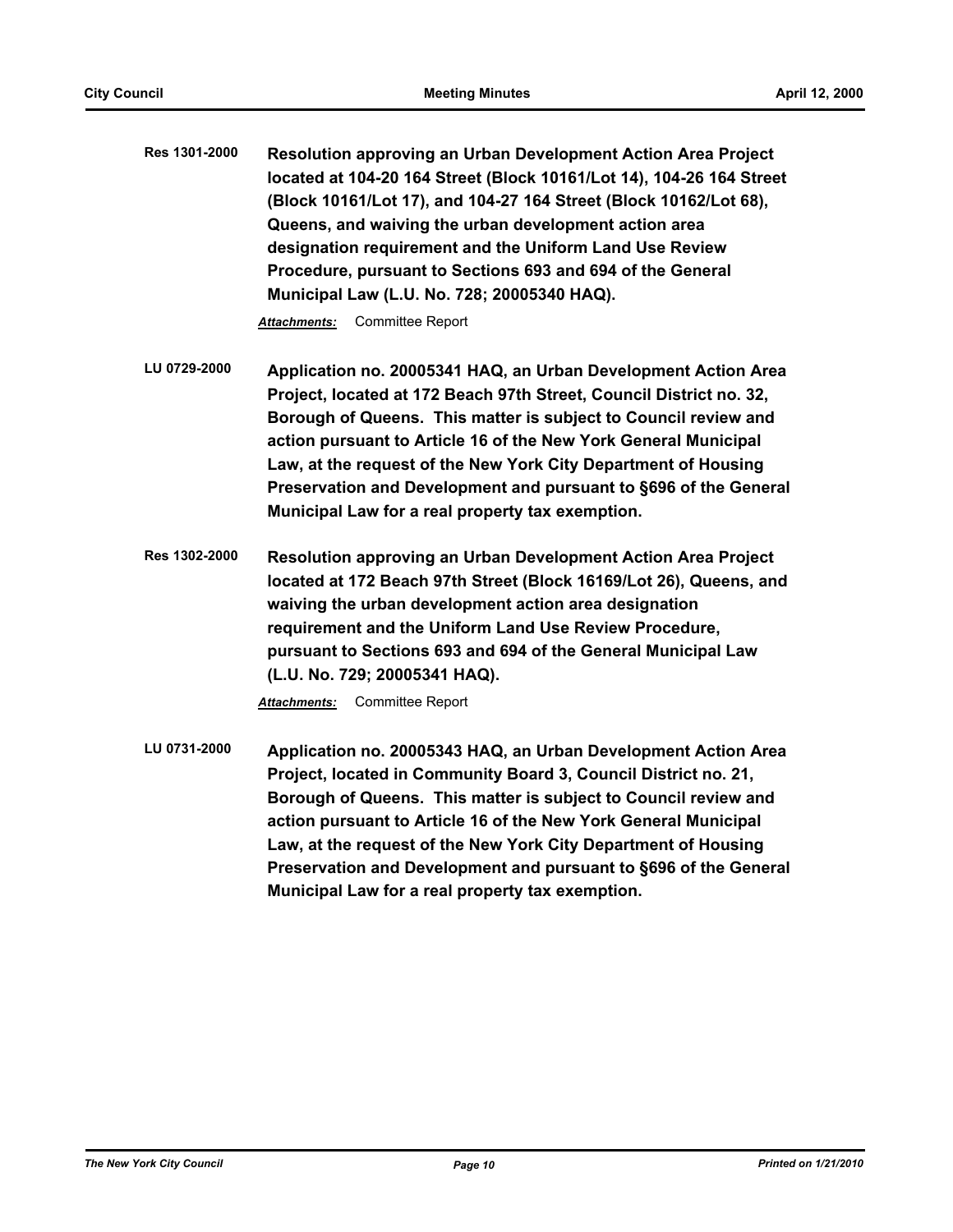**Res 1303-2000 Resolution approving an Urban Development Action Area Project located at 34-18 101st Street (Block 1734/Lot 13), 34-40 107th Street (Block 1748/Lot 28), and 108-32 36th Avenue (Block 1752/Lot 12), Queens, and waiving the urban development action area designation requirement and the Uniform Land Use Review Procedure, pursuant to Sections 693 and 694 of the General Municipal Law (L.U. No. 731; 20005343 HAQ).**

*Attachments:* Committee Report

Report of the Committee on Land Use

**LU 0626-2000 Uniform land use review procedure application no. C 000210 HAK, an Urban Development Action Area Designation, Project and the disposition of such property located in Community Board 4, Borough of Brooklyn, Council District no. 37. This matter is subject to Council Review and action pursuant to Section 197-c and Section 197-d of the New York City Charter and Article 16 of the General Municipal Law.**

**Res 1304-2000 Resolution approving the decision of the City Planning Commission on an application submitted by the Department of Housing Preservation and Development, ULURP No. C 000210 HAK, approving the designation of 1454, 1458, 1460, 1462, 1466, 1470, 1472, 1476, 1480 and 1484 Gates Avenue; and 327, 325, 323, 321, 319, 317, 315, 313, and 311 Palmetto Street (Block 3344/Lots 16-23, 25, 26 and 40-49), Brooklyn, as an Urban Development Action Area, approving the project for the area as an Urban Development Action Area Project, and approving the disposition of such property to the Ridgewood-Bushwick Senior Citizens Council (L.U. No. 626; C 000210 HAK).**

*Attachments:* Committee Report

**LU 0627-2000 Uniform land use review procedue application no. C 000211 PSK, pursuant to Sectin 197-c and 197-d of the New York City Charter, concerning site selection for a capital project to be located in Community Board 4, Borough of Brooklyn, Council District no. 37. This application is subject to review and action by the Land Use Committee only if appealed to the Council pursuant to Section 197-d(b)(2) of the Charter or called up by vote of the Council pursuant to Section 197-d(b)(3) of the Charter**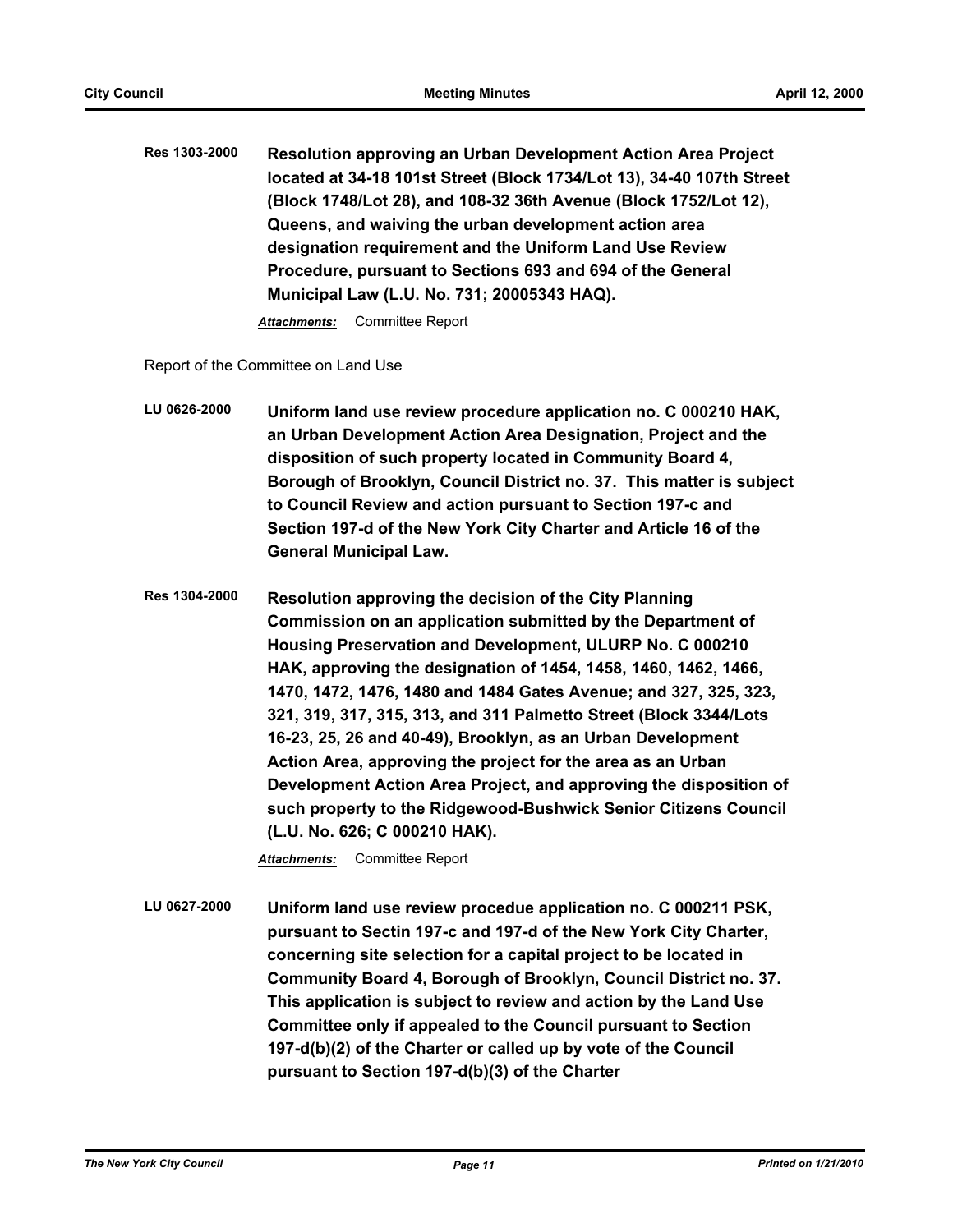**Res 1305-2000 Resolution approving the decision of the City Planning Commission on ULURP No. C 000211 PSK (L.U. No. 627), site selection of property located at 1454, 1458, 1460, 1462, 1466, 1470, 1472, 1476, 1480 and 1484 Gates Avenue; and 327, 325, 323, 321, 319, 317, 315, 313, and 311 Palmetto Street (Block 3344/Lots 16-23, 25, 26 and 40-49), Brooklyn, for use as a community center.**

*Attachments:* Committee Report

- **LU 0649-2000 Application no. 20005184 HAX, an Urban Development Action Area Project, located at 920 Metcalf Avenue, Council District no. 17, Borough of the Bronx. This matter is subject to Council review and action pursuant to Article 16 of the New York General Municipal Law, at the request of the New York City Department of Housing Preservation and Development.**
- **Res 1306-2000 Resolution approving an Urban Development Action Area Project located at 920 Metcalf Avenue (Block 3659/Lot 1), the Bronx, and waiving the urban development action area designation requirement and the Uniform Land Use Review Procedure, pursuant to Sections 693 and 694 of the General Municipal Law (L.U. No. 649; 20005184 HAX).**

*Attachments:* Committee Report

**LU 0695-2000 Application no. 20005272 HAK, an Urban Development Action Area Project, located in Community Board 3, Council Districts no. 36 and 41, Borough of Brooklyn. This matter is subject to Council review and action pursuant to Article 16 of the New York General Municipal Law, at the request of the New York City Department of Housing Preservation and Development.**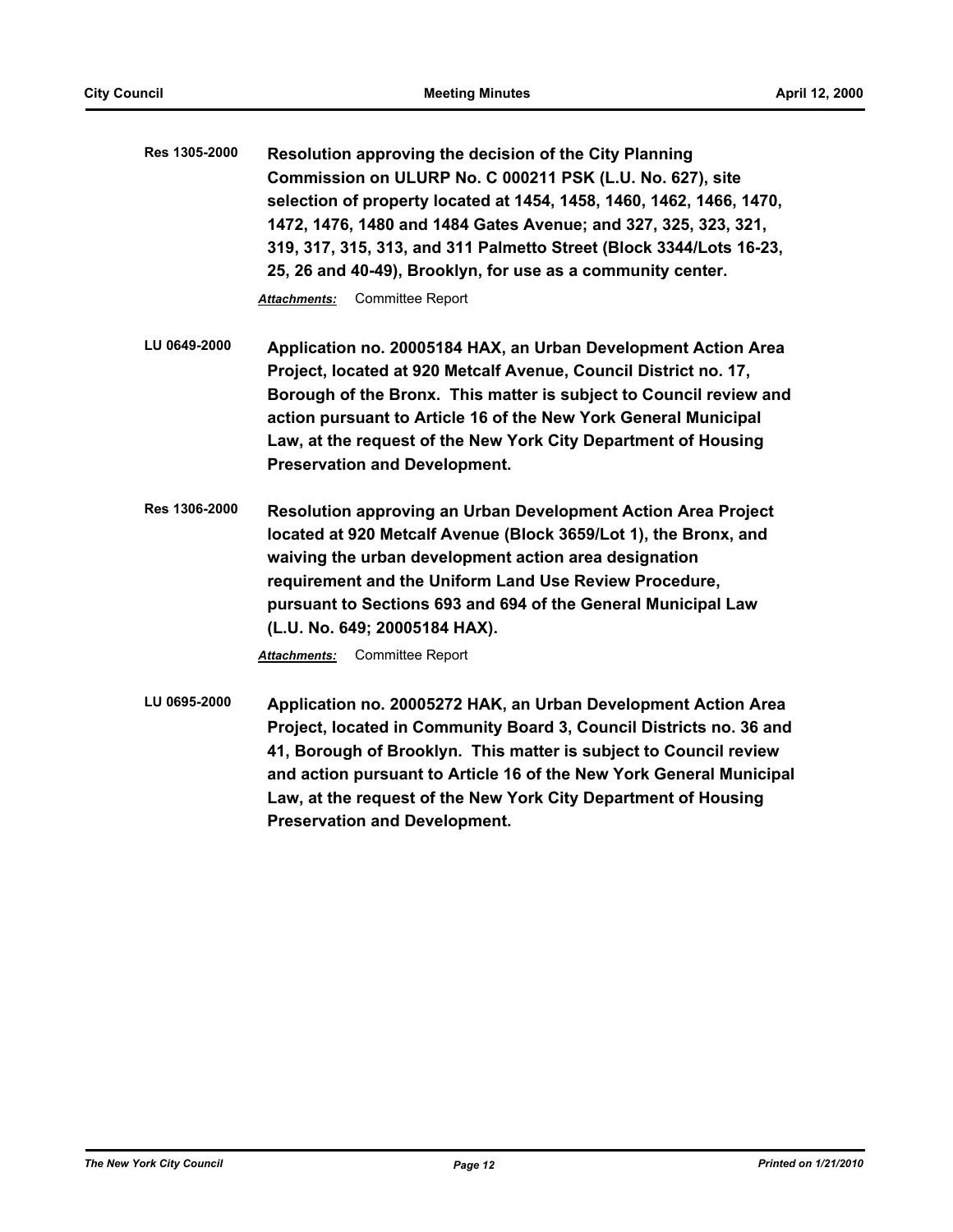**Res 1307-2000 Resolution approving an Urban Development Action Area Project located at 60 Patchen Avenue (Block 1627/Lot 45), 98 Pulaski Street (Block 1775/Lot 20), 100 Pulaski Street (Block 1775/Lot 21), 727 Monroe Street (Block 1637/Lot 43), 749 Lafayette Street (Block 1786/Lot 47), 1046 Greene Avenue (Block 1623/Lot 29), and 1056 Greene Avenue (Block 1623/Lot 35), Brooklyn, and waiving the urban development action area designation requirement and the Uniform Land Use Review Procedure, pursuant to Sections 693 and 694 of the General Municipal Law (L.U. No. 695; 20005272 HAK).**

*Attachments:* Committee Report

**LU 0701-2000 Uniform land use review procedure, application no. C 000065 MMK, pursuant to §197-c and §197-d of the New York City Charter, changes to the City Map, Borough of Brooklyn, Council District no. 47. This application is subject to Council review and action only if appealed to the Council pursuant to §197-d(b)(2) of the Charter or called up by vote of the Council pursuant to §197-d(b)(3) of the Charter and §11.20 of the Rules of the Council.**

**Affirmative,** 48 -

Speaker Vallone, Berman, Boyland, Carrion, Clarke, Dear, DiBrienza, Eisland, Espada, Speaker Fiala, Fisher, Foster, Freed, Golden, Harrison, Henry, Koslowitz, Lasher, Leffler, Linares, Lopez, Marshall, Malave-Dilan, McCaffrey, Michels, Miller, Moskowitz, Nelson, Oddo, O'Donovan, Perkins, Pinkett, Povman, Provenzano, Quinn, Reed, Speaker Rivera, Robinson, Robles, Rodriguez, Sabini, Spigner, Stabile, Warden, Watkins, White, Wooten and Ognibene

**Negative,** 1 -

Eldridge

**Excused,** 2 -

Abel and Cruz

- **Res 1308-2000 Resolution approving the decision of the City Planning Commission on ULURP No. C 000065 MMK, an amendment to the City Map (L.U. No. 701).**
	- *Attachments:* Committee Report

**Affirmative,** 48 -

Speaker Vallone, Berman, Boyland, Carrion, Clarke, Dear, DiBrienza, Eisland, Espada, Speaker Fiala, Fisher, Foster, Freed, Golden, Harrison, Henry, Koslowitz, Lasher, Leffler, Linares, Lopez, Marshall, Malave-Dilan, McCaffrey, Michels, Miller, Moskowitz, Nelson, Oddo, O'Donovan, Perkins, Pinkett, Povman, Provenzano, Quinn, Reed, Speaker Rivera, Robinson, Robles, Rodriguez, Sabini, Spigner, Stabile, Warden, Watkins, White, Wooten and Ognibene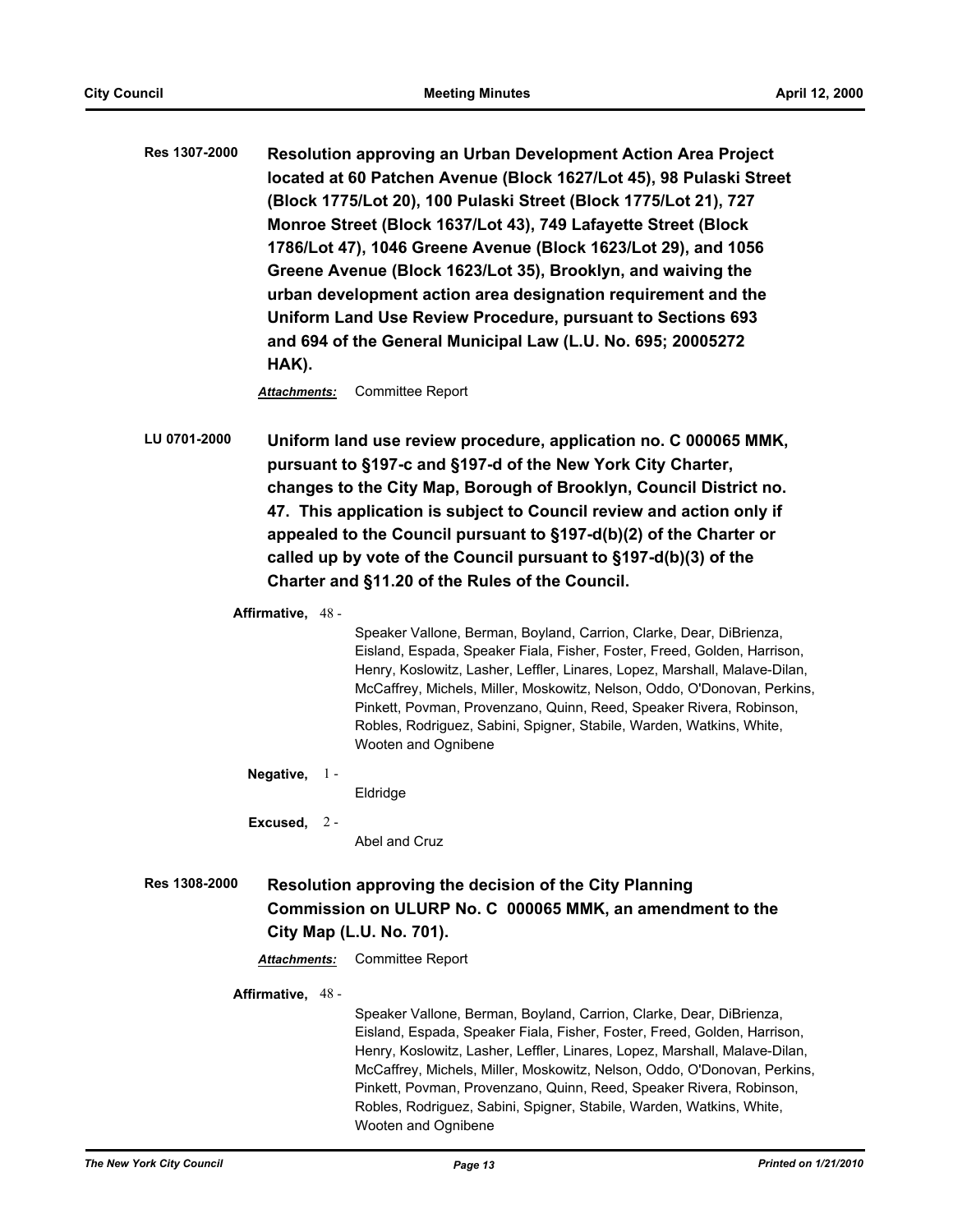| Negative, | -1 -  | Eldridge |
|-----------|-------|----------|
| Excused,  | $2 -$ |          |

Abel and Cruz

**LU 0702-2000 Uniform land use review procedure, application no. C 000098 MCK, pursuant to §197-c and §197-d of the New York City Charter, a major concession for a baseball stadium and related facilities, Borough of Brooklyn, Council District no. 47. This application is subject to Council review and action only if appealed to the Council pursuant to §197-d(b)(2) of the Charter or called up by vote of the Council pursuant to §197-d(b)(3) of the Charter and §11.20 of the Rules of the Council.**

#### **Affirmative,** 48 -

Speaker Vallone, Berman, Boyland, Carrion, Clarke, Dear, DiBrienza, Eisland, Espada, Speaker Fiala, Fisher, Foster, Freed, Golden, Harrison, Henry, Koslowitz, Lasher, Leffler, Linares, Lopez, Marshall, Malave-Dilan, McCaffrey, Michels, Miller, Moskowitz, Nelson, Oddo, O'Donovan, Perkins, Pinkett, Povman, Provenzano, Quinn, Reed, Speaker Rivera, Robinson, Robles, Rodriguez, Sabini, Spigner, Stabile, Warden, Watkins, White, Wooten and Ognibene

**Negative,** 1 -

Eldridge

**Excused,** 2 -

Abel and Cruz

**Res 1309-2000 Resolution approving the decision of the City Planning Commission on ULURP No. C 000098 MCK, a major concession for a baseball stadium and related facilities, on two areas of the Department of Parks and Recreation land: a) between West 16th Street and the southerly extension of West 20th Street, south of Surf Avenue, (Block 7072/part of Lot 14; Block 7073/part of Lot 1), and the beds of West 16th and West 19th Streets), and the beds of West 16th and West 19th Streets, and b) between West 21st and West 22nd Streets, south of Surf Avenue, (Block 7071/Lots 100 and 142), Brooklyn (L.U. No. 702).**

*Attachments:* Committee Report

**Affirmative,** 48 -

Speaker Vallone, Berman, Boyland, Carrion, Clarke, Dear, DiBrienza, Eisland, Espada, Speaker Fiala, Fisher, Foster, Freed, Golden, Harrison, Henry, Koslowitz, Lasher, Leffler, Linares, Lopez, Marshall, Malave-Dilan, McCaffrey, Michels, Miller, Moskowitz, Nelson, Oddo, O'Donovan, Perkins, Pinkett, Povman, Provenzano, Quinn, Reed, Speaker Rivera, Robinson, Robles, Rodriguez, Sabini, Spigner, Stabile, Warden, Watkins, White, Wooten and Ognibene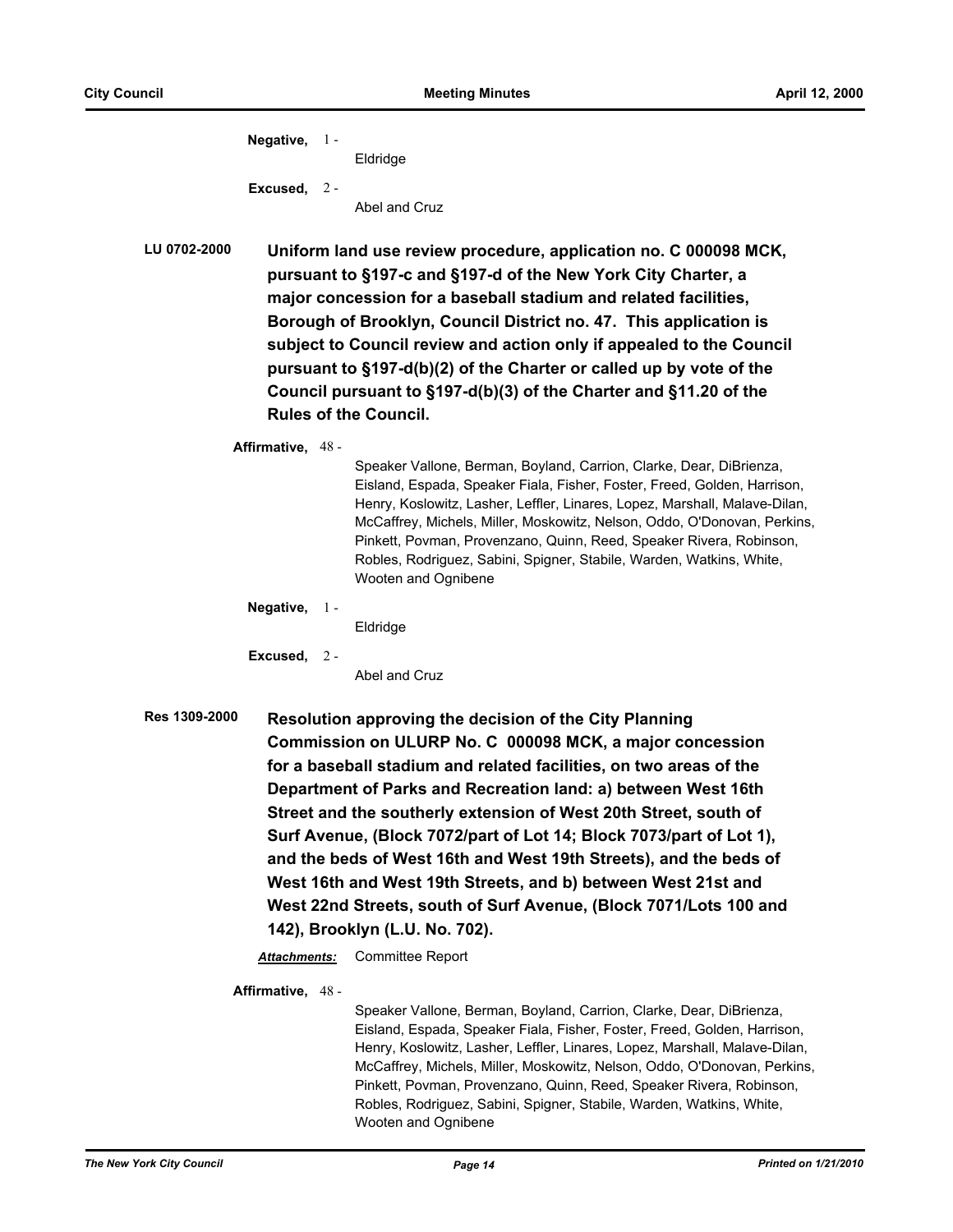| Negative,     | $\Box$ | Eldridge |
|---------------|--------|----------|
| Excused, $2-$ |        |          |

Abel and Cruz

**LU 0722-2000 Application no. 20005334 HAM, an Urban Development Action Area Project, located 2728 Broadway, Council District no. 8, Borough of Manhattan. This matter is subject to Council review and action pursuant to Article 16 of the New York General Municipal Law, at the request of the New York City Department of Housing Preservation and Development and pursuant to Section 577 of the Private Housing Finance Law for a partial tax exemption.**

- **LU 0723-2000 Application no. 20005335 HAM, an Urban Development Action Area Project, located at 412-14 East 10th Street, Council District no. 3, Borough of Manhattan. This matter is subject to Council review and action pursuant to Article 16 of the New York General Municipal Law, at the request of the New York City Department of Housing Preservation and Development and pursuant to Section 577 of the Private Housing Finance Law for a partial tax exemption.**
- **LU 0726-2000 Application no. 20005338 HAX, an Urban Development Action Area Project, located in Community Boards 6 and 7, Council Districts no. 11 and 15, Borough of the Bronx. This matter is subject to Council review and action pursuant to Article 16 of the New York General Municipal Law, at the request of the New York City Department of Housing Preservation and Development and pursuant to §696 of the General Municipal Law for a real property tax exemption.**
- **LU 0728-2000 Application no. 20005340 HAQ, an Urban Development Action Area Project, located in Community Board 12, Council District no. 27, Borough of Queens. This matter is subject to Council review and action pursuant to Article 16 of the New York General Municipal Law, at the request of the New York City Department of Housing Preservation and Development and pursuant to Section 696 of the General Municipal Law for a real property tax exemption.**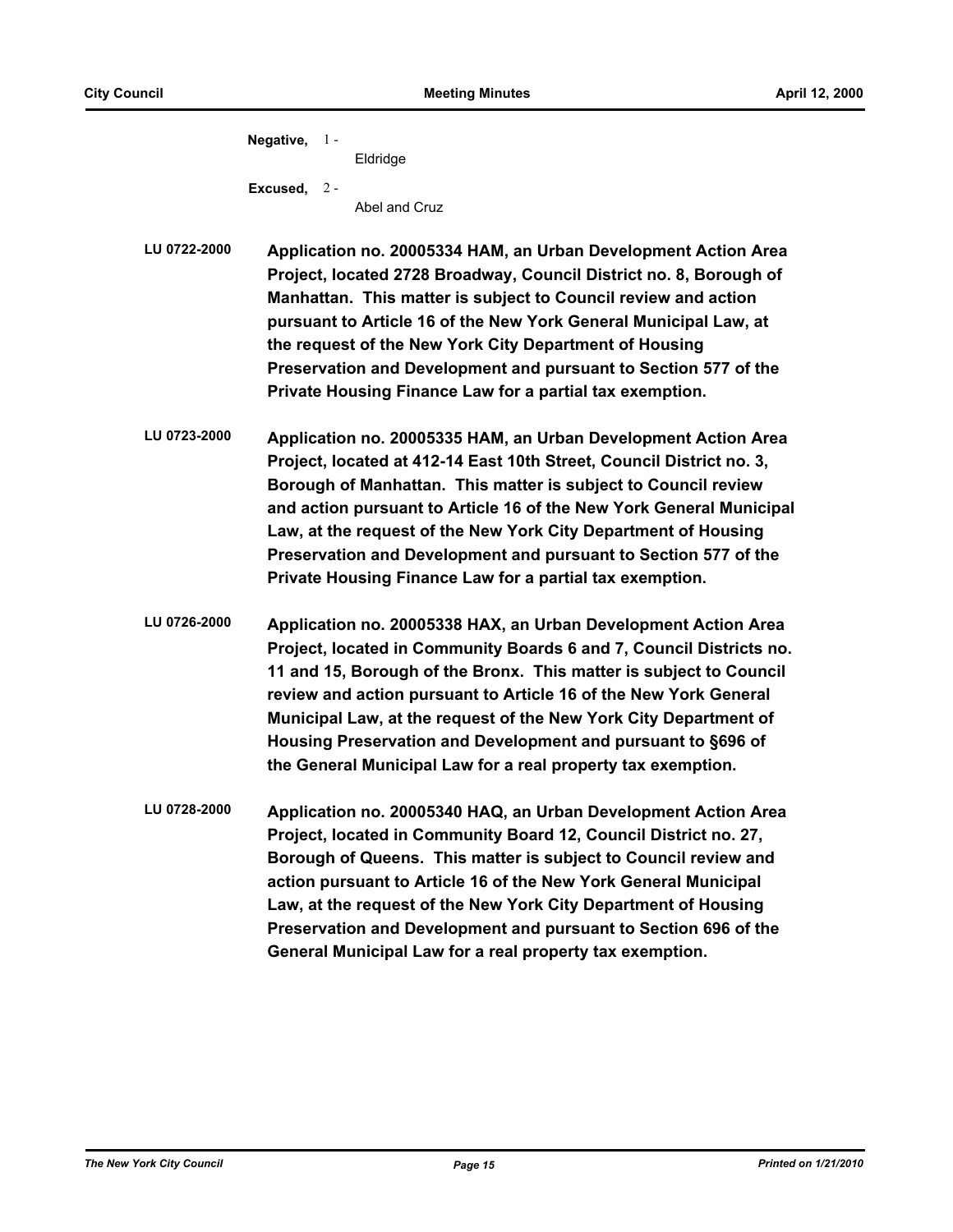- **LU 0729-2000 Application no. 20005341 HAQ, an Urban Development Action Area Project, located at 172 Beach 97th Street, Council District no. 32, Borough of Queens. This matter is subject to Council review and action pursuant to Article 16 of the New York General Municipal Law, at the request of the New York City Department of Housing Preservation and Development and pursuant to §696 of the General Municipal Law for a real property tax exemption.**
- **LU 0731-2000 Application no. 20005343 HAQ, an Urban Development Action Area Project, located in Community Board 3, Council District no. 21, Borough of Queens. This matter is subject to Council review and action pursuant to Article 16 of the New York General Municipal Law, at the request of the New York City Department of Housing Preservation and Development and pursuant to §696 of the General Municipal Law for a real property tax exemption.**

Report of the Committee on Parks, Recreation, Cultural Affairs, and International Intergroup Relations

| Int 0478-1998 | A Local Law in relation to a traffic circle, Cespino - Russo Memorial<br>Circle, Borough of Staten Island.                                                                                                                                         |  |  |
|---------------|----------------------------------------------------------------------------------------------------------------------------------------------------------------------------------------------------------------------------------------------------|--|--|
|               | <b>Fiscal Impact Statement</b><br>Attachments:                                                                                                                                                                                                     |  |  |
|               | <b>Enactment No: 2000/023</b>                                                                                                                                                                                                                      |  |  |
| Int 0616-1999 | A Local Law in relation to a street name, Ellsworth Avenue,                                                                                                                                                                                        |  |  |
|               | Borough of Staten Island.                                                                                                                                                                                                                          |  |  |
|               | <b>Fiscal Impact Statement</b><br><b>Attachments:</b>                                                                                                                                                                                              |  |  |
|               | <b>Enactment No: 2000/027</b>                                                                                                                                                                                                                      |  |  |
| Int 0725-2000 | A Local Law in relation to a street name, Chief Patrick Brennan<br>Way, Borough of Brooklyn.                                                                                                                                                       |  |  |
|               | <b>Attachments:</b> Fiscal Impact Statement                                                                                                                                                                                                        |  |  |
|               | <b>Enactment No: 2000/024</b>                                                                                                                                                                                                                      |  |  |
| Res 1001-1999 | Resolution calling upon the appropriate committee of the Council<br>to hold oversight hearings on efforts being made to identify, control<br>and eradicate infestations of Asian Longhorned Beetles in<br>communities across the City of New York. |  |  |

Report of the Committee on State and Federal Legislation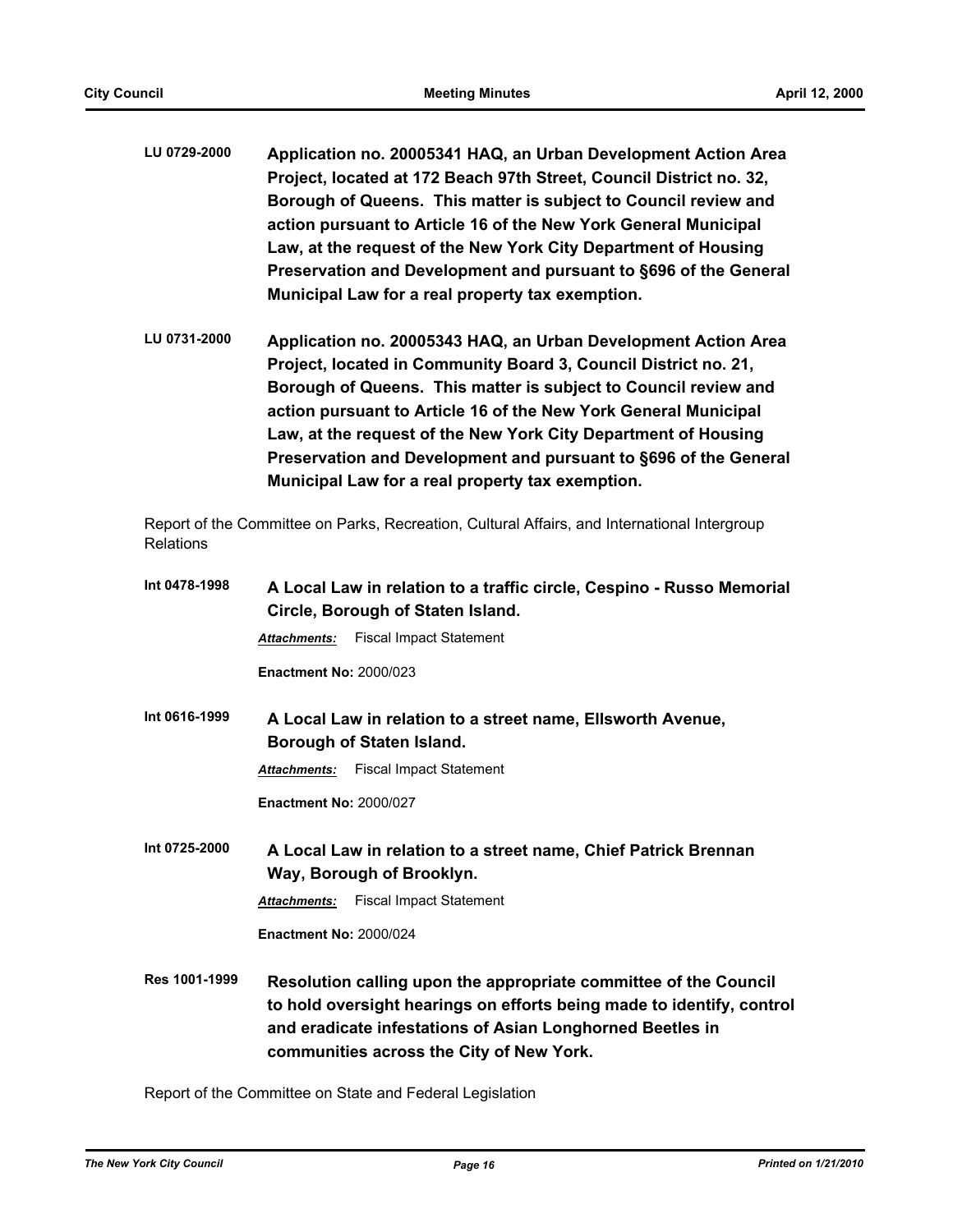**SLR 0156-1999 State Legislation Resolution requesting the New York State Legislature to pass bills, introduced by Senator Paterson, S.3201, and Assemblymember Wright, A.3049, "An Act authorizing the city of New York to reconvey its interest in certain real property acquired by in rem tax foreclosure in the borough of Manhattan to former owners Elisa O'Reilly notwithstanding expiration of the two year period within which application may be made to the city to release its interest in property thus acquired; Block No. 1728, Lot No. 16 on tax map for the borough of Manhattan."**

**Affirmative,** 47 -

Speaker Vallone, Berman, Boyland, Carrion, Clarke, Dear, DiBrienza, Eisland, Espada, Speaker Fiala, Fisher, Foster, Freed, Golden, Harrison, Henry, Koslowitz, Lasher, Leffler, Linares, Lopez, Marshall, Malave-Dilan, McCaffrey, Miller, Moskowitz, Nelson, Oddo, O'Donovan, Perkins, Pinkett, Povman, Provenzano, Quinn, Reed, Speaker Rivera, Robinson, Robles, Rodriguez, Sabini, Spigner, Stabile, Warden, Watkins, White, Wooten and Ognibene

**Excused,** 2 -

Abel and Cruz

**Abstain,** 2 -

Eldridge and Michels

**SLR 0186-2000 State Legislation Resolution requesting the New York State Legislature to pass bills introduced by Senator Marchi, S.4008-A and Assembly Member Vitaliano, A.7259-A, "AN ACT in relation to allowing prior service credit for Joseph K. Mayrose for service as a New York city police department trainee".**

*Attachments:* Fiscal Impact Statement

**SLR 0198-2000 State Legislation Resolution requesting the New York State Legislature to pass bills introduced by Senators Maltese and Velella, S.6364, and Assembly Member Pheffer, A.9374, "AN ACT to amend the administrative code of the city of New York, in relation to calculating the benefits payable by the police superior officers' variable supplements fund provided for in such code".**

*Attachments:* Fiscal Impact Statement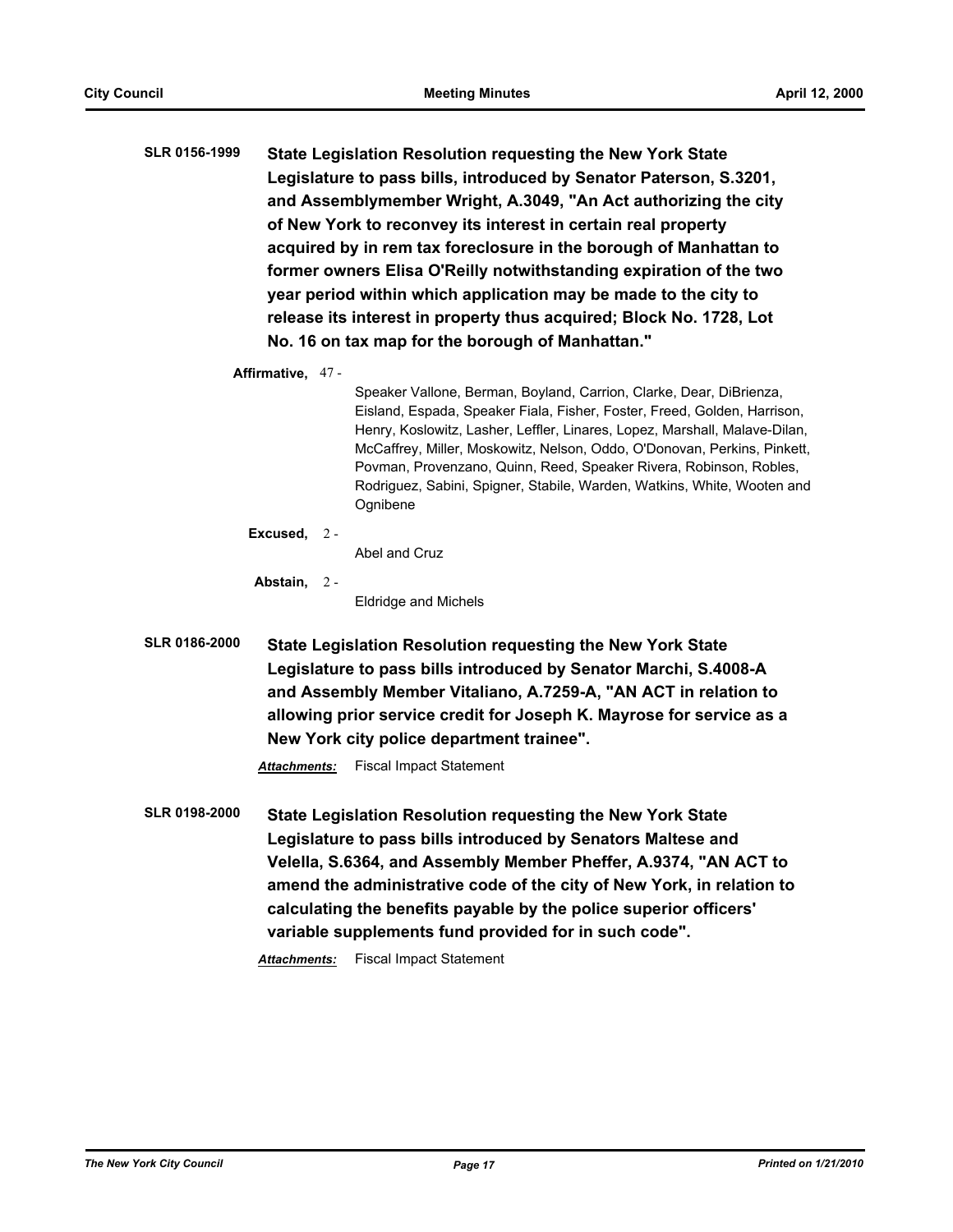**SLR 0203-2000 State Legislation Resolution requesting the New York State Legislature to pass bills introduced by Senator Lachman, S.6309, and Assembly Member Cohen, A.9205, "AN ACT authorizing the city of New York to reconvey its interest in certain real property acquired by in rem tax foreclosure in the borough of Brooklyn to former owners Bart Colorafi and Vera M. Colorafi, notwithstanding expiration of the two year period within which application may be made to the city to release its interest in property thus acquired; Block No. 6955, Lot No. 105 on tax map for the borough of Brooklyn".**

**Affirmative,** 47 -

Speaker Vallone, Berman, Boyland, Carrion, Clarke, Dear, DiBrienza, Eisland, Espada, Speaker Fiala, Fisher, Foster, Freed, Golden, Harrison, Henry, Koslowitz, Lasher, Leffler, Linares, Lopez, Marshall, Malave-Dilan, McCaffrey, Miller, Moskowitz, Nelson, Oddo, O'Donovan, Perkins, Pinkett, Povman, Provenzano, Quinn, Reed, Speaker Rivera, Robinson, Robles, Rodriguez, Sabini, Spigner, Stabile, Warden, Watkins, White, Wooten and Ognibene

**Excused,** 2 -

Abel and Cruz

**Abstain,** 2 -

Eldridge and Michels

**SLR 0213-2000 State Legislation Resolution requesting the New York State Legislature to pass bills introduced by Senators Seabrook and Sampson, S.2860-B, and Assembly Member Davis, A.5129-B, "AN ACT to authorize James M. James to transfer retirement service credit from the New York state and local employees' retirement system to the New York city employees' retirement system".**

*Attachments:* Fiscal Impact Statement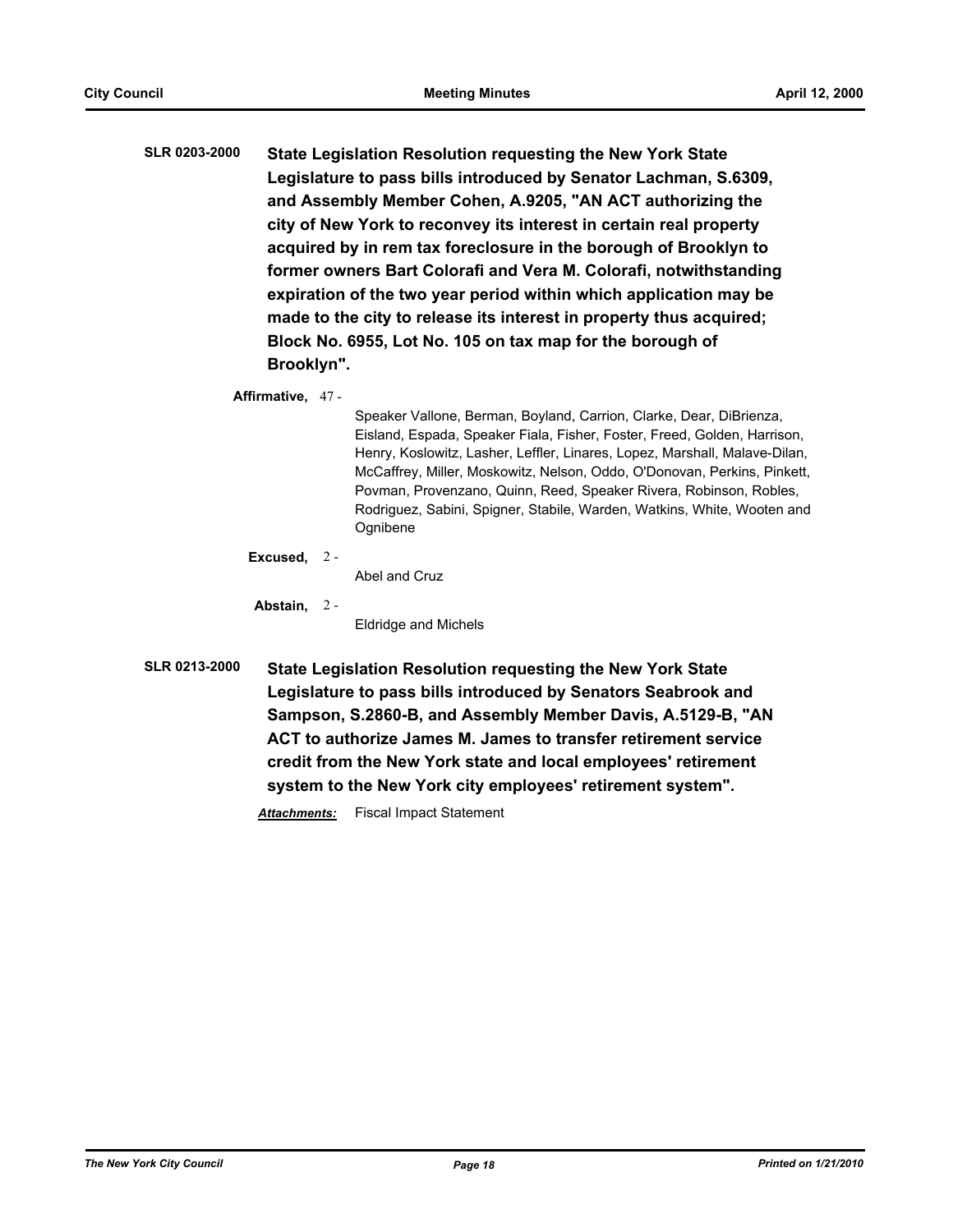**SLR 0215-2000 State Legislation Resolution requesting the New York State Legislature to pass bills introduced by Senators Maltese, Leibell, Marcellino, Morahan, Padavan, Spano, Trunzo, Velella, S.6737, and Assembly Members Vitaliano, D. Butler, Carrozza, et al, A.9686, "AN ACT to amend the administrative code of the city of New York, in relation to the establishment of a twenty-five year retirement program for members of the New York city employees' retirement system employed as emergency medical technicians and advanced medical technicians (paramedics); and to amend the retirement and social security law, in relation to the establishment of twenty-five year retirement programs for such members who are subject to articles 11 and 15 of such law".**

*Attachments:* Fiscal Impact Statement

**SLR 0216-2000 State Legislation Resolution requesting the New York State Legislature to pass bills introduced by Senators Maltese, Leibell, Marcellino, Padavan, Spano, Trunzo and Velella, S.6694, and Assembly Members Vitaliano, Aubry, Carrozza, McLaughlin, Nolan, Pheffer and Ramirez, et al, A.9646, "AN ACT to amend the administrative code of the city of New York, in relation to the establishment of a twenty-five year retirement program for members of the New York city employees' retirement system employed as fire alarm dispatchers; and to amend the retirement and social security law, in relation to the establishment of twenty-five year retirement programs for such members who are subject to articles 11 and 15 of such law".**

*Attachments:* Fiscal Impact Satement

Report of the Committee on Transportation

**Int 0351-1998 A Local Law to amend the administrative code of the city of New York, in relation to allowing city employees to use pre-tax earnings to purchase qualified transportation benefits in accordance with Federal law.**

*Attachments:* Fiscal Impact Statement

**Enactment No:** 2000/018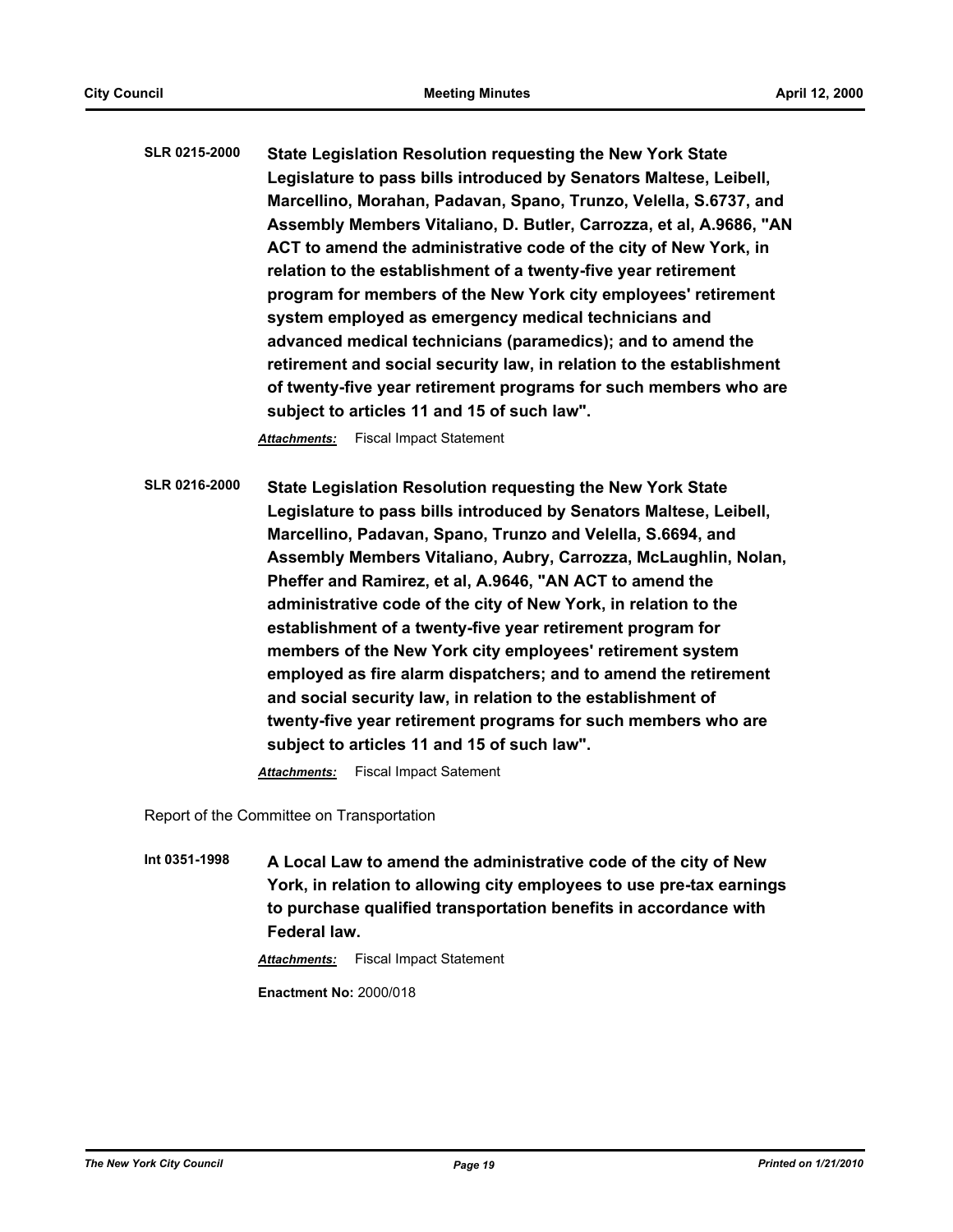**M 0817-2000 Communication from the Mayor - Mayors veto and disapproval message of Introductory Number 351-A, in relation to allowing city employees to use pre-tax earnings to purchase qualified transportation benefits in accordance with Federal law.**

## 12. General Order Calendar

- **Int 0291-1998-A A Local Law to amend the administrative code of the city of New York and local law number forty-five for the year 1992, in relation to family child care services.**
- **LU 0689-2000 Uniform land use review procedure application no. C 990448 PPM, pursuant to §197-c and §197-d of the New York City Charter concerning the disposition of fourteen (14) city-owned properties, located in Community Board 3, Borough of Manhattan, in Council Districts no. 1 and 2. This application is subject to review and action by the Land Use Committee only if appealed to the Council pursuant to §197-d(b)(2) of the Charter or called up by vote of the Council pursuant to §197-d(b)(3) of the Charter.**
- **Res 1310-2000 Resolution approving with modifications the decision of the City Planning Commission on ULURP No. C 990448 PPM, for the disposition of fourteen (14) city-owned properties located at 194 Stanton Street (Block 345/Lot 32; 166 and 164 Stanton Street (Block 350/Lots 31 and 32); 129 Stanton Street and 159 Norfolk Street (Block 354/Lots 16 and 18); 306, 310 and 312 East 3rd Street (Block 372/Lots 26, 28 and 29); 228 and 230-32 East 3rd Street (Block 385/Lots 19 and 20); 246, 244 and 242 East 2nd Street (Block 385/Lots 47, 48 and 49) and 229 Eldridge Street (Block 422/Lot 65), Manhattan (L.U. No. 689).**

*Attachments:* Committee Report

# **T1999-86 Commissioner of Deeds**

Coupled on General Order

Finance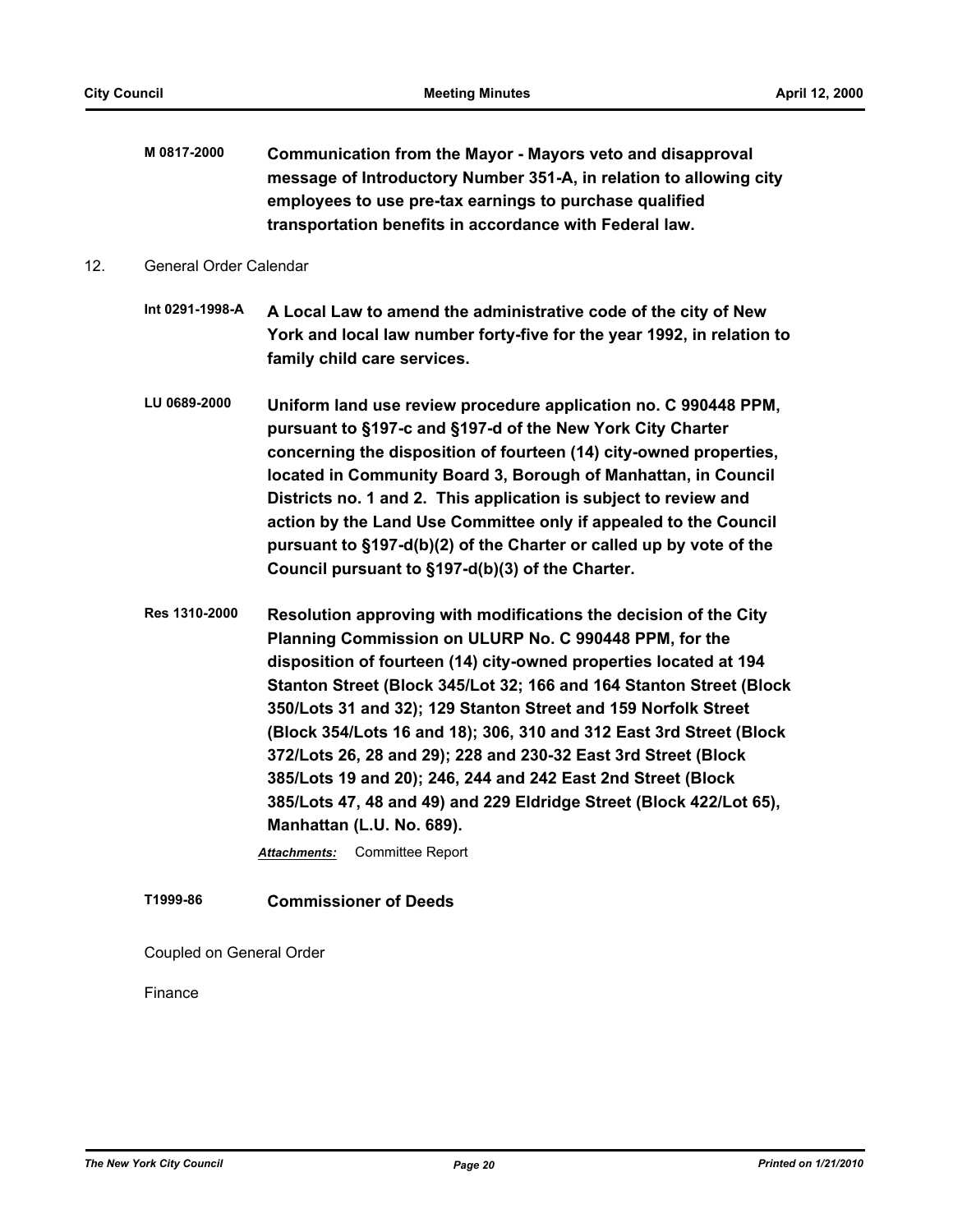| Res 1286-2000 | Resolution calling upon the State to act immediately to prohibit Con<br>Edison from recovering from its ratepayers costs related to the<br>February 15, 2000 radiation leak at its Indian Point 2 Nuclear<br>Facility.                                                                                                                                                                                                                                                                                                                                                                                                                                   |
|---------------|----------------------------------------------------------------------------------------------------------------------------------------------------------------------------------------------------------------------------------------------------------------------------------------------------------------------------------------------------------------------------------------------------------------------------------------------------------------------------------------------------------------------------------------------------------------------------------------------------------------------------------------------------------|
|               | <b>Committee Report</b><br><b>Attachments:</b>                                                                                                                                                                                                                                                                                                                                                                                                                                                                                                                                                                                                           |
|               | Preconsidered                                                                                                                                                                                                                                                                                                                                                                                                                                                                                                                                                                                                                                            |
| Res 1289-2000 | Communication from the Office of Management and Budget -<br>Transfer City funds between various agencies in Fiscal Year 2000<br>to implement changes to the City's expense budget, pursuant to<br>Section 107(b) of the New York City Charter. (MN-6)<br>Preconsidered                                                                                                                                                                                                                                                                                                                                                                                   |
| Res 1290-2000 | Communication from the Office of Management & Budget -<br>Appropriate new revenues of \$858 million in Fiscal Year 2000 to<br>provide for prepayment of \$475.5 million of Municipal Assistance<br>Corporation Debt Service and to add \$382.9 million to the budget<br>Stablization Account in the City's Debt Service budget, pursuant to<br>Section 107(e) of the New York City Charter. (MN-7)<br>Preconsidered                                                                                                                                                                                                                                      |
| Res 1291-2000 | Resolution approving an exemption from real property taxes for<br>property located at 619 East 11th Street (Block 394, Lot 59),<br>pursuant to Section 696 of the General Municipal Law<br>(Preconsidered L.U. No. 737).<br>Preconsidered                                                                                                                                                                                                                                                                                                                                                                                                                |
| Res 1292-2000 | Resolution approving an Urban Development Action Area Project<br>located at Pacific and Bergen Streets between Buffalo and Ralph<br>Avenues and Pacific Street between Albany and Kingston Avenues<br>(Block 1339/Lots 69, 70, 71, 72 and 76; Block 1344/Lots 100, 101,<br>108, 112 and 117; Block 1357/Lots 42, 43, 44, 45, 46, 47, 48 and 49;<br>and Block 1210/Lots 34, 35, 36 and 37), Brooklyn, and waiving the<br>urban development action area designation requirement and the<br>Uniform Land Use Review Procedure, pursuant to Sections 693<br>and 694 of the General Municipal Law (L.U. No. 639; 20005174<br>HAK).<br><b>Committee Report</b> |
|               | Attachments:                                                                                                                                                                                                                                                                                                                                                                                                                                                                                                                                                                                                                                             |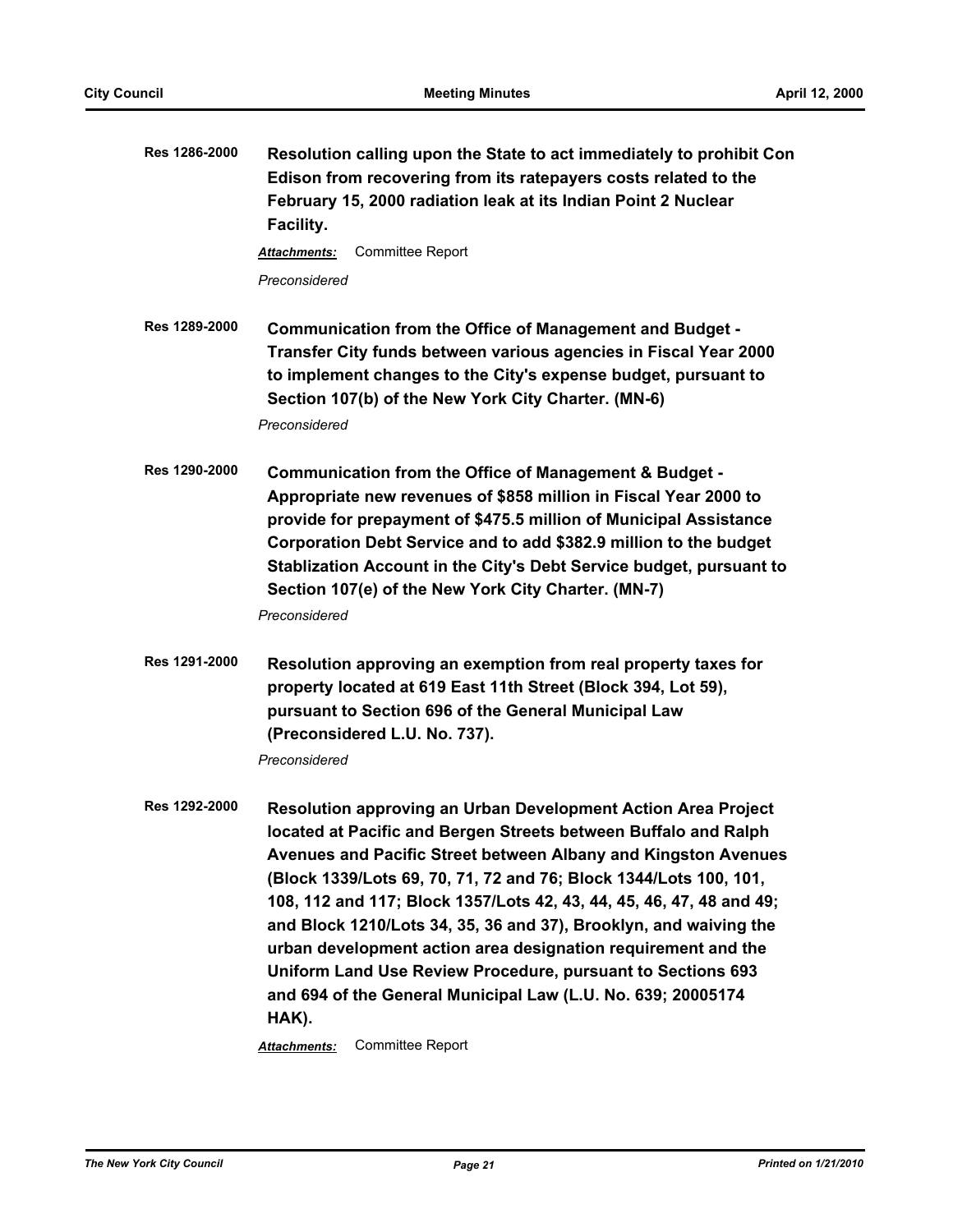**Res 1293-2000 Resolution approving an Urban Development Action Area Project located at Madison Street, Putnam and Jefferson Avenues between Bedford and Nostrand Avenues (Block 1822/Lots 35-38, 44, 45, 83, 84 and 87-92; Block 1827/Lots 17-20, 27, 28, 63-66, 69, 70, 73, 75-77 and 80; and Block 1832/Lots 23, 27, 28, 41-42); Brooklyn, and waiving the urban development action area designation requirement and the Uniform Land Use Review Procedure, pursuant to Sections 693 and 694 of the General Municipal Law (L.U. No. 660; 20005199 HAK).**

*Attachments:* Committee Report

**Res 1294-2000 Resolution approving an Urban Development Action Area Project located at Fairmount Place and Marmion Avenue off of Southern Boulevard (Block 2959/Lots 33, 34, 35, 39, 47, 51, 54, and 58; Block 2960/Lots 6, 10-14, and 22-26), the Bronx, and waiving the urban development action area designation requirement and the Uniform Land Use Review Procedure, pursuant to Sections 693 and 694 of the General Municipal Law (L.U. No. 676; 20005240 HAX).**

*Attachments:* Committee Report

**Res 1295-2000 Resolution approving an Urban Development Action Area Project located at 201A Halsey Street (Block 1839/Lot 59), Brooklyn, and waiving the urban development action area designation requirement and the Uniform Land Use Review Procedure, pursuant to Sections 693 and 694 of the General Municipal Law (L.U. No. 694; 20005271 HAK).**

*Attachments:* Committee Report

**Res 1296-2000 Resolution approving an Urban Development Action Area Project located at 610 West 140th Street (Block 2087/Lot 104), Manhattan, and waiving the urban development action area designation requirement and the Uniform Land Use Review Procedure, pursuant to Sections 693 and 694 of the General Municipal Law (L.U. No. 698; 20005275 HAM).**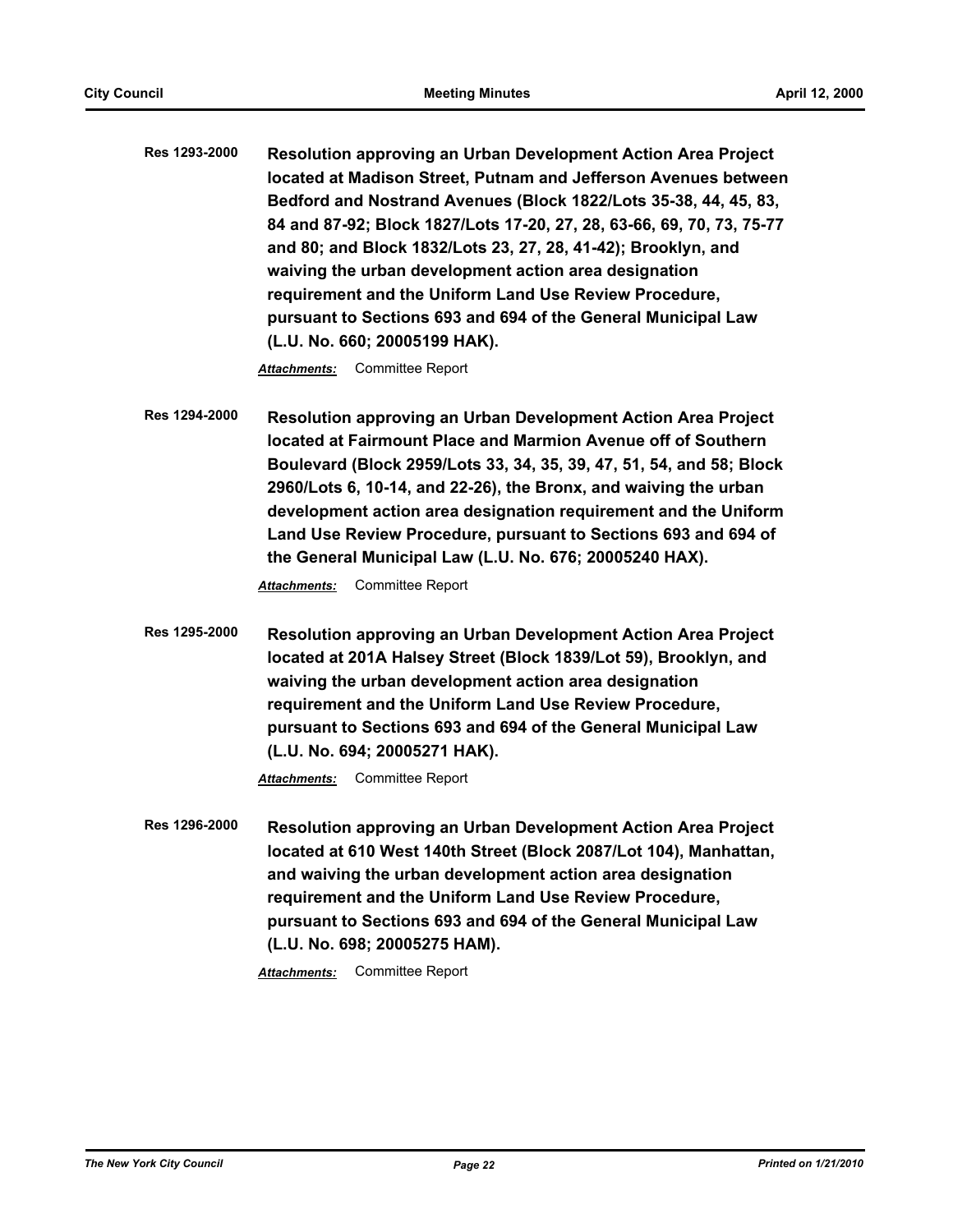**Res 1297-2000 Resolution approving an Urban Development Action Area Project ("Bushwick West - Phase I") located at Block 3157/Lots 49-51; Block 3165/Lots 11-12; Block 3174/Lots 11-14; Block 3184/Lots 40-42; Block 3196/Lots 2-7, 45-47 and 53; Block 3207/Lots 25-26, 28, 30 and 32; Block 3207/Lots 34-35 and 43-49; Block 3207/Lots 149, 50, 52-56; Block 3208/Lots 4-6; Block 3217/Lots 15-17, 19-20 and 120; Block 3217/Lots 21, 22, 24, 25, 29-30 and 32; and Block 3217/Lots 41, 42, 44 and 45); Brooklyn, and waiving the urban development action area designation requirement and the Uniform Land Use Review Procedure, pursuant to Sections 693 and 694 of the General Municipal Law (L.U. No. 700; 20005277 HAK).**

*Attachments:* Committee Report

**Res 1298-2000 Resolution approving an Urban Development Action Area Project located at 2728 Broadway (Block 1876/Lot 49), Manhattan, and waiving the urban development action area designation requirement and the Uniform Land Use Review Procedure, pursuant to Sections 693 and 694 of the General Municipal Law (L.U. No. 722; 20005334 HAM).**

*Attachments:* Committee Report

**Res 1299-2000 Resolution approving an Urban Development Action Area Project located at 412-14 East 10th Street (Block 379/Lot 15), Manhattan, and waiving the urban development action area designation requirement and the Uniform Land Use Review Procedure, pursuant to Sections 693 and 694 of the General Municipal Law (L.U. No. 723; 20005335 HAM).**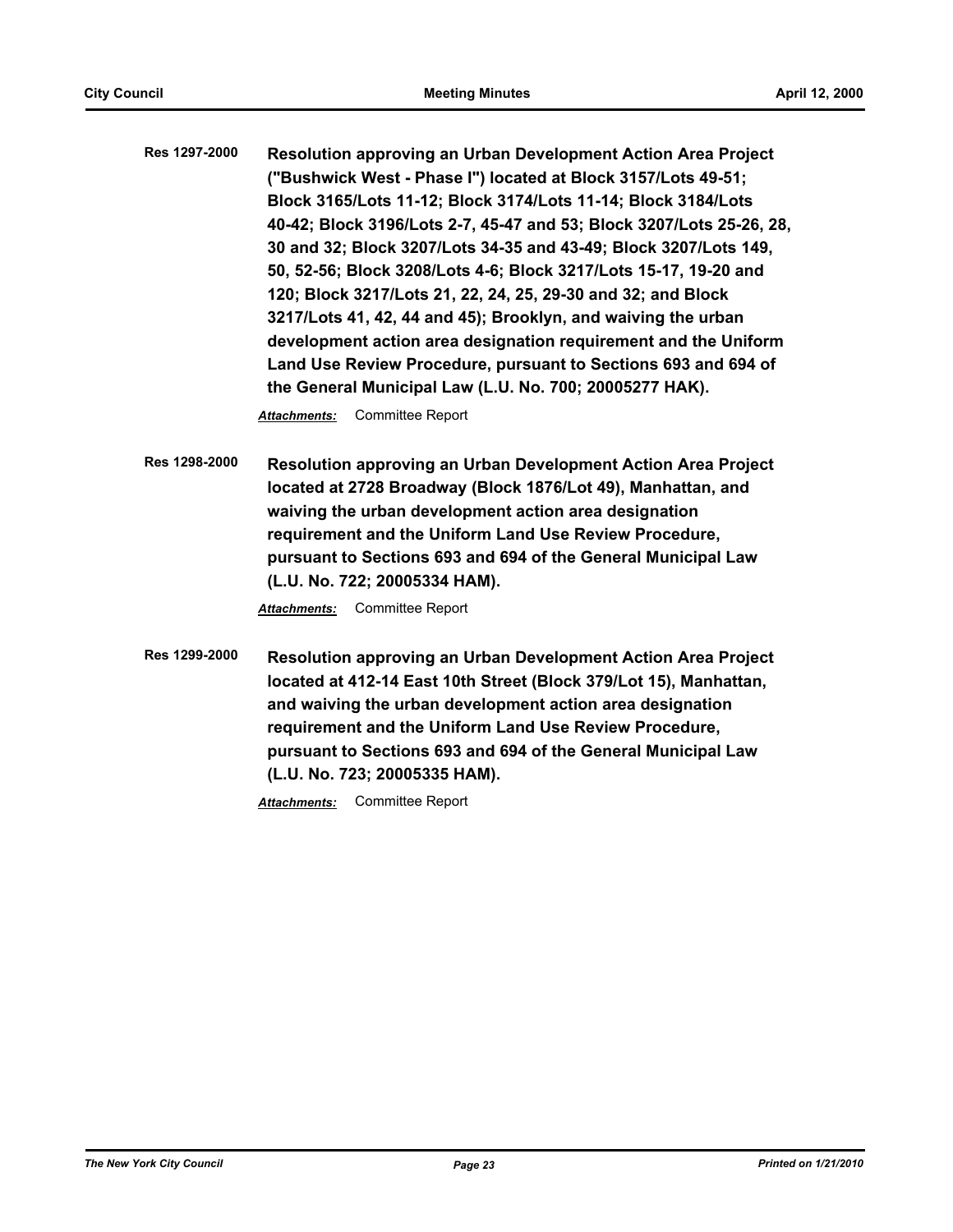**Res 1300-2000 Resolution approving an Urban Development Action Area Project located at 501 East 183rd Street (Block 3053/Lot 01), 503 East 183rd Street (Block 3053/Lot 01), 710 East 180th Street (Block 3095/Lot 34), 815 Crotona Park North (Block 2950/Lot 62), 2045 Belmont Avenue (Block 3080/Lot 35), 2084 Crotona Avenue (Block 3095/Lot 25), 2104 Crotona Avenue (Block 3096/Lot 45), 2124 Washington Avenue (Block 3047/Lot 10), 2954 Decatur Avenue (Block 3280/Lot 06), 4555 3rd Avenue (Block 3052/Lot 37), and 4557 3rd Avenue (Block 3052/Lot 37), the Bronx, and waiving the urban development action area designation requirement and the Uniform Land Use Review Procedure, pursuant to Sections 693 and 694 of the General Municipal Law (L.U. No. 726; 20005338 HAX).**

*Attachments:* Committee Report

**Res 1301-2000 Resolution approving an Urban Development Action Area Project located at 104-20 164 Street (Block 10161/Lot 14), 104-26 164 Street (Block 10161/Lot 17), and 104-27 164 Street (Block 10162/Lot 68), Queens, and waiving the urban development action area designation requirement and the Uniform Land Use Review Procedure, pursuant to Sections 693 and 694 of the General Municipal Law (L.U. No. 728; 20005340 HAQ).**

*Attachments:* Committee Report

**Res 1302-2000 Resolution approving an Urban Development Action Area Project located at 172 Beach 97th Street (Block 16169/Lot 26), Queens, and waiving the urban development action area designation requirement and the Uniform Land Use Review Procedure, pursuant to Sections 693 and 694 of the General Municipal Law (L.U. No. 729; 20005341 HAQ).**

*Attachments:* Committee Report

**Res 1303-2000 Resolution approving an Urban Development Action Area Project located at 34-18 101st Street (Block 1734/Lot 13), 34-40 107th Street (Block 1748/Lot 28), and 108-32 36th Avenue (Block 1752/Lot 12), Queens, and waiving the urban development action area designation requirement and the Uniform Land Use Review Procedure, pursuant to Sections 693 and 694 of the General Municipal Law (L.U. No. 731; 20005343 HAQ).**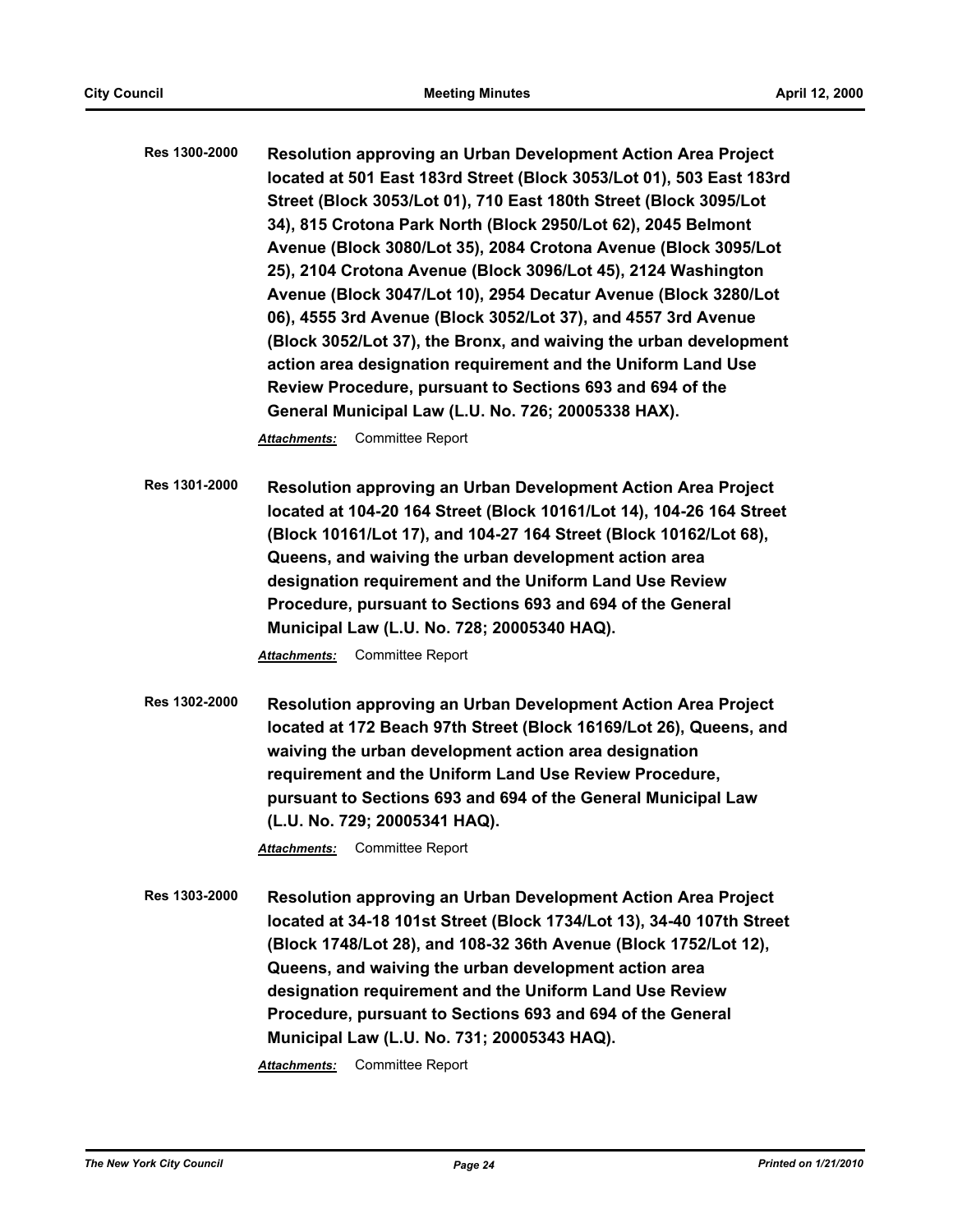Land Use

**Res 1304-2000 Resolution approving the decision of the City Planning Commission on an application submitted by the Department of Housing Preservation and Development, ULURP No. C 000210 HAK, approving the designation of 1454, 1458, 1460, 1462, 1466, 1470, 1472, 1476, 1480 and 1484 Gates Avenue; and 327, 325, 323, 321, 319, 317, 315, 313, and 311 Palmetto Street (Block 3344/Lots 16-23, 25, 26 and 40-49), Brooklyn, as an Urban Development Action Area, approving the project for the area as an Urban Development Action Area Project, and approving the disposition of such property to the Ridgewood-Bushwick Senior Citizens Council (L.U. No. 626; C 000210 HAK).**

*Attachments:* Committee Report

- **Res 1305-2000 Resolution approving the decision of the City Planning Commission on ULURP No. C 000211 PSK (L.U. No. 627), site selection of property located at 1454, 1458, 1460, 1462, 1466, 1470, 1472, 1476, 1480 and 1484 Gates Avenue; and 327, 325, 323, 321, 319, 317, 315, 313, and 311 Palmetto Street (Block 3344/Lots 16-23, 25, 26 and 40-49), Brooklyn, for use as a community center.** *Attachments:* Committee Report
- **Res 1306-2000 Resolution approving an Urban Development Action Area Project located at 920 Metcalf Avenue (Block 3659/Lot 1), the Bronx, and waiving the urban development action area designation requirement and the Uniform Land Use Review Procedure, pursuant to Sections 693 and 694 of the General Municipal Law (L.U. No. 649; 20005184 HAX).**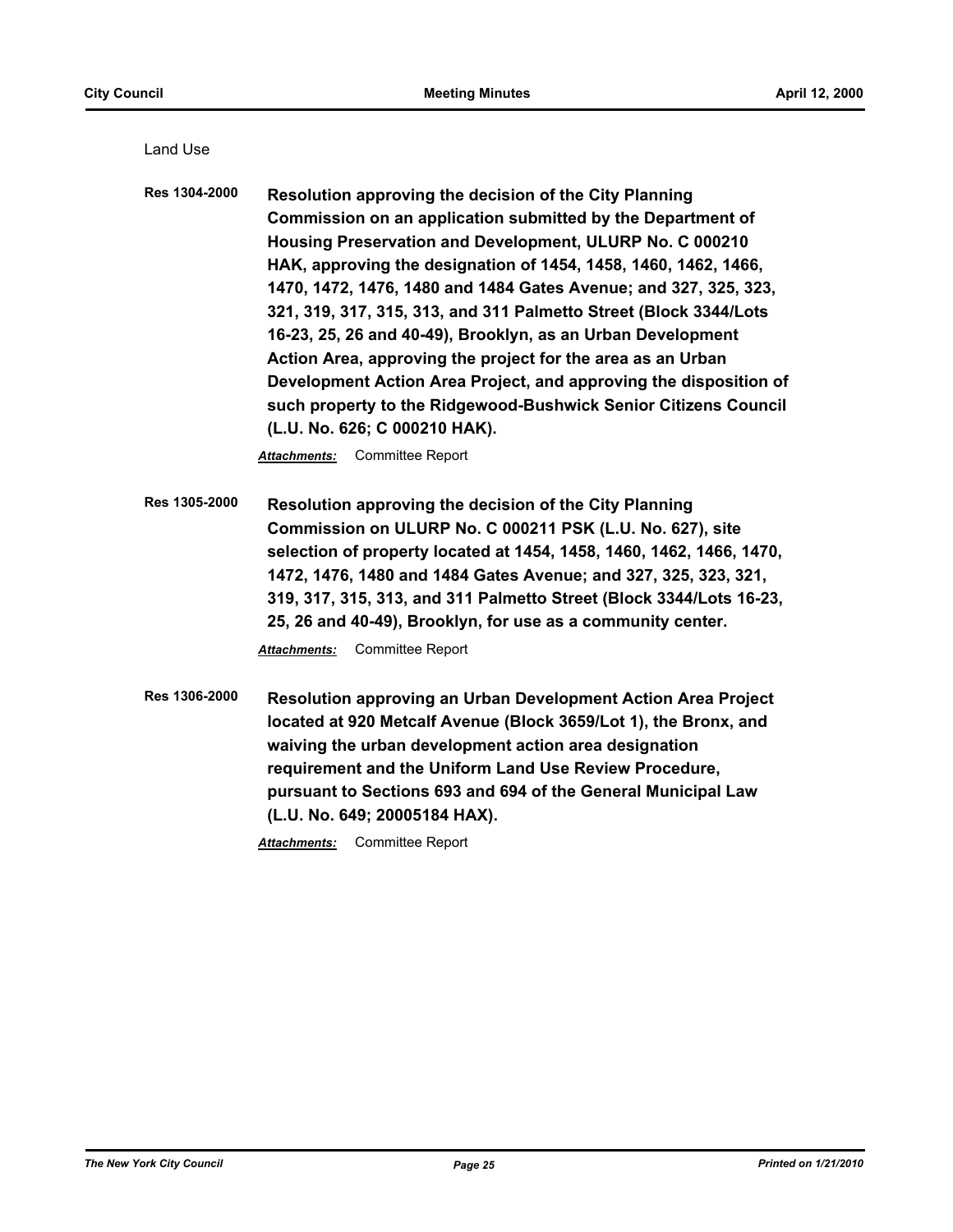**Res 1307-2000 Resolution approving an Urban Development Action Area Project located at 60 Patchen Avenue (Block 1627/Lot 45), 98 Pulaski Street (Block 1775/Lot 20), 100 Pulaski Street (Block 1775/Lot 21), 727 Monroe Street (Block 1637/Lot 43), 749 Lafayette Street (Block 1786/Lot 47), 1046 Greene Avenue (Block 1623/Lot 29), and 1056 Greene Avenue (Block 1623/Lot 35), Brooklyn, and waiving the urban development action area designation requirement and the Uniform Land Use Review Procedure, pursuant to Sections 693 and 694 of the General Municipal Law (L.U. No. 695; 20005272 HAK).**

*Attachments:* Committee Report

**Res 1308-2000 Resolution approving the decision of the City Planning Commission on ULURP No. C 000065 MMK, an amendment to the City Map (L.U. No. 701).**

*Attachments:* Committee Report

**Res 1309-2000 Resolution approving the decision of the City Planning Commission on ULURP No. C 000098 MCK, a major concession for a baseball stadium and related facilities, on two areas of the Department of Parks and Recreation land: a) between West 16th Street and the southerly extension of West 20th Street, south of Surf Avenue, (Block 7072/part of Lot 14; Block 7073/part of Lot 1), and the beds of West 16th and West 19th Streets), and the beds of West 16th and West 19th Streets, and b) between West 21st and West 22nd Streets, south of Surf Avenue, (Block 7071/Lots 100 and 142), Brooklyn (L.U. No. 702).**

*Attachments:* Committee Report

Parks, Recreation, Cultural Affairs, and Intergroup Relations

**Int 0478-1998 A Local Law in relation to a traffic circle, Cespino - Russo Memorial Circle, Borough of Staten Island.**

*Attachments:* Fiscal Impact Statement

**Enactment No:** 2000/023

**Int 0725-2000 A Local Law in relation to a street name, Chief Patrick Brennan Way, Borough of Brooklyn.** *Attachments:* Fiscal Impact Statement **Enactment No:** 2000/024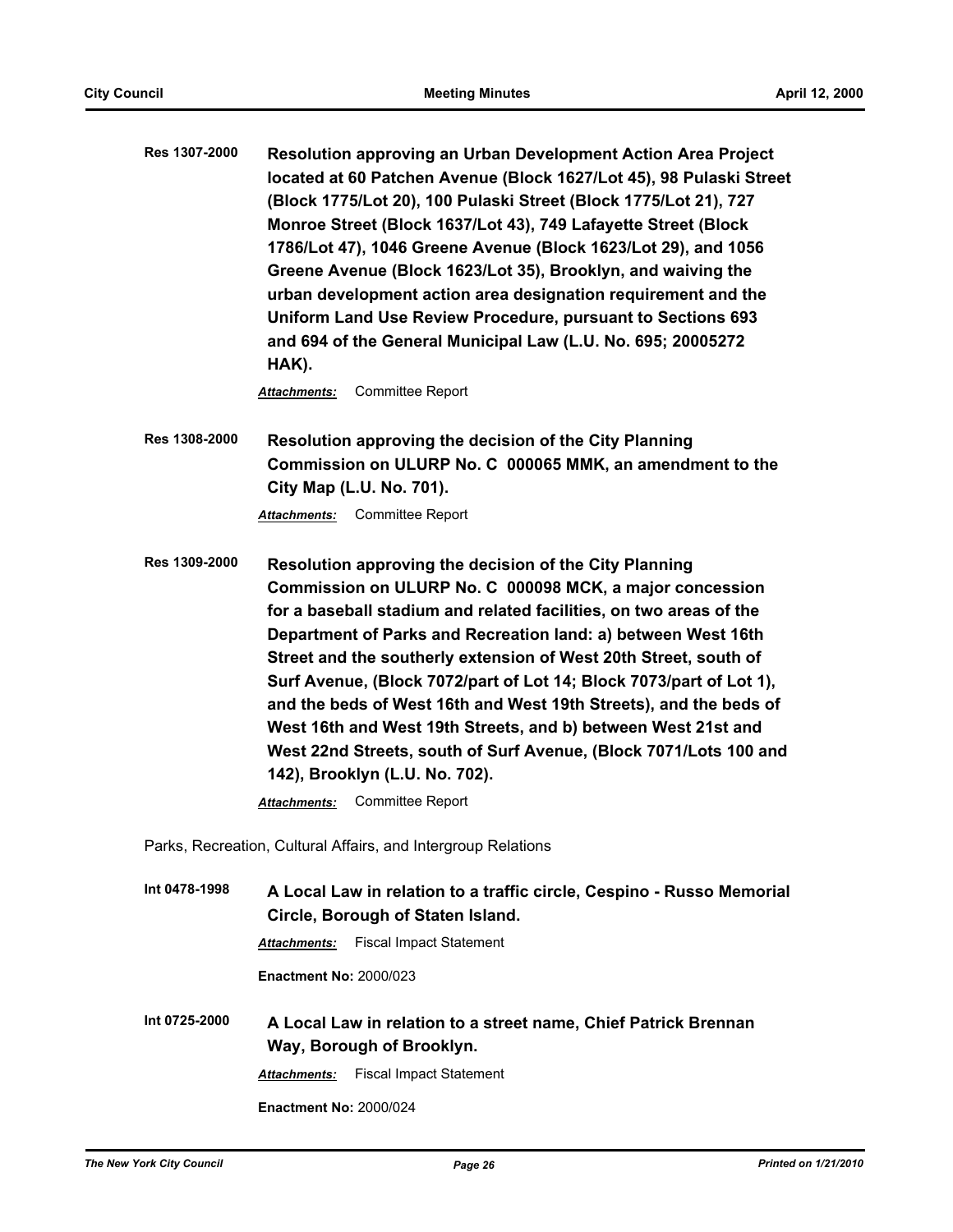**Res 1001-1999 Resolution calling upon the appropriate committee of the Council to hold oversight hearings on efforts being made to identify, control and eradicate infestations of Asian Longhorned Beetles in communities across the City of New York.**

State and Federal Legislation

- **SLR 0156-1999 State Legislation Resolution requesting the New York State Legislature to pass bills, introduced by Senator Paterson, S.3201, and Assemblymember Wright, A.3049, "An Act authorizing the city of New York to reconvey its interest in certain real property acquired by in rem tax foreclosure in the borough of Manhattan to former owners Elisa O'Reilly notwithstanding expiration of the two year period within which application may be made to the city to release its interest in property thus acquired; Block No. 1728, Lot No. 16 on tax map for the borough of Manhattan."**
- **SLR 0186-2000 State Legislation Resolution requesting the New York State Legislature to pass bills introduced by Senator Marchi, S.4008-A and Assembly Member Vitaliano, A.7259-A, "AN ACT in relation to allowing prior service credit for Joseph K. Mayrose for service as a New York city police department trainee".**

*Attachments:* Fiscal Impact Statement

**SLR 0198-2000 State Legislation Resolution requesting the New York State Legislature to pass bills introduced by Senators Maltese and Velella, S.6364, and Assembly Member Pheffer, A.9374, "AN ACT to amend the administrative code of the city of New York, in relation to calculating the benefits payable by the police superior officers' variable supplements fund provided for in such code".**

*Attachments:* Fiscal Impact Statement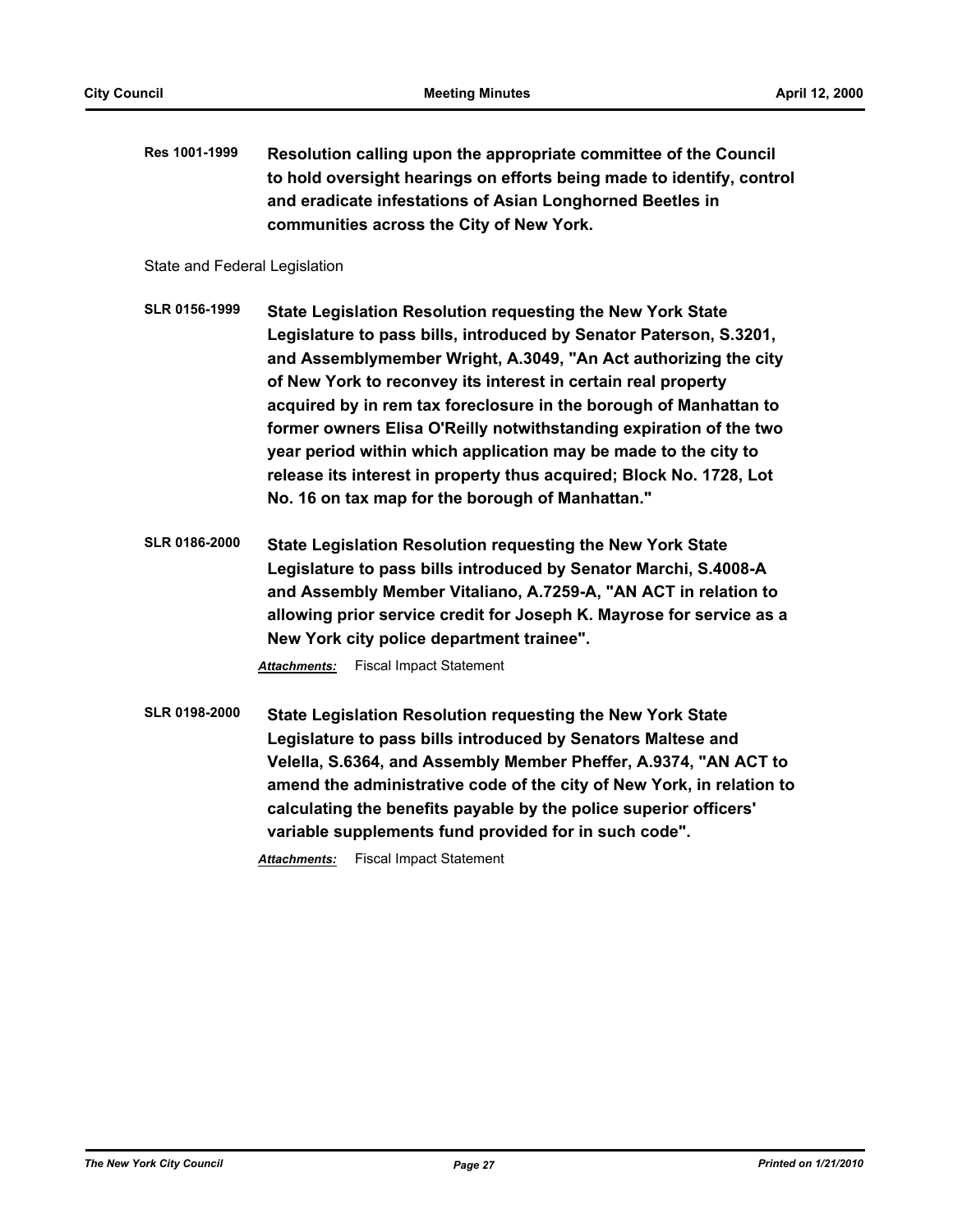- **SLR 0203-2000 State Legislation Resolution requesting the New York State Legislature to pass bills introduced by Senator Lachman, S.6309, and Assembly Member Cohen, A.9205, "AN ACT authorizing the city of New York to reconvey its interest in certain real property acquired by in rem tax foreclosure in the borough of Brooklyn to former owners Bart Colorafi and Vera M. Colorafi, notwithstanding expiration of the two year period within which application may be made to the city to release its interest in property thus acquired; Block No. 6955, Lot No. 105 on tax map for the borough of Brooklyn".**
- **SLR 0213-2000 State Legislation Resolution requesting the New York State Legislature to pass bills introduced by Senators Seabrook and Sampson, S.2860-B, and Assembly Member Davis, A.5129-B, "AN ACT to authorize James M. James to transfer retirement service credit from the New York state and local employees' retirement system to the New York city employees' retirement system".**

*Attachments:* Fiscal Impact Statement

**SLR 0215-2000 State Legislation Resolution requesting the New York State Legislature to pass bills introduced by Senators Maltese, Leibell, Marcellino, Morahan, Padavan, Spano, Trunzo, Velella, S.6737, and Assembly Members Vitaliano, D. Butler, Carrozza, et al, A.9686, "AN ACT to amend the administrative code of the city of New York, in relation to the establishment of a twenty-five year retirement program for members of the New York city employees' retirement system employed as emergency medical technicians and advanced medical technicians (paramedics); and to amend the retirement and social security law, in relation to the establishment of twenty-five year retirement programs for such members who are subject to articles 11 and 15 of such law".**

*Attachments:* Fiscal Impact Statement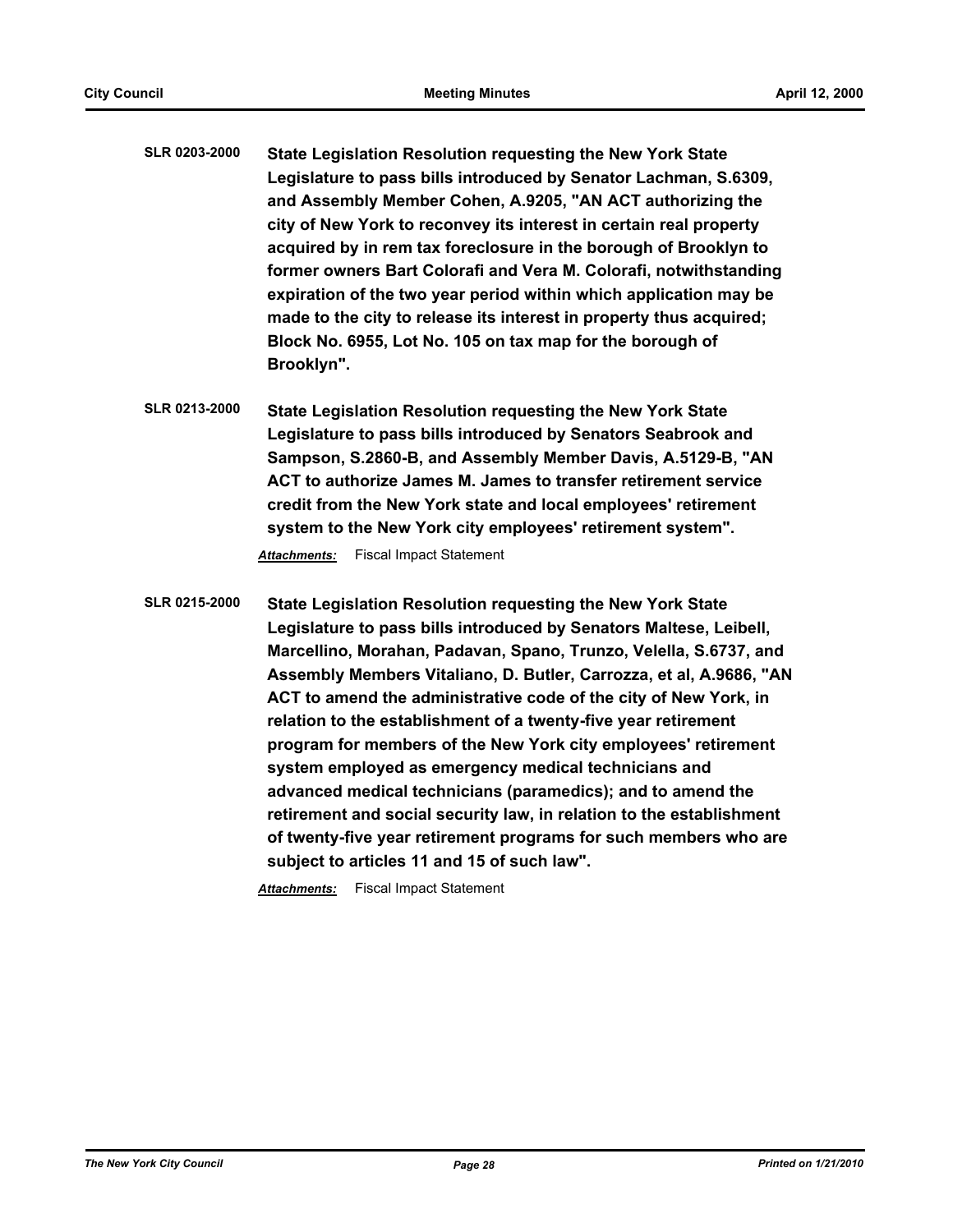| <b>SLR 0216-2000</b> | State Legislation Resolution requesting the New York State         |
|----------------------|--------------------------------------------------------------------|
|                      | Legislature to pass bills introduced by Senators Maltese, Leibell, |
|                      | Marcellino, Padavan, Spano, Trunzo and Velella, S.6694, and        |
|                      | Assembly Members Vitaliano, Aubry, Carrozza, McLaughlin, Nolan,    |
|                      | Pheffer and Ramirez, et al, A.9646, "AN ACT to amend the           |
|                      | administrative code of the city of New York, in relation to the    |
|                      | establishment of a twenty-five year retirement program for         |
|                      | members of the New York city employees' retirement system          |
|                      | employed as fire alarm dispatchers; and to amend the retirement    |
|                      | and social security law, in relation to the establishment of       |
|                      | twenty-five year retirement programs for such members who are      |
|                      | subject to articles 11 and 15 of such law".                        |

*Attachments:* Fiscal Impact Satement

**Transportation** 

**Int 0351-1998 A Local Law to amend the administrative code of the city of New York, in relation to allowing city employees to use pre-tax earnings to purchase qualified transportation benefits in accordance with Federal law.**

*Attachments:* Fiscal Impact Statement

**Enactment No:** 2000/018

**M 0817-2000 Communication from the Mayor - Mayors veto and disapproval message of Introductory Number 351-A, in relation to allowing city employees to use pre-tax earnings to purchase qualified transportation benefits in accordance with Federal law.**

General Order Calendar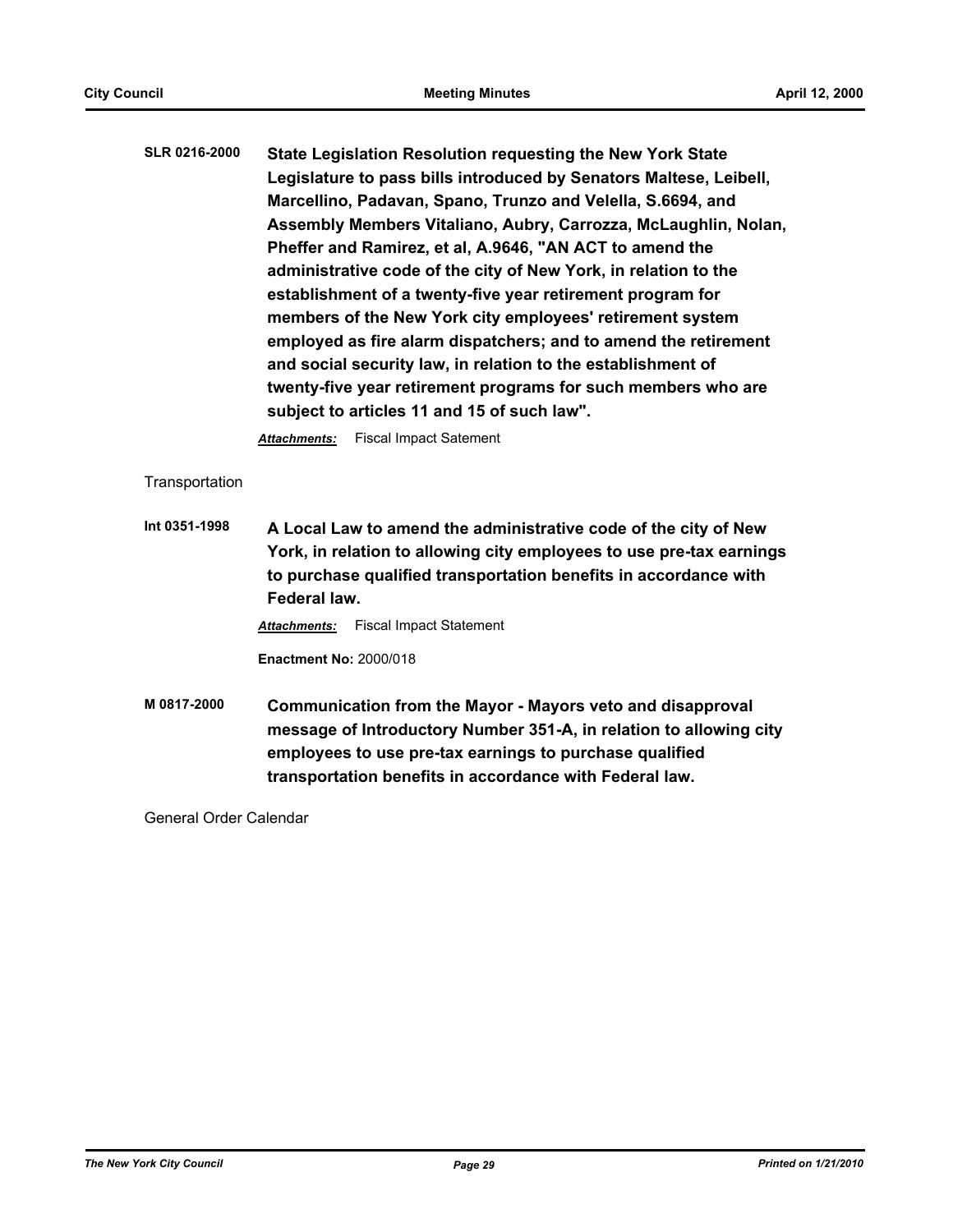**Res 1310-2000 Resolution approving with modifications the decision of the City Planning Commission on ULURP No. C 990448 PPM, for the disposition of fourteen (14) city-owned properties located at 194 Stanton Street (Block 345/Lot 32; 166 and 164 Stanton Street (Block 350/Lots 31 and 32); 129 Stanton Street and 159 Norfolk Street (Block 354/Lots 16 and 18); 306, 310 and 312 East 3rd Street (Block 372/Lots 26, 28 and 29); 228 and 230-32 East 3rd Street (Block 385/Lots 19 and 20); 246, 244 and 242 East 2nd Street (Block 385/Lots 47, 48 and 49) and 229 Eldridge Street (Block 422/Lot 65), Manhattan (L.U. No. 689).**

*Attachments:* Committee Report

# **T1999-86 Commissioner of Deeds**

*The Public Advocate (Mr. Green) put the question whether the Council would agree with and adopt such reports which were decided in the affirmative by the following vote:*

#### **Affirmative,** 49 -

Speaker Vallone, Berman, Boyland, Carrion, Clarke, Dear, DiBrienza, Eisland, Eldridge, Espada, Speaker Fiala, Fisher, Foster, Freed, Golden, Harrison, Henry, Koslowitz, Lasher, Leffler, Linares, Lopez, Marshall, Malave-Dilan, McCaffrey, Michels, Miller, Moskowitz, Nelson, Oddo, O'Donovan, Perkins, Pinkett, Povman, Provenzano, Quinn, Reed, Speaker Rivera, Robinson, Robles, Rodriguez, Sabini, Spigner, Stabile, Warden, Watkins, White, Wooten and Ognibene

#### **Excused,** 2 -

Abel and Cruz

*The following files were removed from the General Order Calendar and voted separately: M-822 & Res 1289, M-823 & Res 1290, LU 701 & Res 1308, LU 702 & Res 1309, LU 737 & Res 1291, SLR 156, and SLR 203. See files for individual votes.*

- Introduction and Reading of Bills See Attached 13.
- 14. General Discussion
- 15. Extension of Remarks

INTRODUCTION AND READING OF BILLS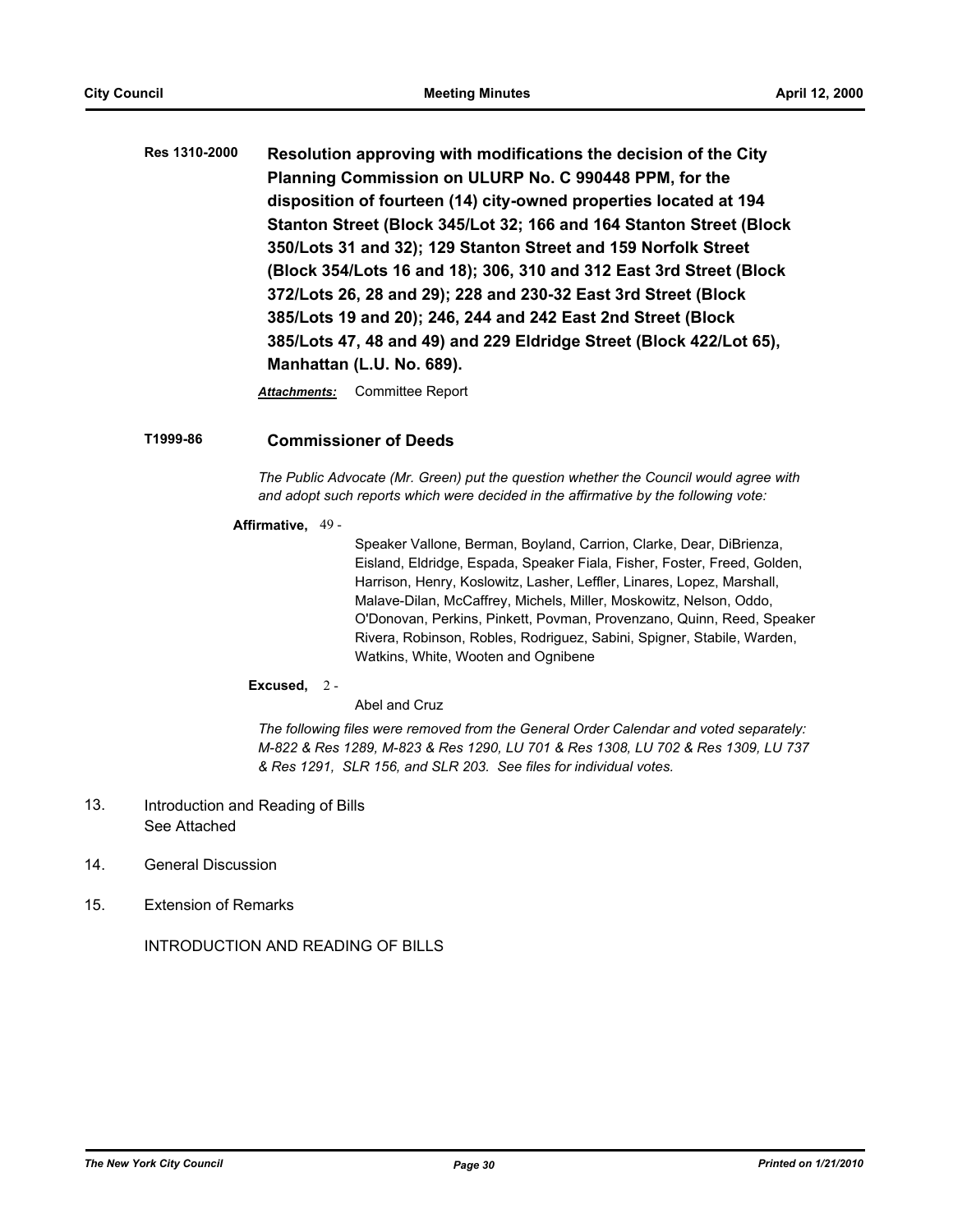# **Int 0733-2000 A Local Law to amend the New York City Charter to prohibit city agencies from hiring persons who are required to register with the federal selective service system and have failed to register.** *Sponsors:* By The Speaker (Speaker Vallone) and Council Members Sabini, Carrion, Linares, Malave-Dilan, Berman, Henry, Nelson, Cruz and Stabile ; also Council Members Koslowitz, Michels, O'Donovan, Povman and Ognibene *Attachments:* Committee Report **Res 1285-2000 Resolution commemorating April 22, 2000 as the 30th Anniversary of Earth Day and urging all New Yorkers to join in its celebration.** *Sponsors:* By The Speaker (Speaker Vallone) and Council Members Michels, Berman, DiBrienza, Malave-Dilan, Freed, Henry, Lopez, Nelson and Stabile ; also Council Members Eisland, Fisher, Foster, Harrison, Koslowitz, Leffler, Marshall, The Speaker (Speaker Miller), O'Donovan, Perkins, Pinkett, Povman, The Speaker ( Quinn), Rivera, Robinson, Wooten and Golden **Affirmative,** 49 - Speaker Vallone, Berman, Boyland, Carrion, Clarke, Dear, DiBrienza, Eisland, Eldridge, Espada, Speaker Fiala, Fisher, Foster, Freed, Golden, Harrison, Henry, Koslowitz, Lasher, Leffler, Linares, Lopez, Marshall, Malave-Dilan, McCaffrey, Michels, Miller, Moskowitz, Nelson, Oddo, O'Donovan, Perkins, Pinkett, Povman, Provenzano, Quinn, Reed, Speaker Rivera, Robinson, Robles, Rodriguez, Sabini, Spigner, Stabile, Warden, Watkins, White, Wooten and Ognibene **Excused,** 2 - Abel and Cruz **Res 1286-2000 Resolution calling upon the State to act immediately to prohibit Con Edison from recovering from its ratepayers costs related to the February 15, 2000 radiation leak at its Indian Point 2 Nuclear Facility.** *Sponsors:* By The Speaker (Speaker Vallone) and Council Members Berman,

- Malave-Dilan, Freed, Nelson, Stabile, DiBrienza, Fisher, Foster, Harrison, Koslowitz, Leffler, Michels, Pinkett, The Speaker ( Quinn) and Robinson
- *Attachments:* Committee Report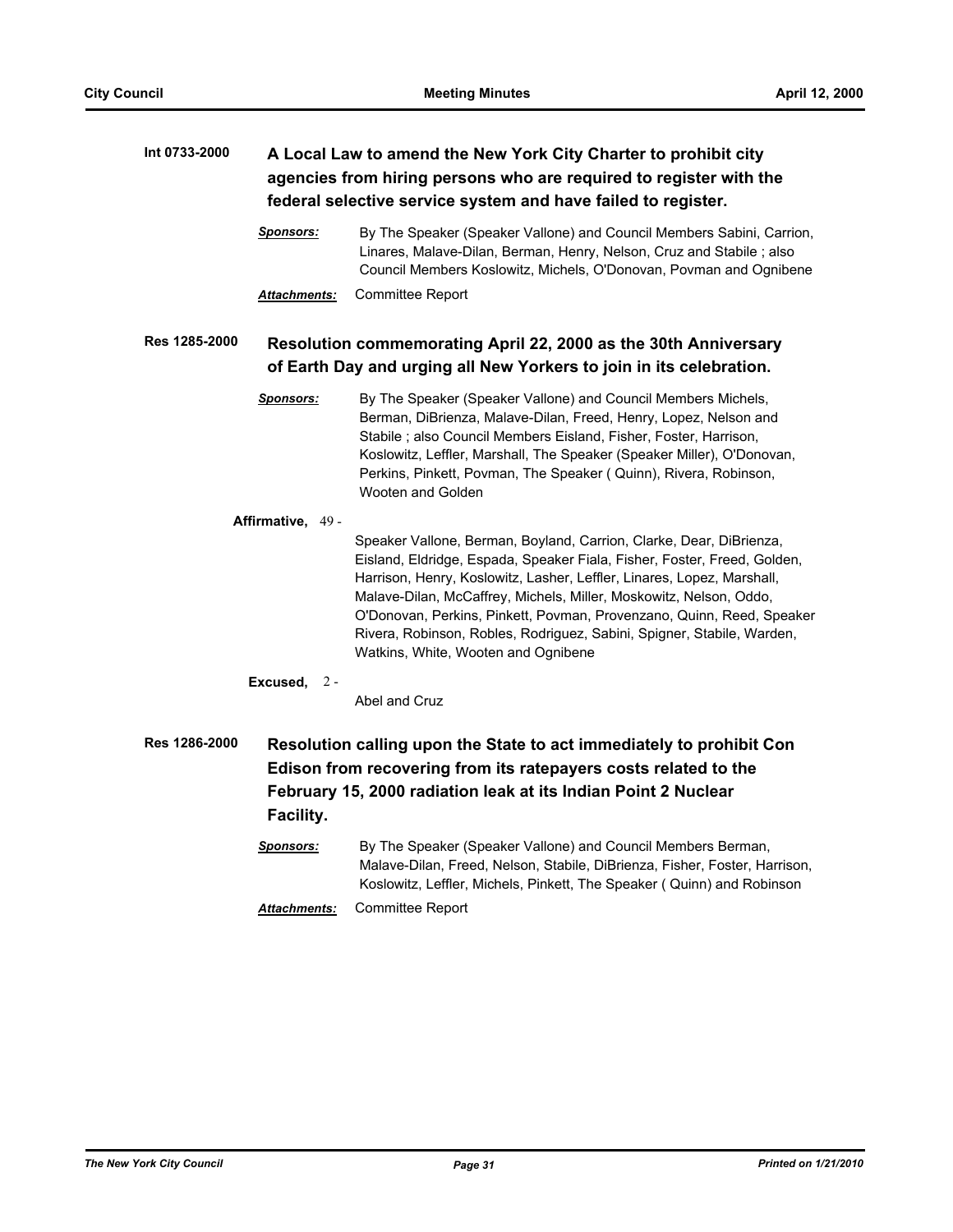| <b>SLR 0228-2000</b> | <b>State Legislation Resolution requesting the New York State</b><br>Legislature to pass bills introduced by Senator Kruger, S.7230, and<br>Assembly Member Seddio, A.10307, "AN ACT authorizing the city of<br>New York to reconvey its interest in certain real property acquired<br>by in rem tax foreclosure in the borough of Brooklyn to former<br>owners Kenneth Sherman and Dolores Sherman, notwithstanding<br>expiration of the two year period within which application may be<br>made to the city to release its interest in property thus acquired;<br>Block No. 8521, Lot No. 60 on tax map for the borough of<br>Brooklyn". |                                                                                                                                                                                                                                                                                                                                                                                                                                                                                           |  |
|----------------------|--------------------------------------------------------------------------------------------------------------------------------------------------------------------------------------------------------------------------------------------------------------------------------------------------------------------------------------------------------------------------------------------------------------------------------------------------------------------------------------------------------------------------------------------------------------------------------------------------------------------------------------------|-------------------------------------------------------------------------------------------------------------------------------------------------------------------------------------------------------------------------------------------------------------------------------------------------------------------------------------------------------------------------------------------------------------------------------------------------------------------------------------------|--|
|                      | <u>Sponsors:</u>                                                                                                                                                                                                                                                                                                                                                                                                                                                                                                                                                                                                                           | By Council Member Berman                                                                                                                                                                                                                                                                                                                                                                                                                                                                  |  |
|                      | <u> Attachments:</u>                                                                                                                                                                                                                                                                                                                                                                                                                                                                                                                                                                                                                       | Committee Report                                                                                                                                                                                                                                                                                                                                                                                                                                                                          |  |
| Int 0734-2000        |                                                                                                                                                                                                                                                                                                                                                                                                                                                                                                                                                                                                                                            | A Local Law to amend the charter of the city of New York, in relation<br>to offices held by members of the police department.                                                                                                                                                                                                                                                                                                                                                             |  |
|                      | <b>Sponsors:</b>                                                                                                                                                                                                                                                                                                                                                                                                                                                                                                                                                                                                                           | By Council Member Cruz (by request of the Mayor)                                                                                                                                                                                                                                                                                                                                                                                                                                          |  |
| Res 1287-2000        | youth.                                                                                                                                                                                                                                                                                                                                                                                                                                                                                                                                                                                                                                     | Resolution recognizing April 14-April 15, 2000 as National Youth<br>Service Day in the City of New York and urging all New Yorkers to<br>participate in its program of promoting the hope and promise of                                                                                                                                                                                                                                                                                  |  |
|                      | Sponsors:                                                                                                                                                                                                                                                                                                                                                                                                                                                                                                                                                                                                                                  | By Council Members Eisland, Fisher, Clarke, Malave-Dilan, Henry, Lopez,<br>Nelson, Golden and Stabile; also Council Members Foster, Leffler,<br>Marshall, Michels, Perkins, The Speaker (Quinn), Rivera, Robinson,<br>Warden, Wooten and Ognibene                                                                                                                                                                                                                                         |  |
|                      | Affirmative, 49 -                                                                                                                                                                                                                                                                                                                                                                                                                                                                                                                                                                                                                          |                                                                                                                                                                                                                                                                                                                                                                                                                                                                                           |  |
|                      |                                                                                                                                                                                                                                                                                                                                                                                                                                                                                                                                                                                                                                            | Speaker Vallone, Berman, Boyland, Carrion, Clarke, Dear, DiBrienza,<br>Eisland, Eldridge, Espada, Speaker Fiala, Fisher, Foster, Freed, Golden,<br>Harrison, Henry, Koslowitz, Lasher, Leffler, Linares, Lopez, Marshall,<br>Malave-Dilan, McCaffrey, Michels, Miller, Moskowitz, Nelson, Oddo,<br>O'Donovan, Perkins, Pinkett, Povman, Provenzano, Quinn, Reed, Speaker<br>Rivera, Robinson, Robles, Rodriguez, Sabini, Spigner, Stabile, Warden,<br>Watkins, White, Wooten and Ognibene |  |
|                      | Excused,<br>$2 -$                                                                                                                                                                                                                                                                                                                                                                                                                                                                                                                                                                                                                          | Abel and Cruz                                                                                                                                                                                                                                                                                                                                                                                                                                                                             |  |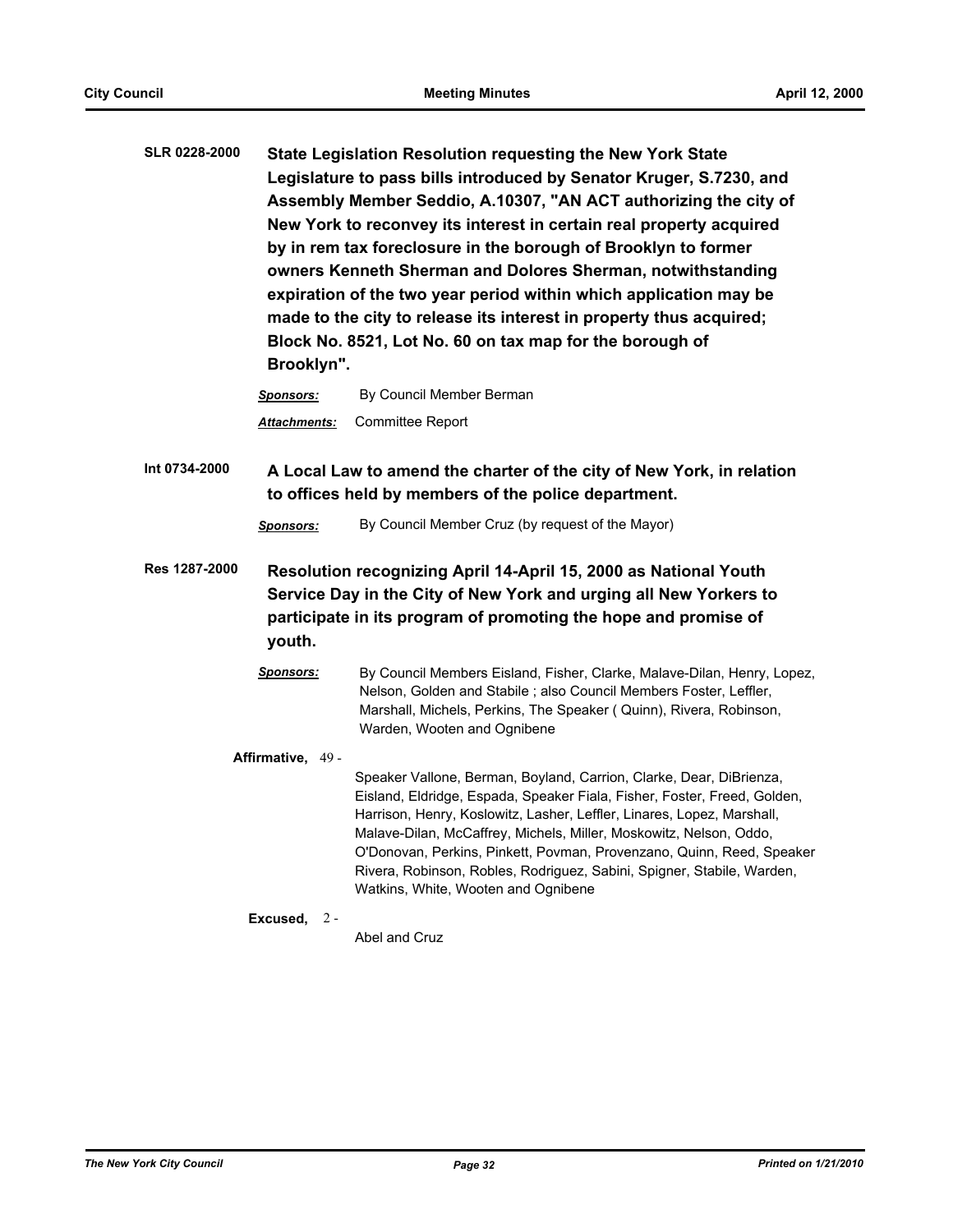| <b>SLR 0229-2000</b> |                   | <b>State Legislation Resolution requesting the New York State</b><br>Legislature to pass bills introduced by Senator Marchi, S.7130, and<br>Assembly Members Connelly, Vitaliano and Straniere, A.10168,"AN<br>ACT to amend the public authorities law, in relation to the provision<br>of express bus service to the south shore of Staten Island".                                                                                                                                      |
|----------------------|-------------------|-------------------------------------------------------------------------------------------------------------------------------------------------------------------------------------------------------------------------------------------------------------------------------------------------------------------------------------------------------------------------------------------------------------------------------------------------------------------------------------------|
|                      | <b>Sponsors:</b>  | By Fiala, Council Members Oddo, Freed, Golden and Stabile; also<br>Council Members Harrison, O'Donovan and Provenzano                                                                                                                                                                                                                                                                                                                                                                     |
| Res 1288-2000        |                   | Resolution in support of the Million Mom March on Mothers' Day<br>2000 in Washington, D.C. and calling on Congress to pass sensible<br>gun legislation to protect our communities.                                                                                                                                                                                                                                                                                                        |
|                      | <b>Sponsors:</b>  | By Council Members Fisher, Clarke, Freed, Henry, Lopez, Michels and<br>Stabile; also Council Members DiBrienza, Eisland, Foster, Harrison,<br>Koslowitz, Leffler, Linares, Marshall, The Speaker (Speaker Miller),<br>Perkins, Provenzano, Rivera, Robinson, Rodriguez, Warden, Wooten,<br>Spigner and Golden                                                                                                                                                                             |
|                      | Affirmative, 49 - | Speaker Vallone, Berman, Boyland, Carrion, Clarke, Dear, DiBrienza,<br>Eisland, Eldridge, Espada, Speaker Fiala, Fisher, Foster, Freed, Golden,<br>Harrison, Henry, Koslowitz, Lasher, Leffler, Linares, Lopez, Marshall,<br>Malave-Dilan, McCaffrey, Michels, Miller, Moskowitz, Nelson, Oddo,<br>O'Donovan, Perkins, Pinkett, Povman, Provenzano, Quinn, Reed, Speaker<br>Rivera, Robinson, Robles, Rodriguez, Sabini, Spigner, Stabile, Warden,<br>Watkins, White, Wooten and Ognibene |
|                      | Excused, $2 -$    | Abel and Cruz                                                                                                                                                                                                                                                                                                                                                                                                                                                                             |

**SLR 0230-2000 State Legislation Resolution requesting the New York State Legislature to pass bills introduced by Senator Goodman, S.3963, and Assembly Member Grannis, A.1218, "AN ACT to amend chapter 115 of the laws of 1894, relating to the better protection of lost and strayed animals and for securing the rights of owners thereof, in relation to authority over city's management of animals in any city having a population of over two million".**

> **Sponsors:** By Council Members Freed, The Speaker (Speaker Miller) and Stabile ; also Council Member Leffler and The Speaker ( Quinn)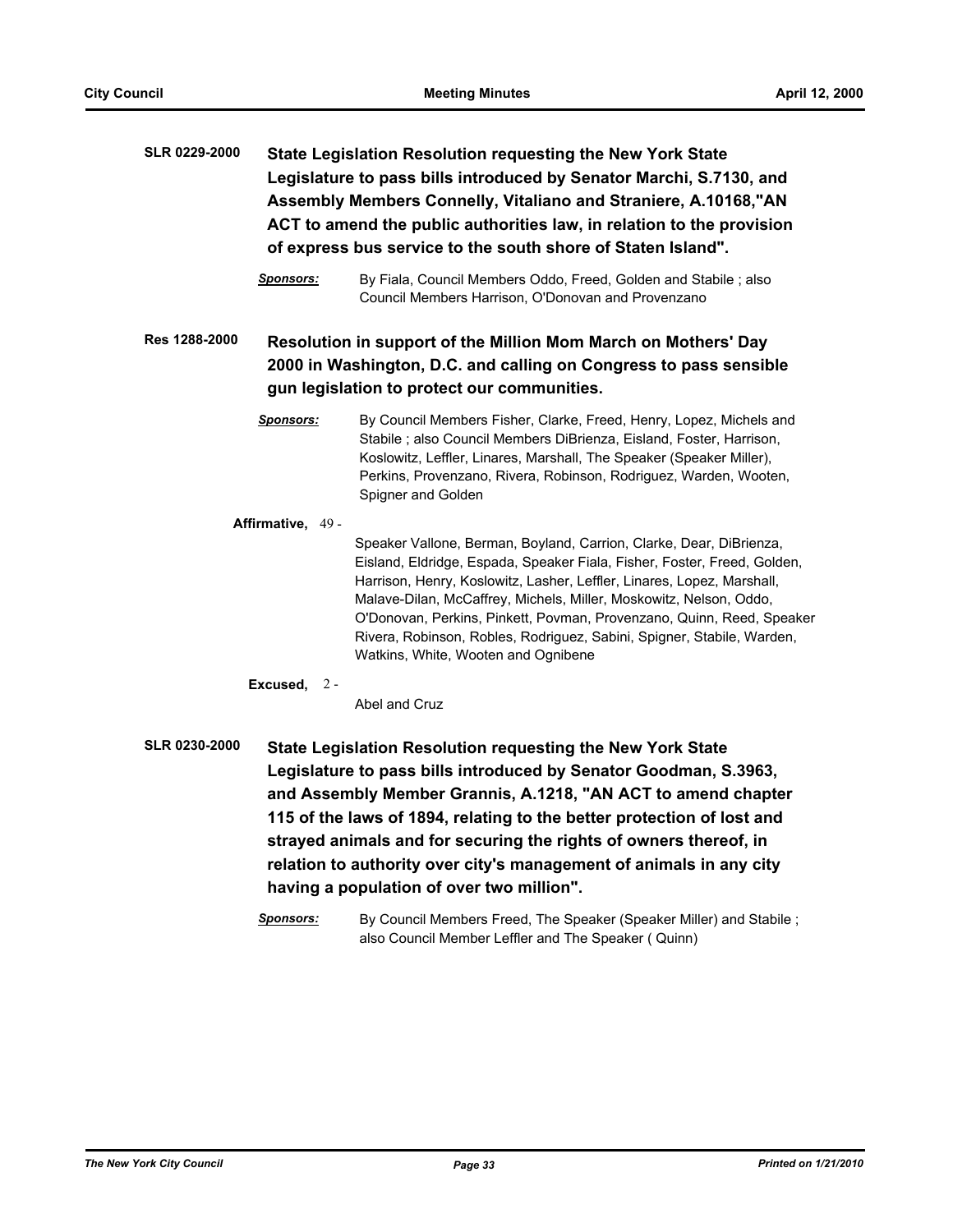| Int 0735-2000 | A Local Law to amend the administrative code of the city of New<br>York, in relation to grease and oil generated from food service<br>establishments. |                                                                                                                                                                                                                                                                                                                                                                                                                                                                                                                                                                                                                                                    |  |
|---------------|-------------------------------------------------------------------------------------------------------------------------------------------------------|----------------------------------------------------------------------------------------------------------------------------------------------------------------------------------------------------------------------------------------------------------------------------------------------------------------------------------------------------------------------------------------------------------------------------------------------------------------------------------------------------------------------------------------------------------------------------------------------------------------------------------------------------|--|
|               | <b>Sponsors:</b>                                                                                                                                      | By Council Members Harrison, Sabini, Carrion, Malave-Dilan, Freed,<br>Henry, Koslowitz, Linares, Nelson and Provenzano; also Council<br>Members DiBrienza, Foster, Leffler, Marshall, Spigner and O'Donovan                                                                                                                                                                                                                                                                                                                                                                                                                                        |  |
|               | <u>Attachments:</u>                                                                                                                                   | Committee Report, Hearing Transcript                                                                                                                                                                                                                                                                                                                                                                                                                                                                                                                                                                                                               |  |
| Int 0736-2000 |                                                                                                                                                       | A Local Law to amend the administrative code of the city of New                                                                                                                                                                                                                                                                                                                                                                                                                                                                                                                                                                                    |  |
|               |                                                                                                                                                       | York, in relation to enforcement and penalties of premises                                                                                                                                                                                                                                                                                                                                                                                                                                                                                                                                                                                         |  |
|               |                                                                                                                                                       | discharging into the sewer system.                                                                                                                                                                                                                                                                                                                                                                                                                                                                                                                                                                                                                 |  |
|               | <u>Sponsors:</u>                                                                                                                                      | By Council Members Harrison, Sabini, Carrion, Freed, Henry, Koslowitz,<br>Linares, Nelson and Provenzano; also Council Members Foster, Leffler,<br>Marshall, Spigner and O'Donovan                                                                                                                                                                                                                                                                                                                                                                                                                                                                 |  |
|               | <b>Attachments:</b>                                                                                                                                   | Committee Report, Hearing Transcript                                                                                                                                                                                                                                                                                                                                                                                                                                                                                                                                                                                                               |  |
|               | <b>Sponsors:</b>                                                                                                                                      | <b>State Legislation Resolution requesting the New York State</b><br>Legislature to pass bills introduced by Senator Markowitz, S.7337,<br>and by Committee on Rules, A.8962-A, "AN ACT authorizing the city<br>of New York to reconvey its interest in certain real property<br>acquired by in rem tax foreclosure in the borough of Brooklyn to<br>former owner Vincent Frangello, notwithstanding expiration of the<br>two year period within which application may be made to the city to<br>release its interest in property thus acquired; Block No. 5228, Lot<br>No. 37 on tax map for the borough of Brooklyn".<br>By Council Member Henry |  |
| Int 0737-2000 |                                                                                                                                                       | A Local Law in relation to a street name, Police Officer Harry Ryman<br>Place, Borough of Brooklyn.                                                                                                                                                                                                                                                                                                                                                                                                                                                                                                                                                |  |
|               | <u>Sponsors:</u>                                                                                                                                      | By Council Members Lasher and Golden ; also Council Members Fisher,<br>O'Donovan and Robles                                                                                                                                                                                                                                                                                                                                                                                                                                                                                                                                                        |  |
|               | <u> Attachments:</u>                                                                                                                                  | Fiscal Impact Statement, Committee Report                                                                                                                                                                                                                                                                                                                                                                                                                                                                                                                                                                                                          |  |
|               | <b>Enactment No: 2000/039</b>                                                                                                                         |                                                                                                                                                                                                                                                                                                                                                                                                                                                                                                                                                                                                                                                    |  |
| Int 0738-2000 |                                                                                                                                                       | A Local Law in relation to a park name, Joe Sabba Park, and a plaza<br>name, Veterans Memorial Plaza, Borough of Queens.                                                                                                                                                                                                                                                                                                                                                                                                                                                                                                                           |  |
|               | <u>Sponsors:</u>                                                                                                                                      | By Council Members McCaffrey, DiBrienza, Koslowitz, Sabini, Golden,<br>Foster and Rivera ; also Council Members Leffler, O'Donovan and Robles                                                                                                                                                                                                                                                                                                                                                                                                                                                                                                      |  |
|               | <b>Attachments:</b>                                                                                                                                   | Committee Report, Fiscal Impact Statement                                                                                                                                                                                                                                                                                                                                                                                                                                                                                                                                                                                                          |  |
|               | <b>Enactment No: 2000/035</b>                                                                                                                         |                                                                                                                                                                                                                                                                                                                                                                                                                                                                                                                                                                                                                                                    |  |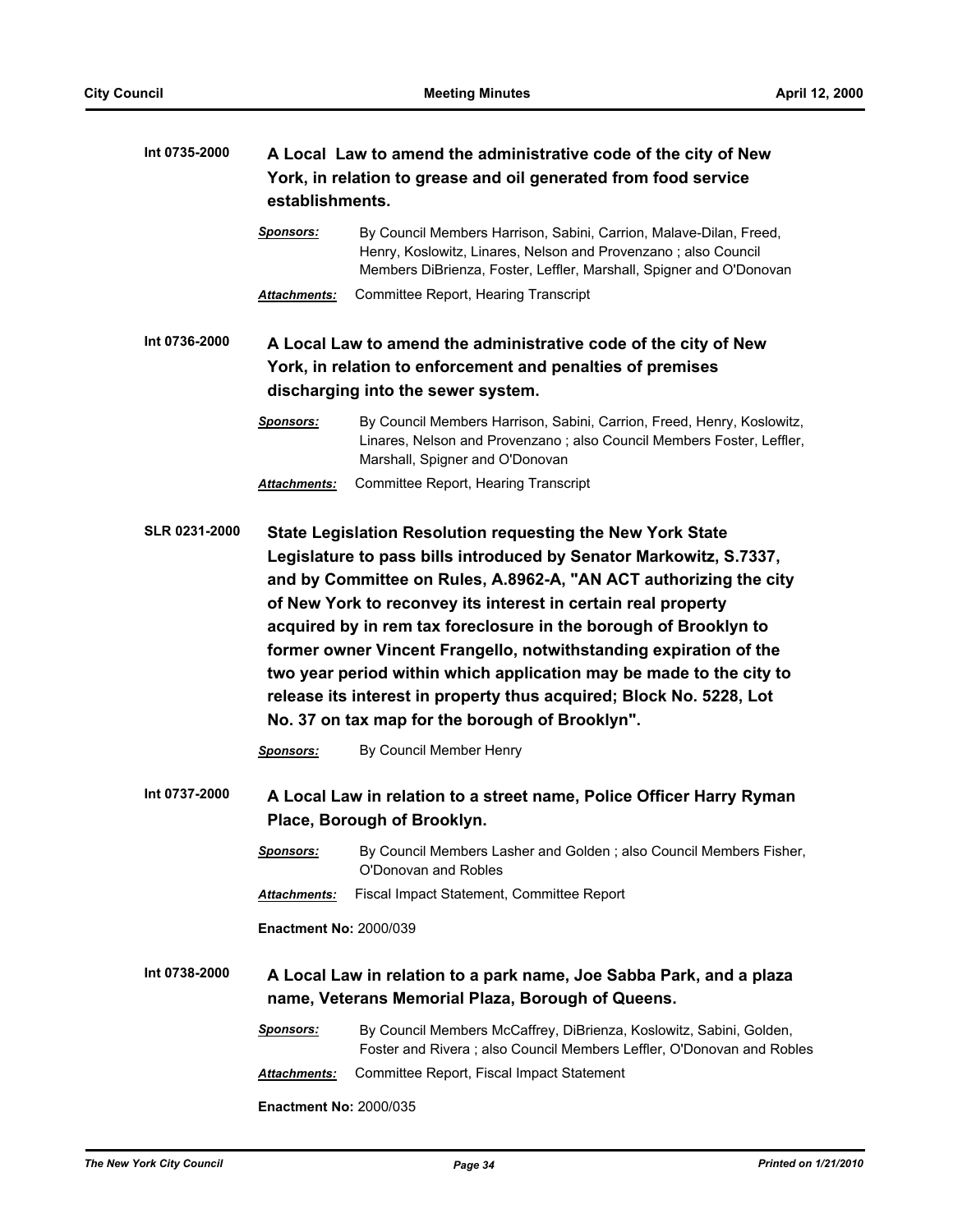| Int 0739-2000        | A Local Law in relation to a triangle name, Christopher Postiglione<br>Triangle, Borough of Queens.                                                                                             |                                                                                                                                                                                                                                                                                                                                                                                                                                                                                                                                                                                                                                                                                     |  |
|----------------------|-------------------------------------------------------------------------------------------------------------------------------------------------------------------------------------------------|-------------------------------------------------------------------------------------------------------------------------------------------------------------------------------------------------------------------------------------------------------------------------------------------------------------------------------------------------------------------------------------------------------------------------------------------------------------------------------------------------------------------------------------------------------------------------------------------------------------------------------------------------------------------------------------|--|
|                      | <u>Sponsors:</u>                                                                                                                                                                                | By Council Members Povman, Abel and Koslowitz; also Council Members<br>Leffler and Golden                                                                                                                                                                                                                                                                                                                                                                                                                                                                                                                                                                                           |  |
|                      | <b>Attachments:</b>                                                                                                                                                                             | Committee Report, Fiscal Impact Statement                                                                                                                                                                                                                                                                                                                                                                                                                                                                                                                                                                                                                                           |  |
|                      | <b>Enactment No: 2000/054</b>                                                                                                                                                                   |                                                                                                                                                                                                                                                                                                                                                                                                                                                                                                                                                                                                                                                                                     |  |
| <b>SLR 0232-2000</b> | Bronx".                                                                                                                                                                                         | State Legislation Resolution requesting the New York State<br>Legislature to pass bills introduced by Senator Velella, S.6891-A,<br>and Assembly Member Kaufman, A.9573, "AN ACT authorizing the<br>city of New York to reconvey its interest in certain real property<br>acquired by in rem tax foreclosure in the borough of The Bronx to<br>the person or persons who would have inherited said property<br>from former owner Frank Switay, deceased, notwithstanding<br>expiration of the two year period within which application may be<br>made to the city to release its interest in property thus acquired;<br>Block No. 3978, Lot No. 4 on tax map for the borough of The |  |
|                      | <b>Sponsors:</b>                                                                                                                                                                                | By Council Member Provenzano                                                                                                                                                                                                                                                                                                                                                                                                                                                                                                                                                                                                                                                        |  |
| Int 0740-2000        | A Local Law to amend the administrative code of the city of New<br>York, in relation to creating a parents' right to know about<br>environmental hazards in and around public school buildings. |                                                                                                                                                                                                                                                                                                                                                                                                                                                                                                                                                                                                                                                                                     |  |
|                      | <b>Sponsors:</b>                                                                                                                                                                                | By The Public Advocate (Public Advocate Green) and Council Members<br>Michels, The Speaker ( Quinn), Carrion, Clarke, DiBrienza, Freed, Henry,<br>Marshall and Watkins; also Council Members Fisher, Foster, Harrison,<br>Koslowitz, Leffler, Linares, McCaffrey, The Speaker (Speaker Miller),<br>Perkins, Pinkett, Robles and Robinson                                                                                                                                                                                                                                                                                                                                            |  |
|                      | <b>Attachments:</b>                                                                                                                                                                             | Cover Sheet, Memo In Support                                                                                                                                                                                                                                                                                                                                                                                                                                                                                                                                                                                                                                                        |  |
| <b>SLR 0233-2000</b> |                                                                                                                                                                                                 | State Legislation Resolution requesting the New York State<br>Legislature to pass bills introduced by Senator Maltese, S.6999,<br>and Assembly Member Seminerio, A.9942,"AN ACT to amend<br>chapter 609 of the laws of 1996, allowing correction members of the<br>New York city employees' retirement system to elect the benefits<br>provided by chapter 936 of the laws of 1990, or chapter 631 of the<br>laws of 1993, in relation to extending the time for such elections".                                                                                                                                                                                                   |  |
|                      | <b>Sponsors:</b>                                                                                                                                                                                | By Rivera and Council Member Pinkett; also Council Members Harrison<br>and Robinson                                                                                                                                                                                                                                                                                                                                                                                                                                                                                                                                                                                                 |  |
|                      | Attachments:                                                                                                                                                                                    | Committee Report, Fiscal Impact Statement                                                                                                                                                                                                                                                                                                                                                                                                                                                                                                                                                                                                                                           |  |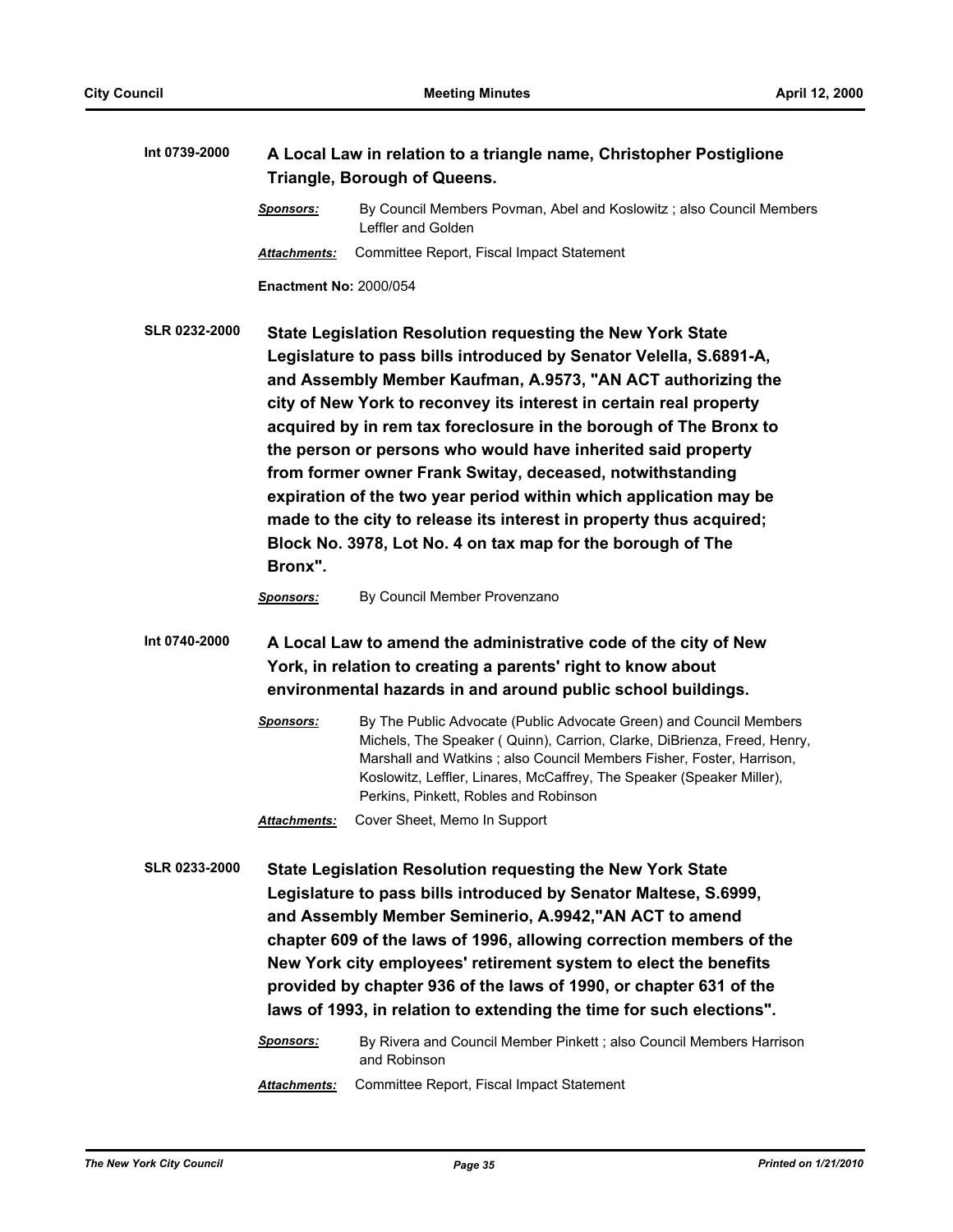| <b>SLR 0234-2000</b> | retirement system".              | State Legislation Resolution requesting the New York State<br>Legislature to pass a bill introduced by Senator Goodman, S.4481,<br>"AN ACT in relation to the membership of a person in the service of<br>the city of New York in the New York state and local employees'                                                                                                                                                                      |
|----------------------|----------------------------------|------------------------------------------------------------------------------------------------------------------------------------------------------------------------------------------------------------------------------------------------------------------------------------------------------------------------------------------------------------------------------------------------------------------------------------------------|
|                      | <b>Sponsors:</b>                 | By Rivera and Council Member Pinkett; also Council Member Harrison                                                                                                                                                                                                                                                                                                                                                                             |
| <b>SLR 0235-2000</b> |                                  | State Legislation Resolution requesting the New York State<br>Legislature to pass bills introduced by Senator Goodman, S.663,<br>and Assembly Member Grannis, A.1157, "AN ACT to amend the<br>environmental conservation law, in relation to prohibiting the use of<br>any pesticide containing the active ingredient 4-aminopyridine in<br>cities with a population of one million or more".                                                  |
|                      | <b>Sponsors:</b>                 | By Rivera and Council Member Freed; also Council Member Harrison and<br>The Speaker (Quinn)                                                                                                                                                                                                                                                                                                                                                    |
| <b>SLR 0236-2000</b> | <b>Sponsors:</b><br>Attachments: | State Legislation Resolution requesting the New York State<br>Legislature to pass a bill introduced by Senator Maltese, S.7214,<br>"AN ACT to amend the administrative code of the city of New York,<br>in relation to the designation of deputy warden (warden level II) in<br>the department of correction of the city of New York".<br>By Rivera and Council Member Pinkett; also Council Member Robinson<br><b>Fiscal Impact Statement</b> |
| SLR 0237-2000        | system".                         | <b>State Legislation Resolution requesting the New York State</b><br>Legislature to pass bills introduced by Senators Velella, Spano,<br>Lack, Marchi and Padavan, S.5660-A, and by Committee on Rules,<br>A.8438-A, "AN ACT to amend the administrative code of the city of<br>New York, in relation to establishing a variable supplements fund<br>for certain members of the New York city employees' retirement                            |
|                      | <b>Sponsors:</b>                 | By Rivera, Council Members Linares, Lopez, O'Donovan, Eisland, Carrion,<br>Pinkett and Wooten; also The Speaker ( Quinn) and Council Member<br>Robinson                                                                                                                                                                                                                                                                                        |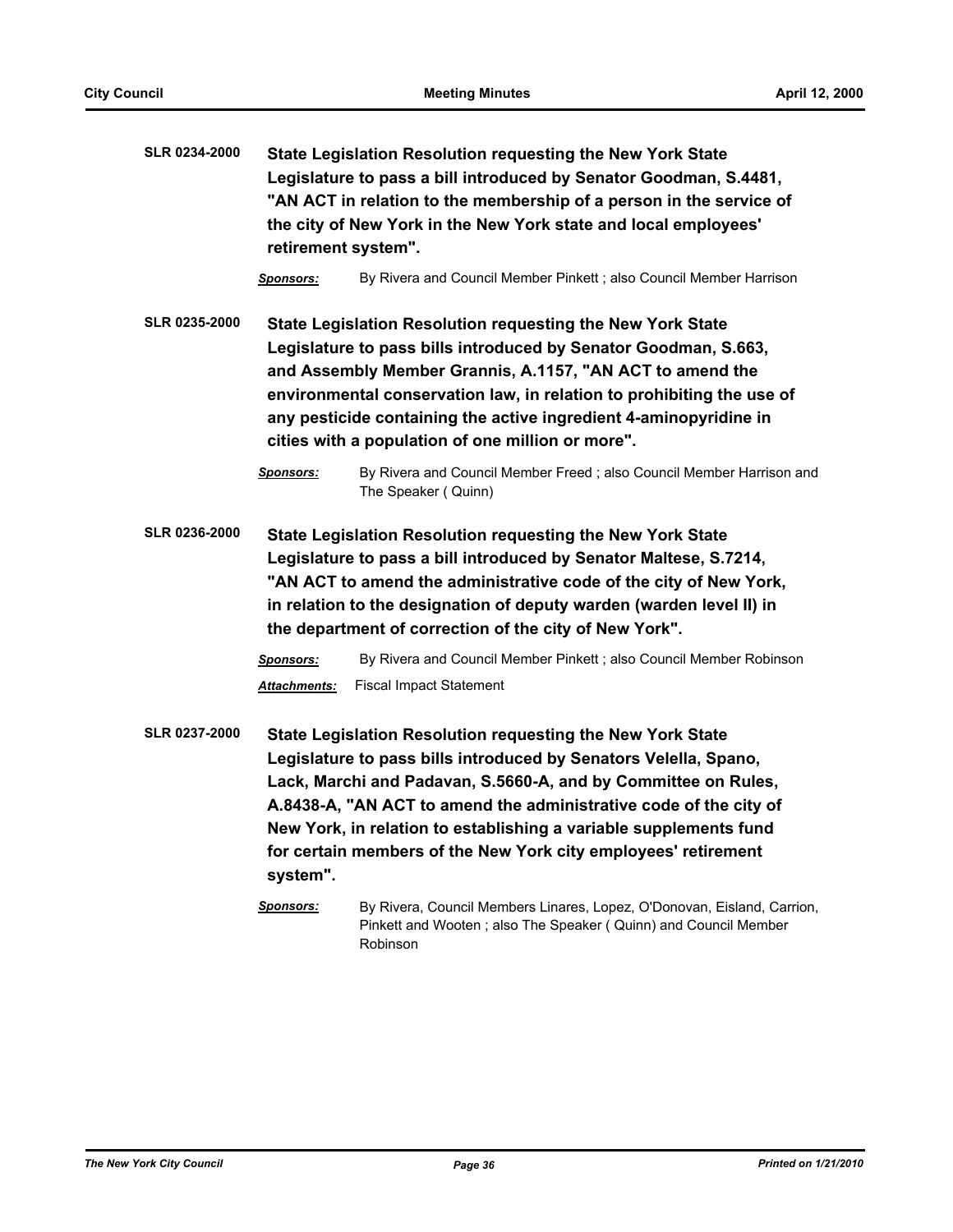**SLR 0238-2000 State Legislation Resolution requesting the New York State Legislature to pass bills introduced by Senators Padavan, Maltese, Marchi, and Velella, S.6818, and Assembly Member Vitaliano, A.9744, "AN ACT to amend the administrative code of the city of New York, in relation to allowing members of the police pension fund to obtain retirement credit for certain periods of child care leave".**

> *Sponsors:* By Rivera, Council Members O'Donovan, Eisland, Carrion and Pinkett ; also Council Members Harrison and Koslowitz *Attachments:* Committee Report, Fiscal Impact Statement

**SLR 0239-2000 State Legislation Resolution requesting the New York State Legislature to pass bills introduced by Committee on Rules, S.5938-A, and Committee on Rules, A.8951-A, "AN ACT to amend the administrative code of the city of New York, in relation to credit in the police pension fund, subchapter two for prior service in another public retirement system".**

> *Sponsors:* By Rivera, Council Members O'Donovan, Eisland, Carrion and Pinkett *Attachments:* Committee Report

**SLR 0240-2000 State Legislation Resolution requesting the New York State Legislature to pass bills introduced by Senator Marchi, S.6765, and Assembly Member Vitaliano, A.9687, "AN ACT to amend the retirement and social security law, in relation to the establishment of twenty-five year/age fifty retirement programs for senior automotive service workers, automotive service workers, auto body workers and oil burner specialists who are subject to articles 11 and 15 of such law; and in relation to providing for employer pick up, pursuant to provisions of the internal revenue code, of certain additional member contributions required to be made by certain participants in the twenty-five year/age fifty retirement programs; and to provide physically taxing service credit for service rendered in the titles of senior automotive service worker and automotive service worker".**

*Sponsors:* By Rivera, Council Members O'Donovan, Eisland and Pinkett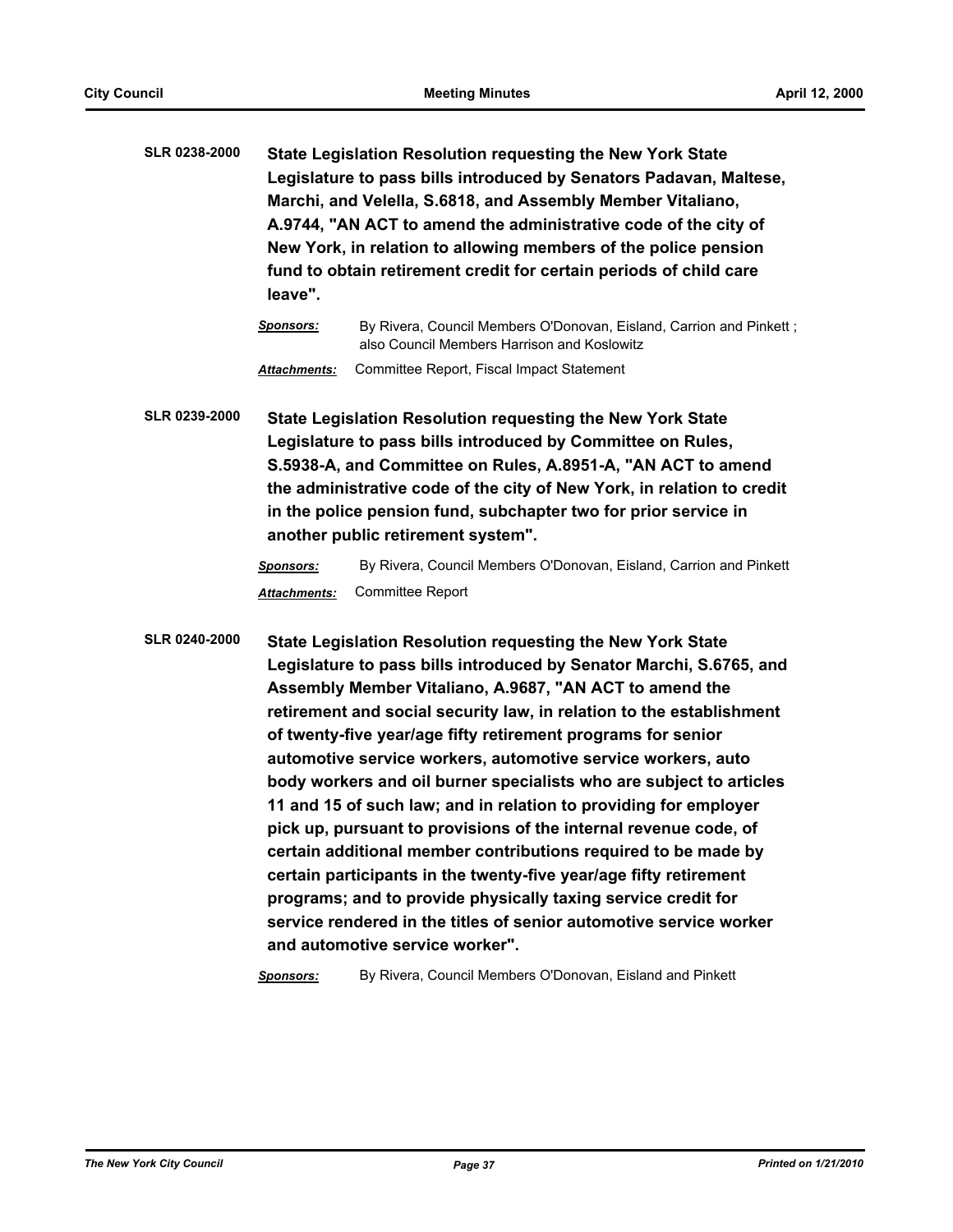| Int 0741-2000 | A Local Law to amend the New York city charter and the<br>administrative code of the city of New York, in relation to the<br>electrical code and repealing sections 27-3004, 27-3011, 27-3012<br>and subchapter two of chapter three of title twenty-seven of the<br>administrative code.                                                                                              |                                                                                                                                                                                                                                                                                                                                                                                         |  |
|---------------|----------------------------------------------------------------------------------------------------------------------------------------------------------------------------------------------------------------------------------------------------------------------------------------------------------------------------------------------------------------------------------------|-----------------------------------------------------------------------------------------------------------------------------------------------------------------------------------------------------------------------------------------------------------------------------------------------------------------------------------------------------------------------------------------|--|
|               | Sponsors:                                                                                                                                                                                                                                                                                                                                                                              | By Council Member Spigner (by request of the Mayor)                                                                                                                                                                                                                                                                                                                                     |  |
|               | Attachments:                                                                                                                                                                                                                                                                                                                                                                           | Committee Report, Committee Report - Int. No. 741-A, Fiscal Impact<br>Statement, Hearing Transcript 11/16, Hearing Transcript, Hearing Transcript<br>10/30, Hearing Transcript 10/26, Local Law                                                                                                                                                                                         |  |
|               | <b>Enactment No: 2001/064</b>                                                                                                                                                                                                                                                                                                                                                          |                                                                                                                                                                                                                                                                                                                                                                                         |  |
| LU 0737-2000  | Preconsidered                                                                                                                                                                                                                                                                                                                                                                          | Partnership New Homes Program Project: 619 East 11th Street,<br>Location: 619 East 11th Street, Manhattan, Community District No.<br>2, Councilmanic District No. 2 (ULURP No. C000063HAM).                                                                                                                                                                                             |  |
| LU 0738-2000  | Application no. 20005365 HAK, an Urban Development Action Area<br>Project, located at 149 Manhattan Avenue, Council District no. 34,<br>Borough of Brooklyn. This matter is subject to Council review and<br>action pursuant to Article 16 of the New York General Municipal<br>Law, at the request of the New York City Department of Housing<br><b>Preservation and Development.</b> |                                                                                                                                                                                                                                                                                                                                                                                         |  |
|               | <b>Sponsors:</b>                                                                                                                                                                                                                                                                                                                                                                       | By Council Member Eisland                                                                                                                                                                                                                                                                                                                                                               |  |
| LU 0739-2000  | Application no. 20005366 HAK, an Urban Development Action Area<br>Project, located at 1734 Nostrand Avenue, Council District no. 45,<br>Borough of Brooklyn. This matter is subject to Council review and<br>action pursuant to Article 16 of the New York General Municipal<br>Law, at the request of the New York City Department of Housing<br><b>Preservation and Development.</b> |                                                                                                                                                                                                                                                                                                                                                                                         |  |
|               | <b>Sponsors:</b>                                                                                                                                                                                                                                                                                                                                                                       | By Council Member Eisland                                                                                                                                                                                                                                                                                                                                                               |  |
| LU 0740-2000  |                                                                                                                                                                                                                                                                                                                                                                                        | Application no. 20005367 HAK, an Urban Development Action Area<br>Project, located at 1271 St. Marks Avenue, Council District no. 41,<br>Borough of Brooklyn. This matter is subject to Council review and<br>action pursuant to Article 16 of the New York General Municipal<br>Law, at the request of the New York City Department of Housing<br><b>Preservation and Development.</b> |  |
|               | <b>Sponsors:</b>                                                                                                                                                                                                                                                                                                                                                                       | By Council Member Eisland                                                                                                                                                                                                                                                                                                                                                               |  |
|               |                                                                                                                                                                                                                                                                                                                                                                                        | At this point the Speaker (Council Member Vallone) made the following announcements                                                                                                                                                                                                                                                                                                     |  |